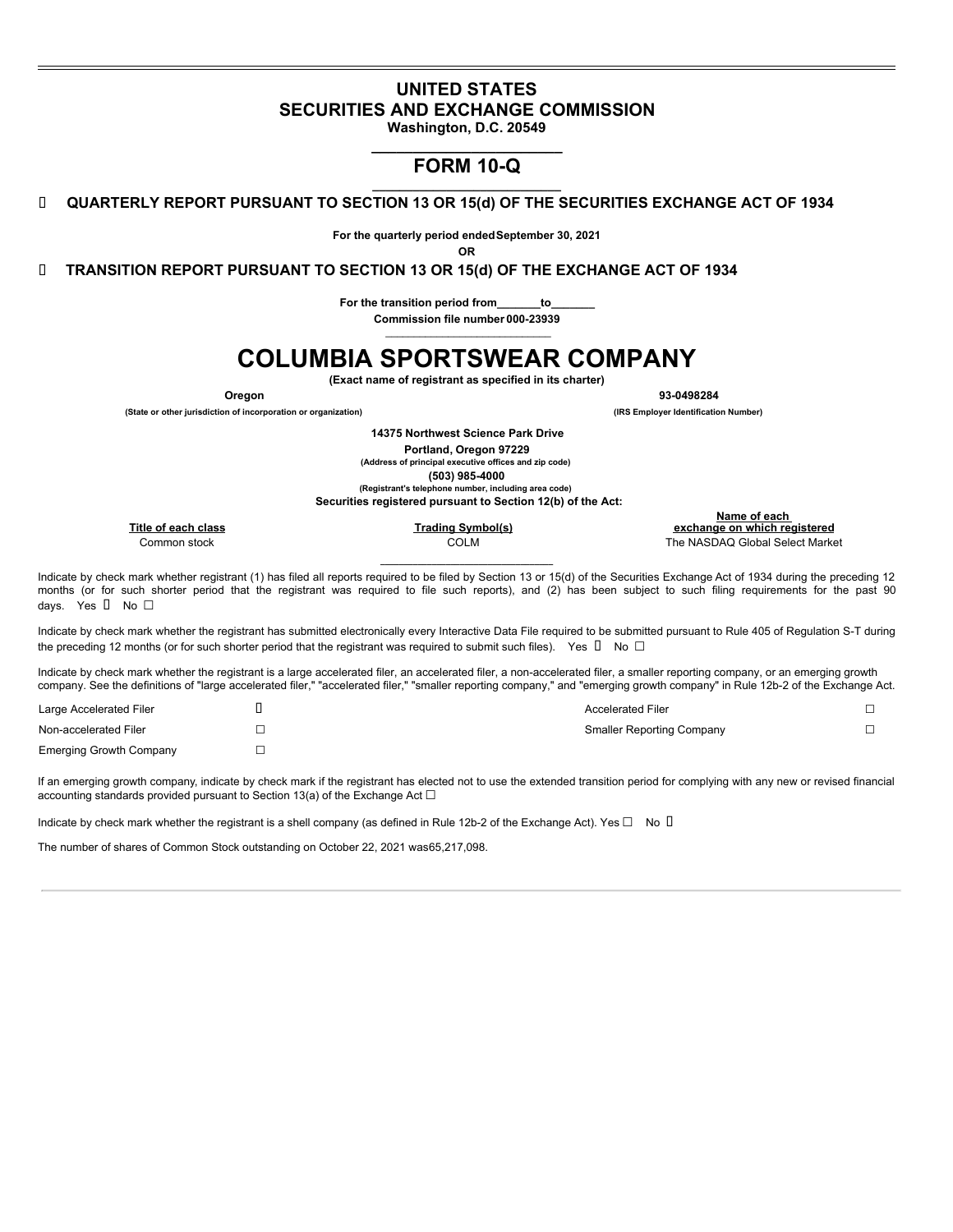#### **COLUMBIA SPORTSWEAR COMPANY September 30, 2021**

# **TABLE OF CONTENTS**

<span id="page-1-0"></span>

| Item     |                                                                                       | Page           |  |  |  |  |  |  |
|----------|---------------------------------------------------------------------------------------|----------------|--|--|--|--|--|--|
|          | <b>PART I-FINANCIAL INFORMATION</b>                                                   |                |  |  |  |  |  |  |
| Item 1.  | <b>Financial Statements:</b>                                                          |                |  |  |  |  |  |  |
|          | <b>Condensed Consolidated Balance Sheets (Unaudited)</b>                              |                |  |  |  |  |  |  |
|          | <b>Condensed Consolidated Statements of Operations (Unaudited)</b>                    | $\overline{2}$ |  |  |  |  |  |  |
|          | <b>Condensed Consolidated Statements of Comprehensive Income (Unaudited)</b>          | 3              |  |  |  |  |  |  |
|          | <b>Condensed Consolidated Statements of Cash Flows (Unaudited)</b>                    | $\overline{4}$ |  |  |  |  |  |  |
|          | <b>Condensed Consolidated Statements of Equity (Unaudited)</b>                        | 5              |  |  |  |  |  |  |
|          | Notes to Condensed Consolidated Financial Statements (Unaudited)                      | $\overline{7}$ |  |  |  |  |  |  |
| Item 2.  | Management's Discussion and Analysis of Financial Condition and Results of Operations | 21             |  |  |  |  |  |  |
| Item 3.  | <b>Quantitative and Qualitative Disclosures About Market Risk</b>                     | 32             |  |  |  |  |  |  |
| Item 4.  | <b>Controls and Procedures</b>                                                        | 33             |  |  |  |  |  |  |
|          | <b>PART II-OTHER INFORMATION</b>                                                      |                |  |  |  |  |  |  |
| Item 1.  | <b>Legal Proceedings</b>                                                              | 34             |  |  |  |  |  |  |
| Item 1A. | <b>Risk Factors</b>                                                                   | 34             |  |  |  |  |  |  |
| Item 2.  | Unregistered Sales of Equity Securities and Use of Proceeds                           | 45             |  |  |  |  |  |  |
| Item 6.  | <b>Exhibits</b>                                                                       | 46             |  |  |  |  |  |  |
|          | <b>Signatures</b>                                                                     | 47             |  |  |  |  |  |  |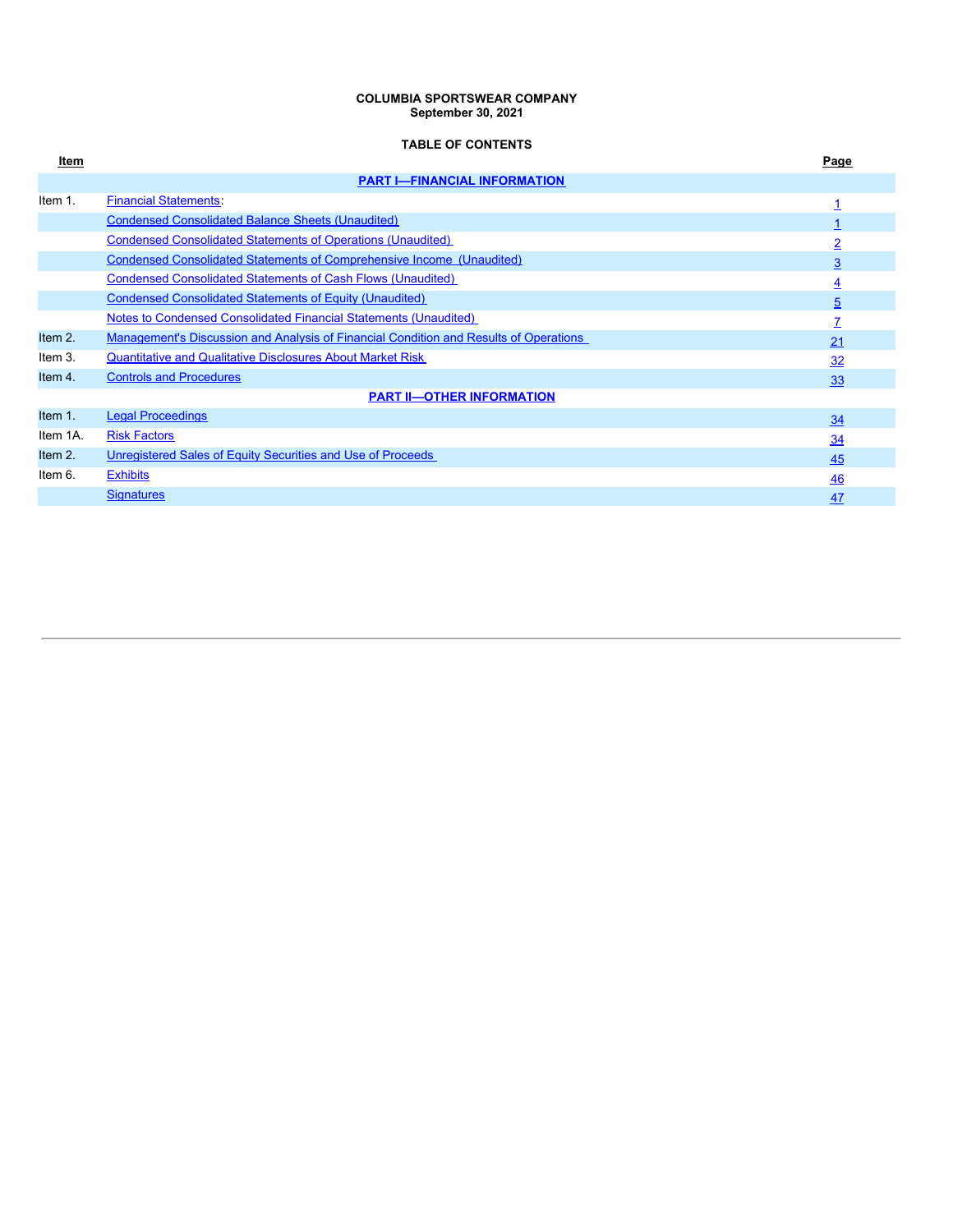# **PART I—FINANCIAL INFORMATION**

# <span id="page-2-0"></span>**Item 1.** *FINANCIAL STATEMENTS*

# **COLUMBIA SPORTSWEAR COMPANY CONDENSED CONSOLIDATED BALANCE SHEETS (Unaudited)**

| (Unaudited)                                                                                                                     |                       |    |                      |                       |
|---------------------------------------------------------------------------------------------------------------------------------|-----------------------|----|----------------------|-----------------------|
| (in thousands)                                                                                                                  | September 30,<br>2021 |    | December 31,<br>2020 | September 30,<br>2020 |
| <b>ASSETS</b>                                                                                                                   |                       |    |                      |                       |
| <b>Current Assets:</b>                                                                                                          |                       |    |                      |                       |
| Cash and cash equivalents                                                                                                       | \$<br>599,479         | S. | 790,725              | \$<br>313,429         |
| Short-term investments                                                                                                          | 1,132                 |    | 1,224                | 1,095                 |
| Accounts receivable, net of allowance of \$10,847, \$21,810, and \$29,760, respectively                                         | 500.451               |    | 452,945              | 479,376               |
| Inventories, net                                                                                                                | 720.865               |    | 556,530              | 771,724               |
| Prepaid expenses and other current assets                                                                                       | 98,146                |    | 54,197               | 82,175                |
| <b>Total current assets</b>                                                                                                     | 1,920,073             |    | 1,855,621            | 1,647,799             |
| Property, plant and equipment, at cost, net of accumulated depreciation of \$591,795,<br>\$574,247, and \$550,097, respectively | 293,725               |    | 309,792              | 322,167               |
| Operating lease right-of-use assets                                                                                             | 344,876               |    | 339,244              | 351,277               |
| Intangible assets, net                                                                                                          | 102.321               |    | 103,558              | 121,471               |
| Goodwill                                                                                                                        | 68,594                |    | 68,594               | 68,594                |
| Deferred income taxes                                                                                                           | 92,493                |    | 96,126               | 77,055                |
| Other non-current assets                                                                                                        | 67,277                |    | 63,636               | 63,951                |
| <b>Total assets</b>                                                                                                             | \$<br>2,889,359       | \$ | 2,836,571            | \$<br>2,652,314       |
| <b>LIABILITIES AND EQUITY</b>                                                                                                   |                       |    |                      |                       |
| <b>Current Liabilities:</b>                                                                                                     |                       |    |                      |                       |
| Accounts payable                                                                                                                | 241.119               |    | 206.697              | 164,332               |
| Accrued liabilities                                                                                                             | 273,590               |    | 257,278              | 257,040               |
| Operating lease liabilities                                                                                                     | 67,055                |    | 65,466               | 73,409                |
| Income taxes payable                                                                                                            | 8,955                 |    | 23,181               | 4,813                 |
| <b>Total current liabilities</b>                                                                                                | 590,719               |    | 552,622              | 499,594               |
| Non-current operating lease liabilities                                                                                         | 330,765               |    | 353,181              | 337,108               |
| Income taxes payable                                                                                                            | 49,392                |    | 49,922               | 49,195                |
| Deferred income taxes                                                                                                           |                       |    | 5,205                | 7,149                 |
| Other long-term liabilities                                                                                                     | 38,165                |    | 42,870               | 36,452                |
| <b>Total liabilities</b>                                                                                                        | 1,009,042             |    | 1.003.800            | 929,498               |
| Commitments and contingencies (Note 6)                                                                                          |                       |    |                      |                       |
| Shareholders' Equity:                                                                                                           |                       |    |                      |                       |
| Preferred stock; 10,000 shares authorized; none issued and outstanding                                                          |                       |    |                      |                       |
| Common stock (no par value); 250,000 shares authorized; 65,501, 66,252, and 66,210,<br>issued and outstanding, respectively     |                       |    | 20,165               | 13,142                |
| Retained earnings                                                                                                               | 1,883,343             |    | 1,811,800            | 1,716,044             |
| Accumulated other comprehensive income (loss)                                                                                   | (3,026)               |    | 806                  | (6,370)               |
| Total shareholders' equity                                                                                                      | 1,880,317             |    | 1,832,771            | 1,722,816             |
| Total liabilities and shareholders' equity                                                                                      | \$<br>2,889,359       | \$ | 2,836,571            | \$<br>2,652,314       |

<span id="page-2-1"></span>See accompanying notes to condensed consolidated financial statements 1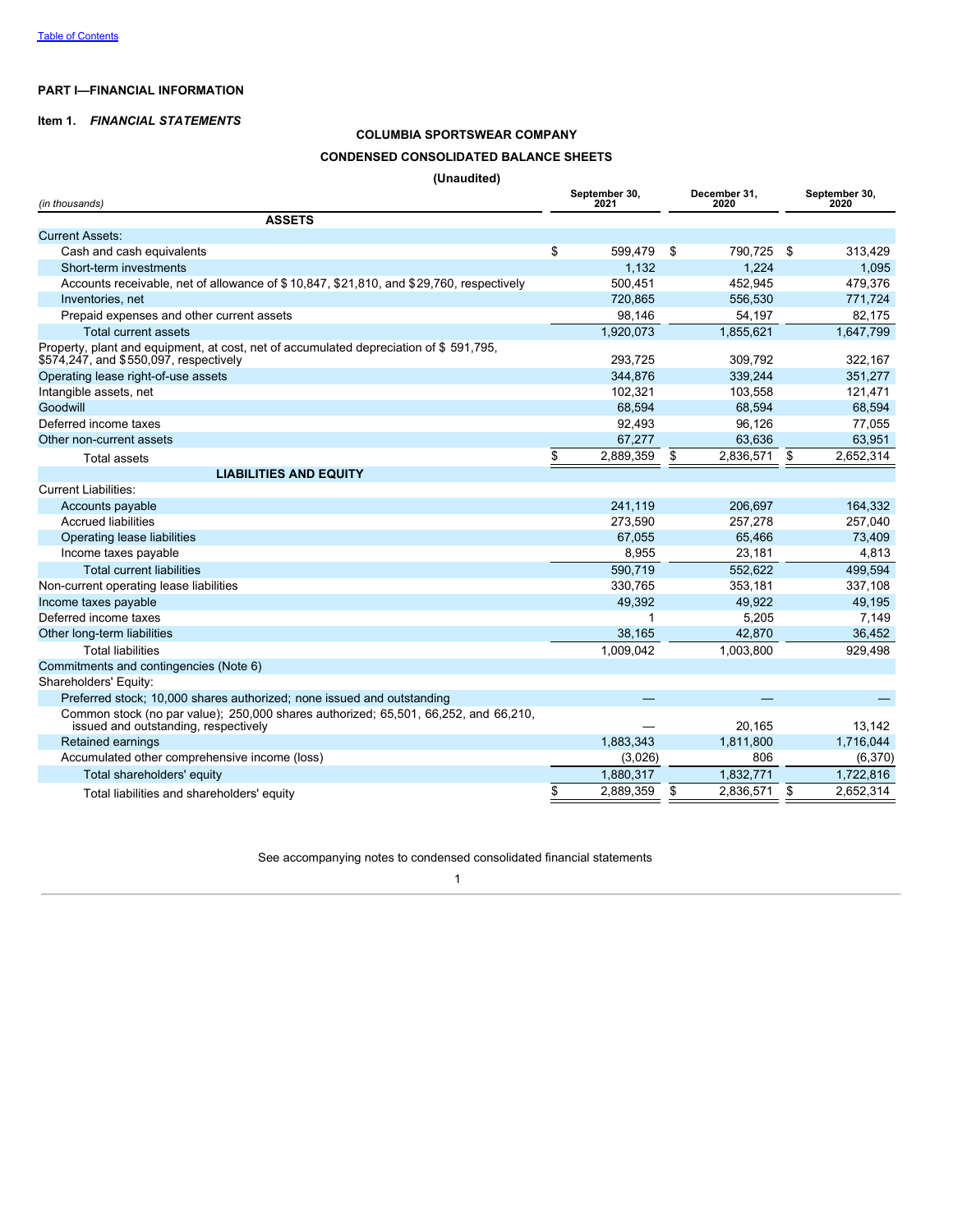# **CONDENSED CONSOLIDATED STATEMENTS OF OPERATIONS**

|                                              | (Unaudited) |                                  |      |            |     |           |      |                                 |
|----------------------------------------------|-------------|----------------------------------|------|------------|-----|-----------|------|---------------------------------|
|                                              |             | Three Months Ended September 30, |      |            |     |           |      | Nine Months Ended September 30, |
| (in thousands, except per share amounts)     |             | 2021                             |      | 2020       |     | 2021      |      | 2020                            |
| Net sales                                    | \$          | 804,706 \$                       |      | 701,092 \$ |     | 1,996,682 | \$   | 1,585,931                       |
| Cost of sales                                |             | 396,346                          |      | 358,184    |     | 974,403   |      | 825,079                         |
| Gross profit                                 |             | 408,360                          |      | 342,908    |     | 1,022,279 |      | 760,852                         |
| Selling, general and administrative expenses |             | 280,121                          |      | 261,192    |     | 796,276   |      | 755,664                         |
| Net licensing income                         |             | 5,222                            |      | 3,927      |     | 12,933    |      | 8,168                           |
| Operating income                             |             | 133,461                          |      | 85,643     |     | 238,936   |      | 13,356                          |
| Interest income (expense), net               |             | 196                              |      | (280)      |     | 1,072     |      | 728                             |
| Other non-operating income (expense), net    |             | 201                              |      | (465)      |     | (397)     |      | 2,208                           |
| Income before income tax                     |             | 133,858                          |      | 84,898     |     | 239,611   |      | 16,292                          |
| Income tax expense                           |             | (33, 295)                        |      | (22, 147)  |     | (42, 464) |      | (4,035)                         |
| Net income                                   |             | 100,563                          | -S   | 62,751     | \$  | 197,147   | \$.  | 12,257                          |
|                                              |             |                                  |      |            |     |           |      |                                 |
| Earnings per share:                          |             |                                  |      |            |     |           |      |                                 |
| Basic                                        | \$          | 1.53                             | - \$ | 0.95       | -\$ | 2.98      | \$   | 0.18                            |
| <b>Diluted</b>                               | \$          | $1.52$ \$                        |      | $0.94$ \$  |     | 2.96      | - \$ | 0.18                            |
| Weighted average shares outstanding:         |             |                                  |      |            |     |           |      |                                 |
| <b>Basic</b>                                 |             | 65,862                           |      | 66,179     |     | 66,182    |      | 66,427                          |
| <b>Diluted</b>                               |             | 66,266                           |      | 66,537     |     | 66,673    |      | 66,807                          |

<span id="page-3-0"></span>See accompanying notes to condensed consolidated financial statements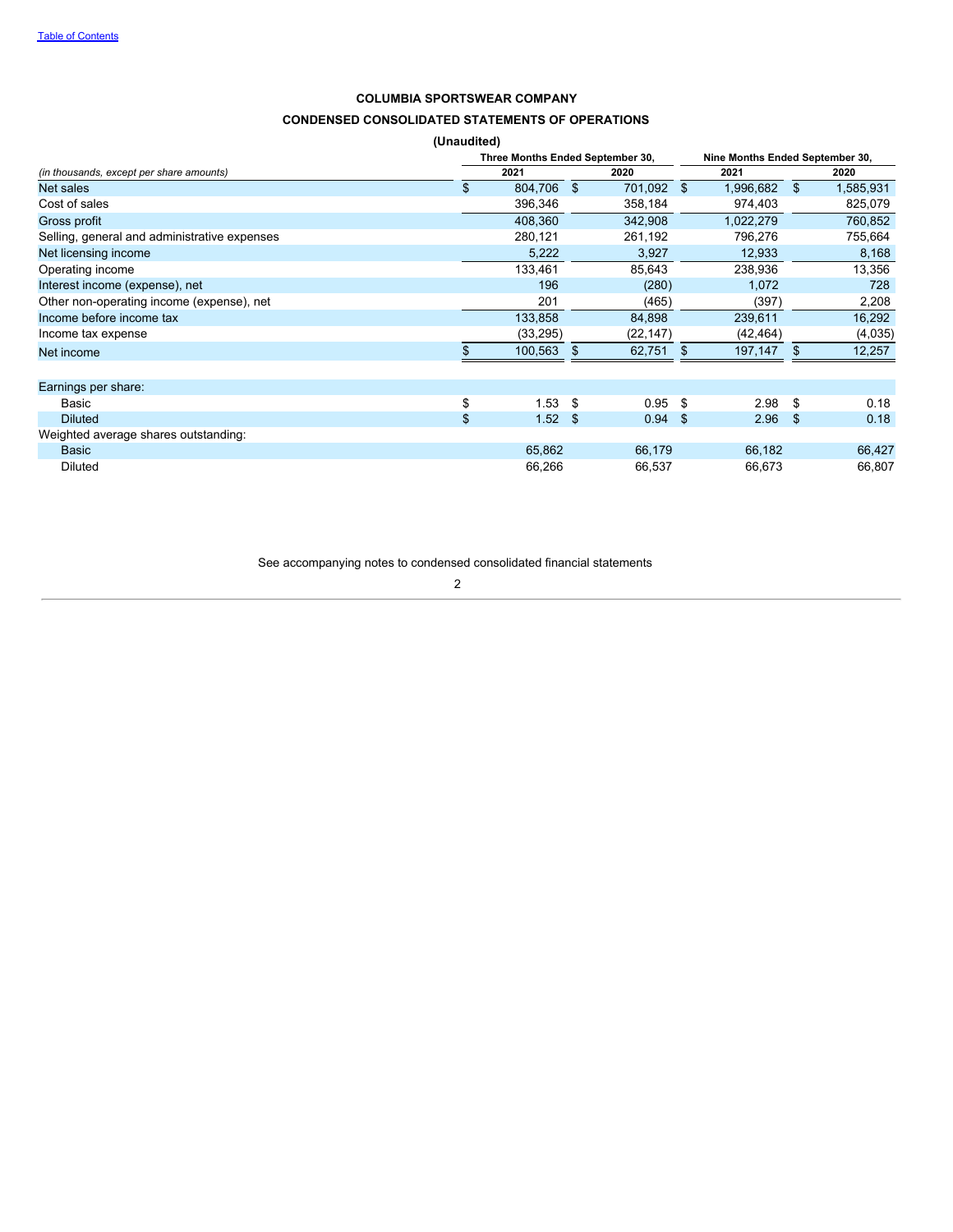# **CONDENSED CONSOLIDATED STATEMENTS OF COMPREHENSIVE INCOME**

**(Unaudited)**

|                                                                                                                                                | Three Months Ended September 30, |          |     |          | Nine Months Ended September 30. |           |  |          |  |
|------------------------------------------------------------------------------------------------------------------------------------------------|----------------------------------|----------|-----|----------|---------------------------------|-----------|--|----------|--|
| (in thousands)                                                                                                                                 |                                  | 2021     |     | 2020     |                                 | 2021      |  | 2020     |  |
| Net income                                                                                                                                     |                                  | 100.563  | \$. | 62.751   |                                 | 197.147   |  | 12,257   |  |
| Other comprehensive income (loss):                                                                                                             |                                  |          |     |          |                                 |           |  |          |  |
| Unrealized gains (losses) on derivative transactions (net of tax effects of<br>$$(3,602)$ , $$3,995$ , $$(5,787)$ and $$1,371$ , respectively) |                                  | 10.552   |     | (11,685) |                                 | 15.564    |  | (5,022)  |  |
| Foreign currency translation adjustments (net of tax effects of \$66, \$(290),<br>$$215$ and $$(253)$ , respectively)                          |                                  | (11.422) |     | 11.175   |                                 | (19, 396) |  | 3,077    |  |
| Other comprehensive loss                                                                                                                       |                                  | (870)    |     | (510)    |                                 | (3,832)   |  | (1, 945) |  |
| Comprehensive income                                                                                                                           |                                  | 99.693   |     | 62.241   |                                 | 193.315   |  | 10.312   |  |

<span id="page-4-0"></span>See accompanying notes to condensed consolidated financial statements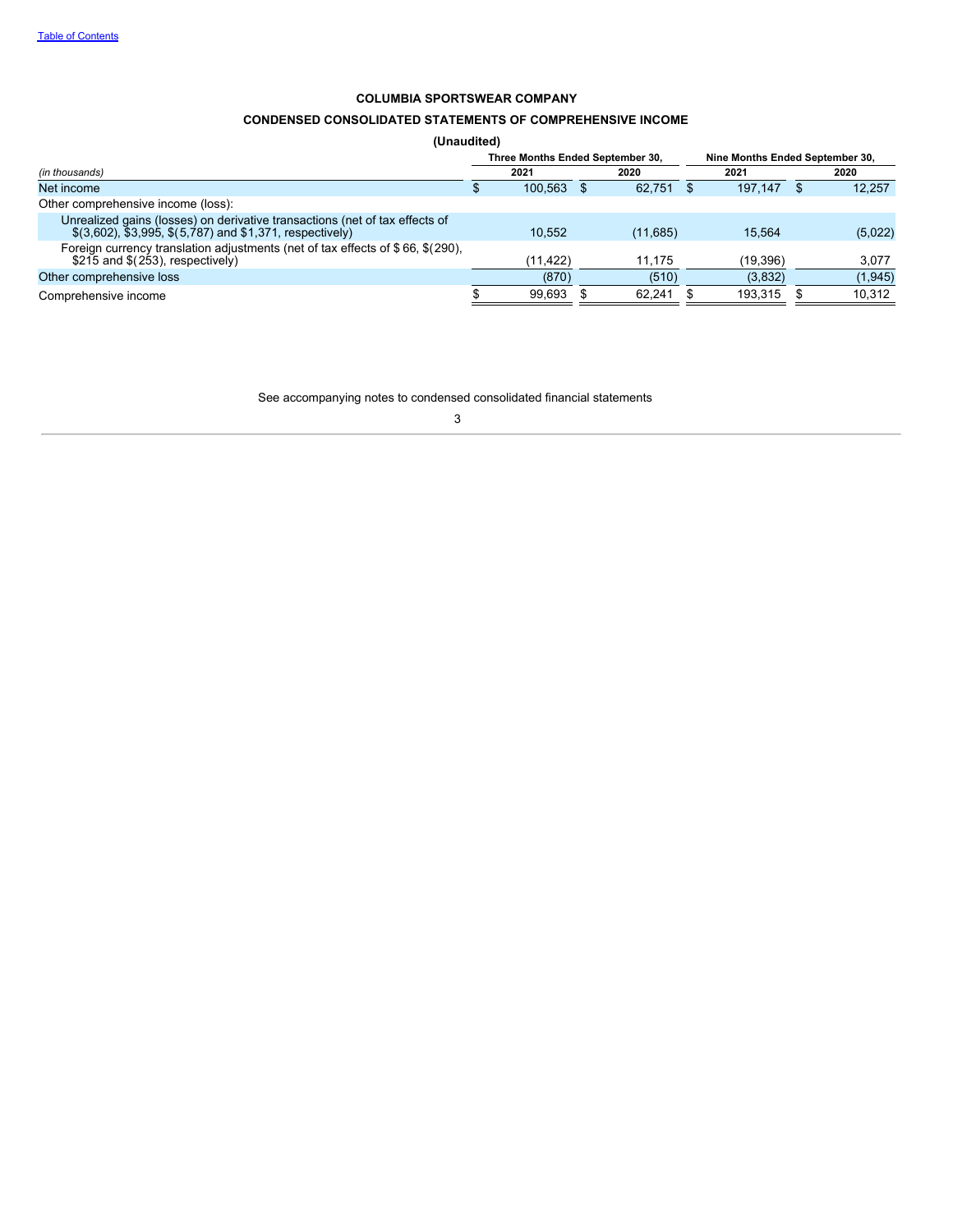# **CONDENSED CONSOLIDATED STATEMENTS OF CASH FLOWS**

**(Unaudited)**

|                                                                                         | Nine Months Ended September 30, |            |            |  |
|-----------------------------------------------------------------------------------------|---------------------------------|------------|------------|--|
| (in thousands)                                                                          | 2021                            |            | 2020       |  |
| Cash flows from operating activities:                                                   |                                 |            |            |  |
| Net income                                                                              | \$<br>197,147                   | \$         | 12,257     |  |
| Adjustments to reconcile net income to net cash used in operating activities:           |                                 |            |            |  |
| Depreciation, amortization, and non-cash lease expense                                  | 84,509                          |            | 102.283    |  |
| Provision for uncollectible accounts receivable                                         | (9,088)                         |            | 24,684     |  |
| Loss on disposal or impairment of property, plant and equipment and right-of-use assets | 366                             |            | 8,981      |  |
| Deferred income taxes                                                                   | (8,731)                         |            | 4,306      |  |
| Stock-based compensation                                                                | 14,487                          |            | 12,802     |  |
| Changes in operating assets and liabilities:                                            |                                 |            |            |  |
| Accounts receivable                                                                     | (44,500)                        |            | (17, 130)  |  |
| Inventories, net                                                                        | (173, 761)                      |            | (160,090)  |  |
| Prepaid expenses and other current assets                                               | (40, 957)                       |            | 9,098      |  |
| Other assets                                                                            | 148                             |            | (20, 786)  |  |
| Accounts payable                                                                        | 22,014                          |            | (89, 790)  |  |
| <b>Accrued liabilities</b>                                                              | 24,813                          |            | (41, 182)  |  |
| Income taxes payable                                                                    | (14, 621)                       |            | (10, 011)  |  |
| Operating lease assets and liabilities                                                  | (68, 823)                       |            | (41, 459)  |  |
| Other liabilities                                                                       | 1,359                           |            | 8,077      |  |
| Net cash used in operating activities                                                   | (15, 638)                       |            | (197,960)  |  |
| Cash flows from investing activities:                                                   |                                 |            |            |  |
| Purchases of short-term investments                                                     |                                 |            | (35,044)   |  |
| Sales and maturities of short-term investments                                          | 1,184                           |            | 36,630     |  |
| Capital expenditures                                                                    | (20, 413)                       |            | (25, 164)  |  |
| Net cash used in investing activities                                                   | (19, 229)                       |            | (23, 578)  |  |
| Cash flows from financing activities:                                                   |                                 |            |            |  |
| Proceeds from credit facilities                                                         | 29.508                          |            | 387.992    |  |
| Repayments on credit facilities                                                         | (29, 313)                       |            | (388, 465) |  |
| Payment of line of credit issuance fees                                                 |                                 |            | (2,096)    |  |
| Proceeds from issuance of common stock related to stock-based compensation              | 24.329                          |            | 4,793      |  |
| Tax payments related to stock-based compensation                                        | (5,715)                         |            | (4, 454)   |  |
| Repurchase of common stock                                                              | (118,580)                       |            | (132, 889) |  |
| Cash dividends paid                                                                     | (51,662)                        |            | (17, 195)  |  |
| Net cash used in financing activities                                                   | (151, 433)                      |            | (152, 314) |  |
| Net effect of exchange rate changes on cash                                             | (4,946)                         |            | 1,272      |  |
| Net decrease in cash and cash equivalents                                               | (191, 246)                      |            | (372, 580) |  |
| Cash and cash equivalents, beginning of period                                          | 790,725                         |            | 686,009    |  |
| Cash and cash equivalents, end of period                                                | \$<br>599,479                   | $\sqrt{3}$ | 313,429    |  |
| Supplemental disclosures of cash flow information:                                      |                                 |            |            |  |
| Cash paid during the year for income taxes                                              | \$<br>87.709                    | \$         | 18.385     |  |
| Supplemental disclosures of non-cash investing and financing activities:                |                                 |            |            |  |
| Property, plant and equipment acquired through increase in liabilities                  | \$<br>8.277                     | \$         | 4.774      |  |
| Repurchases of common stock not settled                                                 | \$<br>8,628                     | \$         |            |  |
|                                                                                         |                                 |            |            |  |

<span id="page-5-0"></span>See accompanying notes to condensed consolidated financial statements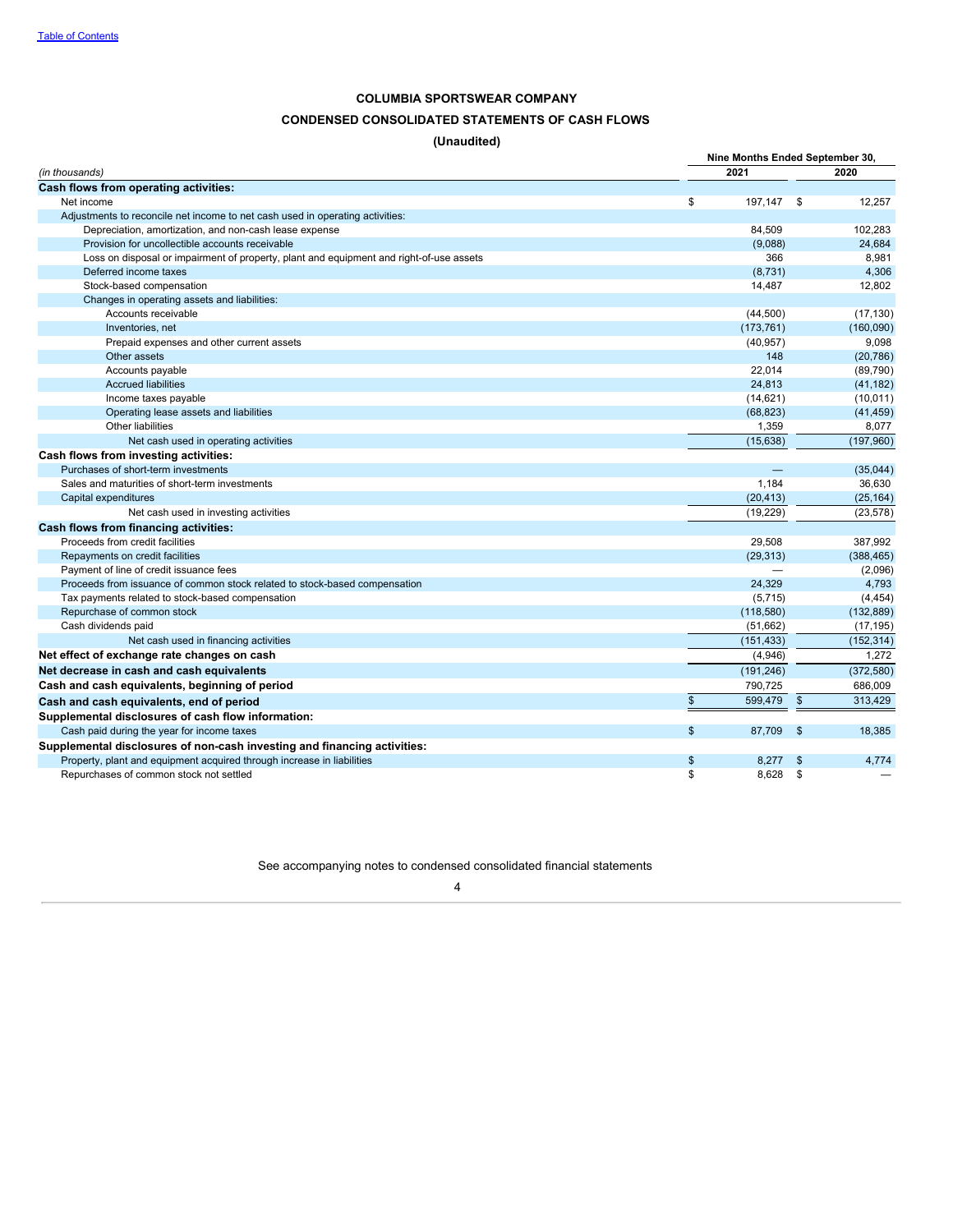# **CONDENSED CONSOLIDATED STATEMENTS OF EQUITY**

**(Unaudited)**

|                                                                   | Three Months Ended September 30, 2021 |          |                             |                                |  |           |  |  |  |  |
|-------------------------------------------------------------------|---------------------------------------|----------|-----------------------------|--------------------------------|--|-----------|--|--|--|--|
|                                                                   | <b>Common Stock</b>                   |          |                             | <b>Accumulated Other</b>       |  |           |  |  |  |  |
| (in thousands, except per share amounts)                          | <b>Shares</b><br>Outstanding          | Amount   | Retained<br><b>Earnings</b> | Comprehensive<br>Income (Loss) |  | Total     |  |  |  |  |
| <b>BALANCE, JUNE 30, 2021</b>                                     | 66.148                                |          | ,863,813                    | (2, 156)                       |  | 1,861,657 |  |  |  |  |
| Net income                                                        |                                       |          | 100.563                     |                                |  | 100,563   |  |  |  |  |
| Other comprehensive income (loss):                                |                                       |          |                             |                                |  |           |  |  |  |  |
| Unrealized gains on derivative transactions, net                  |                                       |          |                             | 10.552                         |  | 10,552    |  |  |  |  |
| Foreign currency translation adjustment, net                      |                                       |          |                             | (11, 422)                      |  | (11, 422) |  |  |  |  |
| Cash dividends (\$0.26 per share)                                 |                                       |          | (17, 122)                   |                                |  | (17, 122) |  |  |  |  |
| Issuance of common stock related to stock-based compensation, net | 79                                    | 3.767    |                             |                                |  | 3.767     |  |  |  |  |
| Stock-based compensation expense                                  |                                       | 4.664    |                             |                                |  | 4,664     |  |  |  |  |
| Repurchase of common stock                                        | (726)                                 | (8, 431) | (63, 911)                   |                                |  | (72, 342) |  |  |  |  |
| <b>BALANCE, SEPTEMBER 30, 2021</b>                                | 65.501                                | —        | .883,343                    | (3,026)                        |  | .880,317  |  |  |  |  |

|                                                                   | Three Months Ended September 30, 2020 |                     |        |     |                             |                          |                                |  |          |  |
|-------------------------------------------------------------------|---------------------------------------|---------------------|--------|-----|-----------------------------|--------------------------|--------------------------------|--|----------|--|
|                                                                   |                                       | <b>Common Stock</b> |        |     |                             | <b>Accumulated Other</b> |                                |  |          |  |
| (in thousands, except per share amounts)                          | <b>Shares</b><br>Outstanding          |                     | Amount |     | Retained<br><b>Earnings</b> |                          | Comprehensive<br>Income (Loss) |  | Total    |  |
| <b>BALANCE, JUNE 30, 2020</b>                                     | 66,148                                |                     | 5,396  | \$. | 1,653,293                   |                          | (5,860)                        |  | .652,829 |  |
| Net income                                                        |                                       |                     |        |     | 62.751                      |                          |                                |  | 62,751   |  |
| Other comprehensive income (loss):                                |                                       |                     |        |     |                             |                          |                                |  |          |  |
| Unrealized losses on derivative transactions, net                 |                                       |                     |        |     |                             |                          | (11,685)                       |  | (11,685) |  |
| Foreign currency translation adjustment, net                      |                                       |                     |        |     |                             |                          | 11.175                         |  | 11.175   |  |
| Issuance of common stock related to stock-based compensation, net | 62                                    |                     | 2.656  |     |                             |                          |                                |  | 2.656    |  |
| Stock-based compensation expense                                  |                                       |                     | 5,090  |     |                             |                          |                                |  | 5,090    |  |
| <b>BALANCE, SEPTEMBER 30, 2020</b>                                | 66,210                                |                     | 13,142 |     | .716.044                    |                          | (6,370)                        |  | ,722,816 |  |

See accompanying notes to condensed consolidated financial statements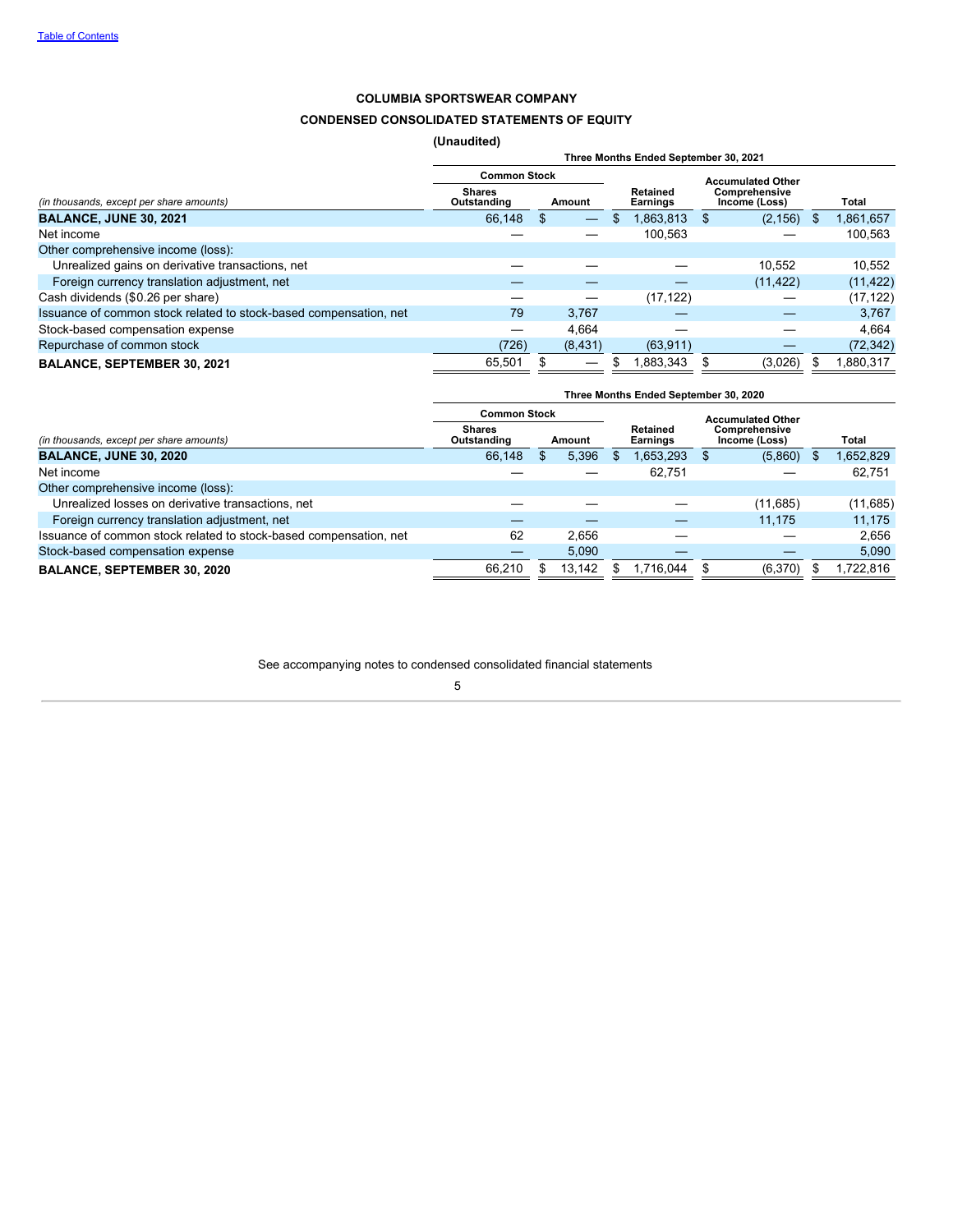# **CONDENSED CONSOLIDATED STATEMENTS OF EQUITY**

# **(Unaudited)**

|                                                                             |                              |                     |           | Nine Months Ended September 30, 2021                                    |    |                    |                 |
|-----------------------------------------------------------------------------|------------------------------|---------------------|-----------|-------------------------------------------------------------------------|----|--------------------|-----------------|
|                                                                             |                              | <b>Common Stock</b> |           |                                                                         |    | <b>Accumulated</b> |                 |
| (in thousands.<br>except per share amounts)                                 | <b>Shares</b><br>Outstanding |                     | Amount    | <b>Other Comprehensive</b><br><b>Retained Earnings</b><br>Income (Loss) |    | <b>Total</b>       |                 |
| <b>BALANCE,</b><br><b>DECEMBER 31, 2020</b>                                 | 66,252                       | \$                  | 20,165    | \$<br>1,811,800                                                         | \$ | 806                | \$<br>1,832,771 |
| Net income                                                                  |                              |                     |           | 197,147                                                                 |    |                    | 197,147         |
| Other<br>comprehensive income<br>$(\text{loss})$ :                          |                              |                     |           |                                                                         |    |                    |                 |
| Unrealized gains on<br>derivative<br>transactions, net                      |                              |                     |           |                                                                         |    | 15,564             | 15,564          |
| Foreign<br>currency translation<br>adjustment, net                          |                              |                     |           |                                                                         |    | (19, 396)          | (19, 396)       |
| Cash dividends<br>$(\$0.78$ per share)                                      |                              |                     |           | (51,662)                                                                |    |                    | (51,662)        |
| Issuance of common<br>stock related to stock-<br>based compensation,<br>net | 503                          |                     | 18,614    |                                                                         |    |                    | 18,614          |
| Stock-based<br>compensation expense                                         |                              |                     | 14,487    |                                                                         |    |                    | 14,487          |
| Repurchase of<br>common stock                                               | (1, 254)                     |                     | (53, 266) | (73, 942)                                                               |    |                    | (127, 208)      |
| <b>BALANCE,</b><br><b>SEPTEMBER 30, 2021</b>                                | 65,501                       | \$                  |           | \$<br>1,883,343                                                         | \$ | (3,026)            | \$<br>1,880,317 |

|                                                                             |                              | <b>Common Stock</b><br>Accumulated |         |    |                          |                                             |          |    |              |
|-----------------------------------------------------------------------------|------------------------------|------------------------------------|---------|----|--------------------------|---------------------------------------------|----------|----|--------------|
| (in thousands.<br>except per share amounts)                                 | <b>Shares</b><br>Outstanding | Amount                             |         |    | <b>Retained Earnings</b> | <b>Other Comprehensive</b><br>Income (Loss) |          |    | <b>Total</b> |
| <b>BALANCE,</b><br><b>DECEMBER 31, 2019</b>                                 | 67,561                       | \$                                 | 4,937   | \$ | 1,848,935                | \$                                          | (4, 425) | \$ | 1,849,447    |
| Net income                                                                  |                              |                                    |         |    | 12,257                   |                                             |          |    | 12,257       |
| Other<br>comprehensive income<br>(loss):                                    |                              |                                    |         |    |                          |                                             |          |    |              |
| Unrealized losses on<br>derivative<br>transactions, net                     |                              |                                    |         |    |                          |                                             | (5,022)  |    | (5,022)      |
| Foreign<br>currency translation<br>adjustment, net                          |                              |                                    |         |    |                          |                                             | 3,077    |    | 3,077        |
| Cash dividends<br>$(\$0.26$ per share)                                      |                              |                                    |         |    | (17, 195)                |                                             |          |    | (17, 195)    |
| Issuance of common<br>stock related to stock-<br>based compensation,<br>net | 206                          |                                    | 339     |    |                          |                                             |          |    | 339          |
| Stock-based<br>compensation expense                                         |                              |                                    | 12,802  |    |                          |                                             |          |    | 12,802       |
| Repurchase of<br>common stock                                               | (1, 557)                     |                                    | (4,936) |    | (127, 953)               |                                             |          |    | (132, 889)   |
| <b>BALANCE,</b><br><b>SEPTEMBER 30, 2020</b>                                | 66,210                       | \$                                 | 13,142  | \$ | 1,716,044                | \$                                          | (6, 370) | \$ | 1,722,816    |

<span id="page-7-0"></span>See accompanying notes to condensed consolidated financial statements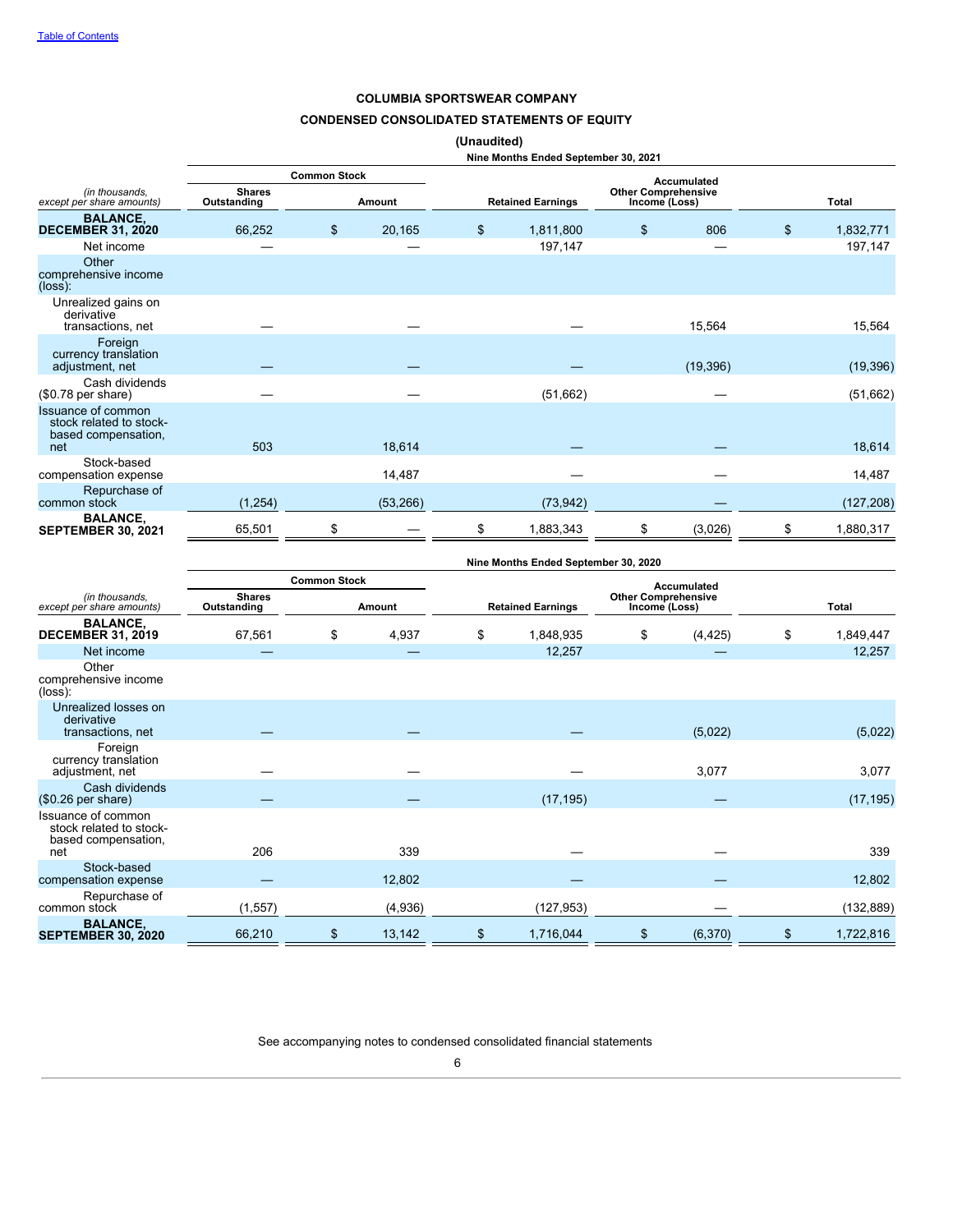# **INDEX TO NOTES TO CONDENSED CONSOLIDATED FINANCIAL STATEMENTS**

<span id="page-8-0"></span>

| <b>NOTE</b> |                                               | <b>PAGE</b> |
|-------------|-----------------------------------------------|-------------|
| Note 1      | Basis of Presentation and Organization        | 8           |
| Note 2      | Revenues                                      | 9           |
| Note 3      | Intangible Assets, Net                        | 10          |
| Note 4      | Short-Term Borrowings and Credit Lines        |             |
| Note 5      | Income Taxes                                  | 11          |
| Note 6      | <b>Commitments and Contingencies</b>          | 11          |
| Note 7      | <b>Shareholders' Equity</b>                   | 11          |
| Note 8      | Stock-Based Compensation                      |             |
| Note 9      | <b>Earnings Per Share</b>                     | 12          |
| Note 10     | Accumulated Other Comprehensive Income (Loss) | 13          |
| Note 11     | Segment Information                           | 14          |
| Note 12     | Financial Instruments and Risk Management     | 15          |
| Note 13     | <b>Fair Value Measures</b>                    | 17          |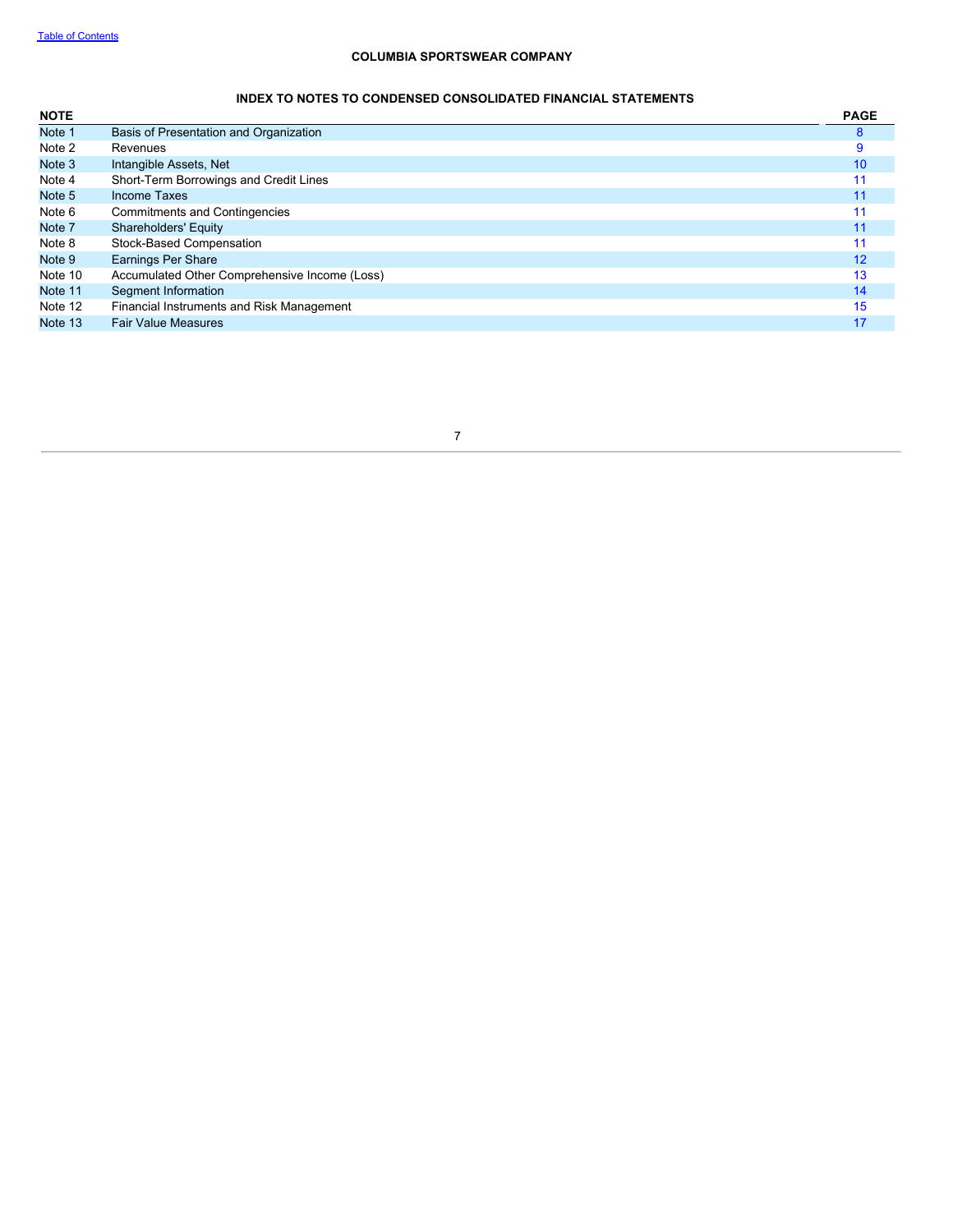#### **NOTES TO CONDENSED CONSOLIDATED FINANCIAL STATEMENTS**

#### **NOTE 1—BASIS OF PRESENTATION AND ORGANIZATION**

The accompanying unaudited condensed consolidated financial statements have been prepared by the management of Columbia Sportswear Company (together with its wholly owned subsidiaries, the "Company") and, in the opinion of management, include all normal recurring material adjustments necessary to present fairly the Company's financial position as of September 30, 2021, December 31, 2020 and September 30, 2020, the results of operations for the three and nine months ended September 30, 2021 and 2020, and cash flows for the nine months ended September 30, 2021 and 2020. The December 31, 2020 financial information was derived from the Company's audited consolidated financial statements included in the Company's Annual Report on Form 10-K for the year ended December 31, 2020. A significant part of the Company's business is of a seasonal nature; therefore, results of operations for the three and nine months ended September 30, 2021 are not necessarily indicative of results to be expected for other quarterly periods or for the full year.

Certain information and disclosures normally included in financial statements prepared in accordance with accounting principles generally accepted in the United States of America ("GAAP") have been condensed or omitted pursuant to the rules and regulations of the Securities and Exchange Commission. The Company, however, believes that the disclosures contained in this report comply with the requirements of Section 13(a) of the Securities Exchange Act of 1934, as amended, for a Quarterly Report on Form 10-Q and are adequate to make the information presented not misleading. These unaudited condensed consolidated financial statements should be read in conjunction with the audited consolidated financial statements and notes thereto included in the Company's Annual Report on Form 10-K for the year ended December 31, 2020.

#### *Principles of Consolidation*

The condensed consolidated financial statements include the accounts of Columbia Sportswear Company and its wholly owned subsidiaries. Intercompany balances and transactions have been eliminated in consolidation.

#### *Estimates and Assumptions*

The preparation of financial statements in conformity with GAAP requires management to make estimates and assumptions that affect the reported amounts of assets and liabilities and disclosure of contingent assets and liabilities at the date of the condensed consolidated financial statements and the reported amounts of revenues and expenses during the reporting period. Actual results may differ from these estimates and assumptions. Some of the more significant estimates relate to revenue recognition; allowance for uncollectible accounts receivable; obsolescence reserves for excess, close-out and slow moving inventory; impairment of long-lived assets, intangible assets and goodwill; and income taxes.

#### *Recently Adopted Accounting Pronouncements*

Effective January 1, 2021, the Company adopted Accounting Standards Update No. 2019-12 *,* Income Taxes (Topic 740): Simplifying the Accounting for Income Taxes, which, among other things, removes specific exceptions for recognizing deferred taxes for investments, performing intraperiod allocation and calculating income taxes in interim periods, as well as targeted impacts to the accounting for taxes under hybrid tax regimes. At adoption, there was not a material impact to the Company's financial position, results of operations or cash flows.

### *Recent Accounting Pronouncements Not Yet Adopted*

<span id="page-9-0"></span>None.

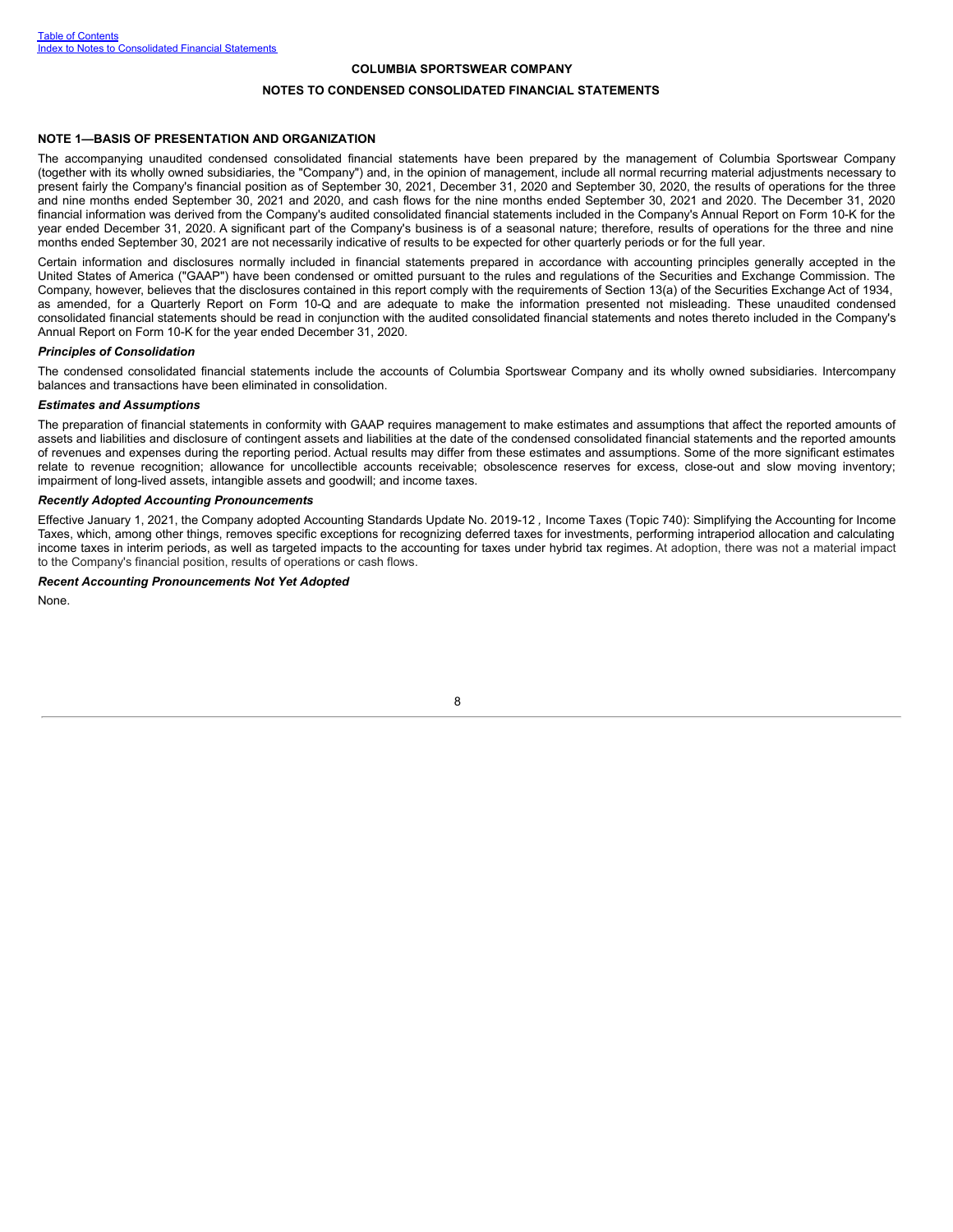## **NOTES TO CONDENSED CONSOLIDATED FINANCIAL STATEMENTS—(Continued)**

### **NOTE 2—REVENUES**

#### *Disaggregated Revenue*

As disclosed in Note 11, the Company has four geographic reportable segments: United States ("U.S."), Latin America and Asia Pacific ("LAAP"), Europe, Middle East and Africa ("EMEA") and Canada.

The following tables disaggregate the Company's operating segment *Net sales* by product category and channel, which the Company believes provides a meaningful depiction of how the nature, timing, and uncertainty of *Net s* meaningful depiction of how the nature, timing, and uncertainty of *Net sales* are affected by economic factors:

|                                    | Three Months Ended September 30, 2021 |  |         |             |         |        |        |       |         |  |  |  |  |  |
|------------------------------------|---------------------------------------|--|---------|-------------|---------|--------|--------|-------|---------|--|--|--|--|--|
| (in thousands)                     | U.S.<br>LAAP                          |  |         | <b>EMEA</b> |         | Canada |        | Total |         |  |  |  |  |  |
| <b>Product category net sales</b>  |                                       |  |         |             |         |        |        |       |         |  |  |  |  |  |
| Apparel, Accessories and Equipment | 406.187                               |  | 78.160  | \$          | 75.399  | \$     | 61.409 | \$.   | 621.155 |  |  |  |  |  |
| Footwear                           | 104.299                               |  | 24.594  |             | 33,751  |        | 20.907 |       | 183,551 |  |  |  |  |  |
| Total                              | 510.486                               |  | 102.754 |             | 109.150 |        | 82,316 |       | 804,706 |  |  |  |  |  |
| <b>Channel net sales</b>           |                                       |  |         |             |         |        |        |       |         |  |  |  |  |  |
| Wholesale                          | \$<br>292.357                         |  | 66.070  | \$          | 93.899  | \$     | 65.810 | \$.   | 518.136 |  |  |  |  |  |
| Direct-to-consumer                 | 218.129                               |  | 36,684  |             | 15.251  |        | 16.506 |       | 286,570 |  |  |  |  |  |
| Total                              | 510.486                               |  | 102.754 |             | 109.150 |        | 82.316 |       | 804,706 |  |  |  |  |  |
|                                    |                                       |  |         |             |         |        |        |       |         |  |  |  |  |  |

|                                    | Three Months Ended September 30, 2020 |         |             |        |    |        |    |        |      |         |  |  |  |  |
|------------------------------------|---------------------------------------|---------|-------------|--------|----|--------|----|--------|------|---------|--|--|--|--|
| (in thousands)                     | U.S.<br>LAAP                          |         | <b>EMEA</b> |        |    | Canada |    | Total  |      |         |  |  |  |  |
| <b>Product category net sales</b>  |                                       |         |             |        |    |        |    |        |      |         |  |  |  |  |
| Apparel, Accessories and Equipment |                                       | 332.713 |             | 70,026 | \$ | 66.160 | S  | 41.221 |      | 510.120 |  |  |  |  |
| Footwear                           |                                       | 112.907 |             | 20,925 |    | 32,999 |    | 24,141 |      | 190,972 |  |  |  |  |
| Total                              |                                       | 445.620 |             | 90.951 |    | 99.159 |    | 65.362 |      | 701.092 |  |  |  |  |
| <b>Channel net sales</b>           |                                       |         |             |        |    |        |    |        |      |         |  |  |  |  |
| Wholesale                          | ጦ                                     | 282.850 |             | 50.723 | S  | 85.074 | £. | 52.820 | - \$ | 471.467 |  |  |  |  |
| Direct-to-consumer                 |                                       | 162,770 |             | 40.228 |    | 14.085 |    | 12.542 |      | 229.625 |  |  |  |  |
| Total                              |                                       | 445.620 |             | 90,951 |    | 99.159 |    | 65,362 |      | 701.092 |  |  |  |  |

|                                    | Nine Months Ended September 30, 2021 |           |   |             |    |         |    |         |   |           |  |  |  |  |
|------------------------------------|--------------------------------------|-----------|---|-------------|----|---------|----|---------|---|-----------|--|--|--|--|
| (in thousands)                     | U.S.<br>LAAP                         |           |   | <b>EMEA</b> |    | Canada  |    | Total   |   |           |  |  |  |  |
| <b>Product category net sales</b>  |                                      |           |   |             |    |         |    |         |   |           |  |  |  |  |
| Apparel, Accessories and Equipment | \$                                   | 1,040,432 | S | 212.921     | \$ | 186.213 | S  | 103.549 | S | .543,115  |  |  |  |  |
| Footwear                           |                                      | 257.781   |   | 79.785      |    | 82.276  |    | 33.725  |   | 453.567   |  |  |  |  |
| Total                              |                                      | 1,298,213 |   | 292.706     |    | 268.489 |    | 137.274 |   | .996,682  |  |  |  |  |
| <b>Channel net sales</b>           |                                      |           |   |             |    |         |    |         |   |           |  |  |  |  |
| Wholesale                          | \$                                   | 669.425   | S | 153.689     | \$ | 232.215 | £. | 100.523 |   | 1.155.852 |  |  |  |  |
| Direct-to-consumer                 |                                      | 628.788   |   | 139.017     |    | 36.274  |    | 36.751  |   | 840,830   |  |  |  |  |
| Total                              |                                      | 1,298,213 |   | 292,706     |    | 268,489 |    | 137,274 |   | .996,682  |  |  |  |  |

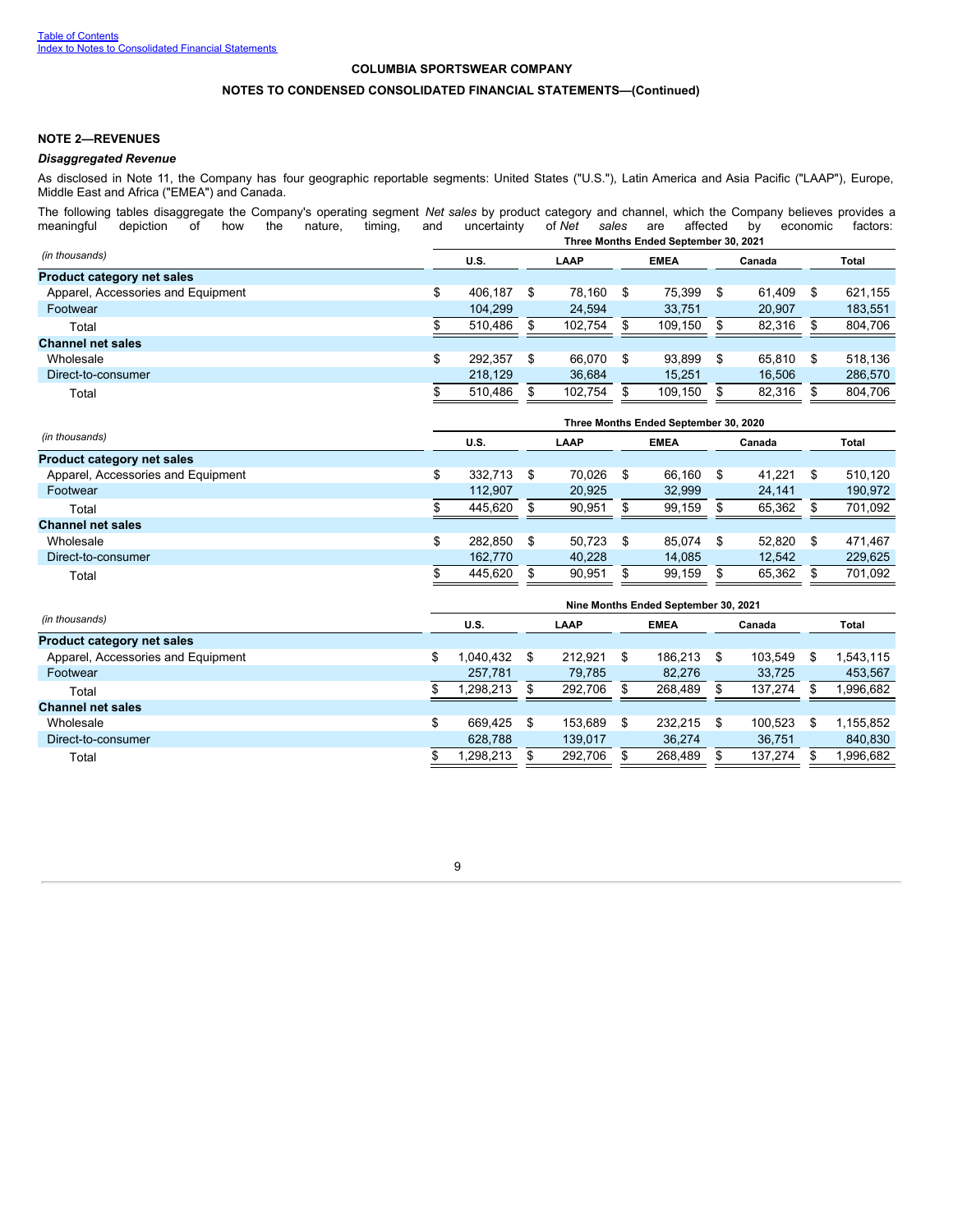## **NOTES TO CONDENSED CONSOLIDATED FINANCIAL STATEMENTS—(Continued)**

| Nine Months Ended September 30, 2020 |           |             |         |  |         |    |         |     |          |  |  |  |  |
|--------------------------------------|-----------|-------------|---------|--|---------|----|---------|-----|----------|--|--|--|--|
| U.S.<br>LAAP                         |           | <b>EMEA</b> |         |  | Canada  |    | Total   |     |          |  |  |  |  |
|                                      |           |             |         |  |         |    |         |     |          |  |  |  |  |
| ۰D                                   | 793.846   | \$.         | 193.815 |  | 145.100 | S  | 73.445  | S   | ,206,206 |  |  |  |  |
|                                      | 210.887   |             | 67.097  |  | 68.198  |    | 33.543  |     | 379,725  |  |  |  |  |
|                                      | 1,004,733 |             | 260.912 |  | 213.298 |    | 106,988 |     | .585,931 |  |  |  |  |
|                                      |           |             |         |  |         |    |         |     |          |  |  |  |  |
| \$                                   | 559.052   |             | 139.316 |  | 180.416 | \$ | 78.546  | \$. | 957.330  |  |  |  |  |
|                                      | 445.681   |             | 121.596 |  | 32,882  |    | 28,442  |     | 628,601  |  |  |  |  |
|                                      | 1,004,733 |             | 260.912 |  | 213.298 |    | 106,988 |     | .585,931 |  |  |  |  |
|                                      |           |             |         |  |         |    |         |     |          |  |  |  |  |

#### *Performance Obligations*

For the three and nine months ended September 30, 2021 and 2020, *Net sales* recognized from performance obligations related to prior periods were not material. *Net sales* expected to be recognized in any future period related to remaining performance obligations are not material.

#### *Contract Balances*

As of September 30, 2021, December 31, 2020 and September 30, 2020, contract liabilities included in *Accrued liabilities* on the Condensed Consolidated Balance Sheets, which consisted of obligations associated with the Company's gift card and customer loyalty programs, were not material.

### <span id="page-11-0"></span>**NOTE 3—INTANGIBLE ASSETS, NET**

*Intangible assets, net* consisted of the following:

| (in thousands)                                | September 30, 2021 | December 31, 2020 | <b>September 30, 2020</b> |
|-----------------------------------------------|--------------------|-------------------|---------------------------|
| Intangible assets subject to amortization:    |                    |                   |                           |
| Patents and purchased technology              | o<br>14.198        | 14.198<br>- \$    | 14.198<br>- \$            |
| Customer relationships                        | 23,000             | 23,000            | 23,000                    |
| Gross carrying amount                         | 37,198             | 37,198            | 37,198                    |
| Accumulated amortization:                     |                    |                   |                           |
| Patents and purchased technology              | (14, 198)          | (14, 198)         | (14, 198)                 |
| Customer relationships                        | (18,600)           | (17, 363)         | (16, 950)                 |
| Accumulated amortization                      | (32, 798)          | (31, 561)         | (31, 148)                 |
| Net carrying amount                           | 4.400              | 5.637             | 6.050                     |
| Intangible assets not subject to amortization | 97.921             | 97.921            | 115,421                   |
| Intangible assets, net                        | 102.321            | 103,558           | 121,471                   |

Amortization expense for intangible assets subject to amortization was \$ 0.4 million and \$0.6 million for the three months ended September 30, 2021 and 2020, respectively, and was \$1.2 million and \$2.1 million for the nine months ended September 30, 2021, and 2020, respectively.

| The following table presents the estimated annual amortization expense for the years ending 2021 through 2025: |  |
|----------------------------------------------------------------------------------------------------------------|--|
| (in thousands)                                                                                                 |  |

<span id="page-11-1"></span>

| 111111000011001 |       |
|-----------------|-------|
| 2021            | 1,650 |
| 2022            | 1,650 |
| 2023            | 1,650 |
| 2024            | 688   |
| 2025            |       |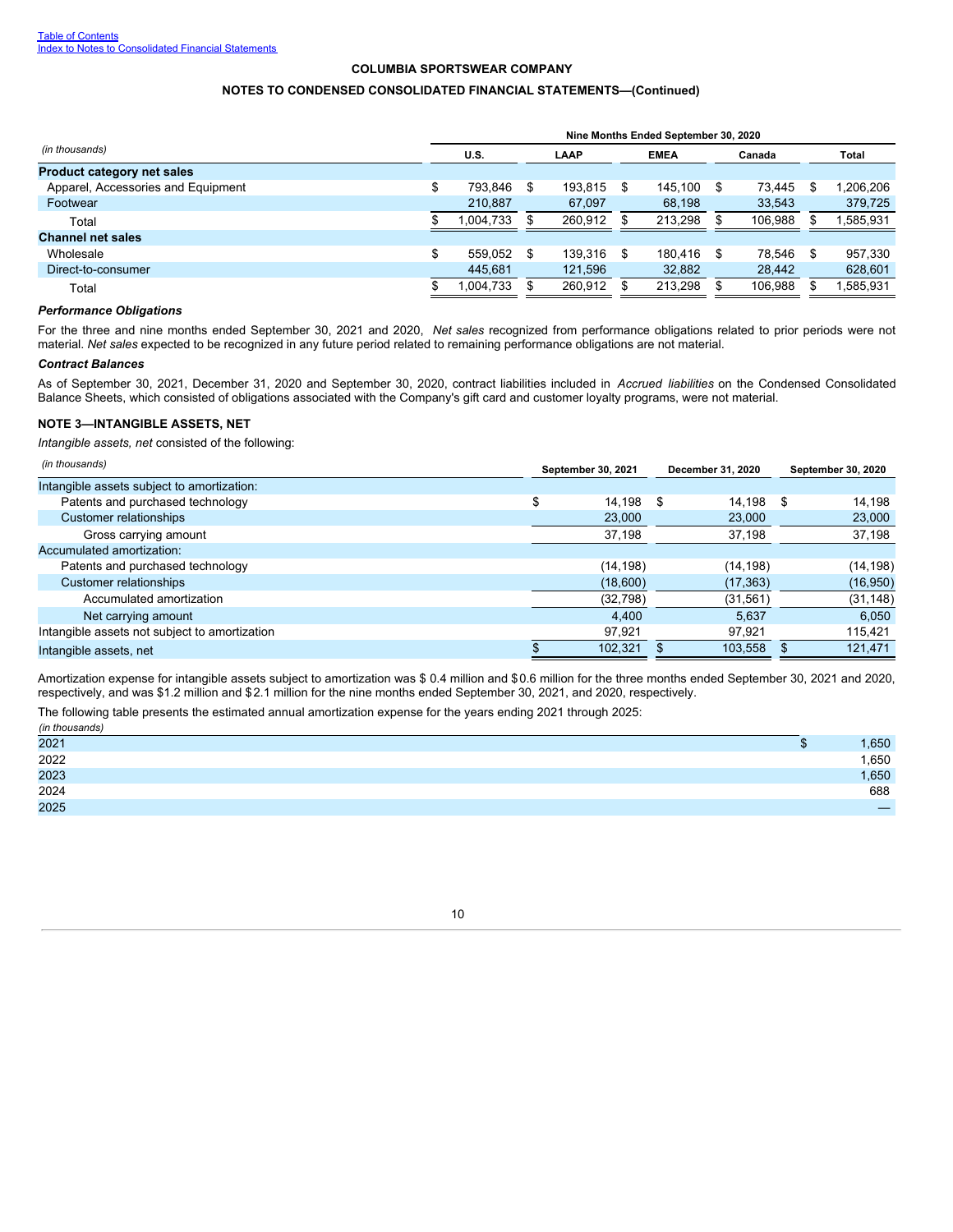#### **NOTES TO CONDENSED CONSOLIDATED FINANCIAL STATEMENTS—(Continued)**

#### **NOTE 4—SHORT-TERM BORROWINGS AND CREDIT LINES**

Except as disclosed below, there have been no significant changes to the Company's short-term borrowings and credit lines as described in Note 7 in the Company's Annual Report on Form 10-K for the year ended December 31, 2020.

At the beginning of 2021, the Company's Japanese subsidiary had two separate unsecured and uncommitted overdraft facilities guaranteed by the Company providing for borrowings up to a maximum of ¥1.5 billion and ¥700.0 million. In March 2021, the Company's Japanese subsidiary entered into an agreement to establish an unsecured and uncommitted overdraft facility providing for borrowings up to a maximum of ¥400.0 million. In September 2021, the Company's Japanese subsidiary entered into an agreement which replaced the ¥1.5 billion overdraft facility with a ¥1.0 billion overdraft facility. At September 30, 2021, the combined available borrowings of the three lines was approximately US\$18.8 million. Borrowings under the ¥1.0 billion and ¥400.0 million overdraft facilities accrue interest at the Tokyo Interbank Offered Rate plus 50 basis points and borrowings under the ¥700.0 million overdraft facility accrue interest at 150 basis points. As of September 30, 2021, there was no balance outstanding under these facilities.

At the beginning of 2021, the Company's Chinese subsidiary had available an unsecured and uncommitted line of credit providing for borrowings up to a maximum of RMB140.0 million and an unsecured and uncommitted overdraft and clean advance facility, guaranteed by the Company, that provided for borrowings of advances or overdrafts up to a maximum of US\$20.0 million. In September 2021, the Company's Chinese subsidiary did not renew the agreement for the RMB140.0 million line of credit. At September 30, 2021, the available borrowings of the remaining facility was US\$ 20.0 million. Borrowings under this facility accrue interest on advances of RMB at 4% or advances of USD at 1.62% per annum. As of September 30, 2021, there was no balance outstanding under the facility.

#### <span id="page-12-0"></span>**NOTE 5—INCOME TAXES**

For the three months ended September 30, 2021 and 2020, the Company's effective income tax rates were 24.9% and 26.1%, respectively. The decrease in the effective income tax rate for the three months ended September 30, 2021 was primarily due to the mix of book income or loss among jurisdictions. For the nine months ended September 30, 2021 and 2020, the Company's effective income tax rates were 17.7% and 24.8%, respectively. The decrease in the effective income tax rate for the nine months ended September 30, 2021 was primarily due to the non-recurring decrease in accrued foreign withholding taxes and the mix of book income or loss among jurisdictions.

#### <span id="page-12-1"></span>**NOTE 6—COMMITMENTS AND CONTINGENCIES**

The Company is involved in litigation and various legal matters arising in the normal course of business, including matters related to employment, retail, intellectual property, contractual agreements, lease agreements, and various regulatory compliance activities. Management has considered facts related to legal and regulatory matters and opinions of counsel handling these matters, and does not believe the ultimate resolution of these proceedings will have a material adverse effect on the Company's financial position, results of operations or cash flows.

### <span id="page-12-2"></span>**NOTE 7—SHAREHOLDERS' EQUITY**

Since the inception of the Company's stock repurchase plan in 2004 through September 30, 2021, the Company's Board of Directors has authorized the repurchase of \$1.5 billion of the Company's common stock. Shares of the Company's common stock may be purchased in the open market or through privately negotiated transactions, subject to market conditions, and generally settle subsequent to the trade date. The repurchase program does not obligate the Company to acquire any specific number of shares or to acquire shares over any specified period of time.

Under this program, as of September 30, 2021, the Company had repurchased 28.1 million shares at an aggregate purchase price of \$ 1,145.0 million and has \$355.0 million remaining available. During the three and nine months ended September 30, 2021, the Company purchased an aggregate of \$72.3 million and \$127.2 million, respectively, of the Company's common stock under this program.

#### <span id="page-12-3"></span>**NOTE 8—STOCK-BASED COMPENSATION**

The Company's Stock Incentive Plan allows for grants of incentive stock options, non-statutory stock options, restricted stock awards, restricted stock units, and other stock-based or cash-based awards.

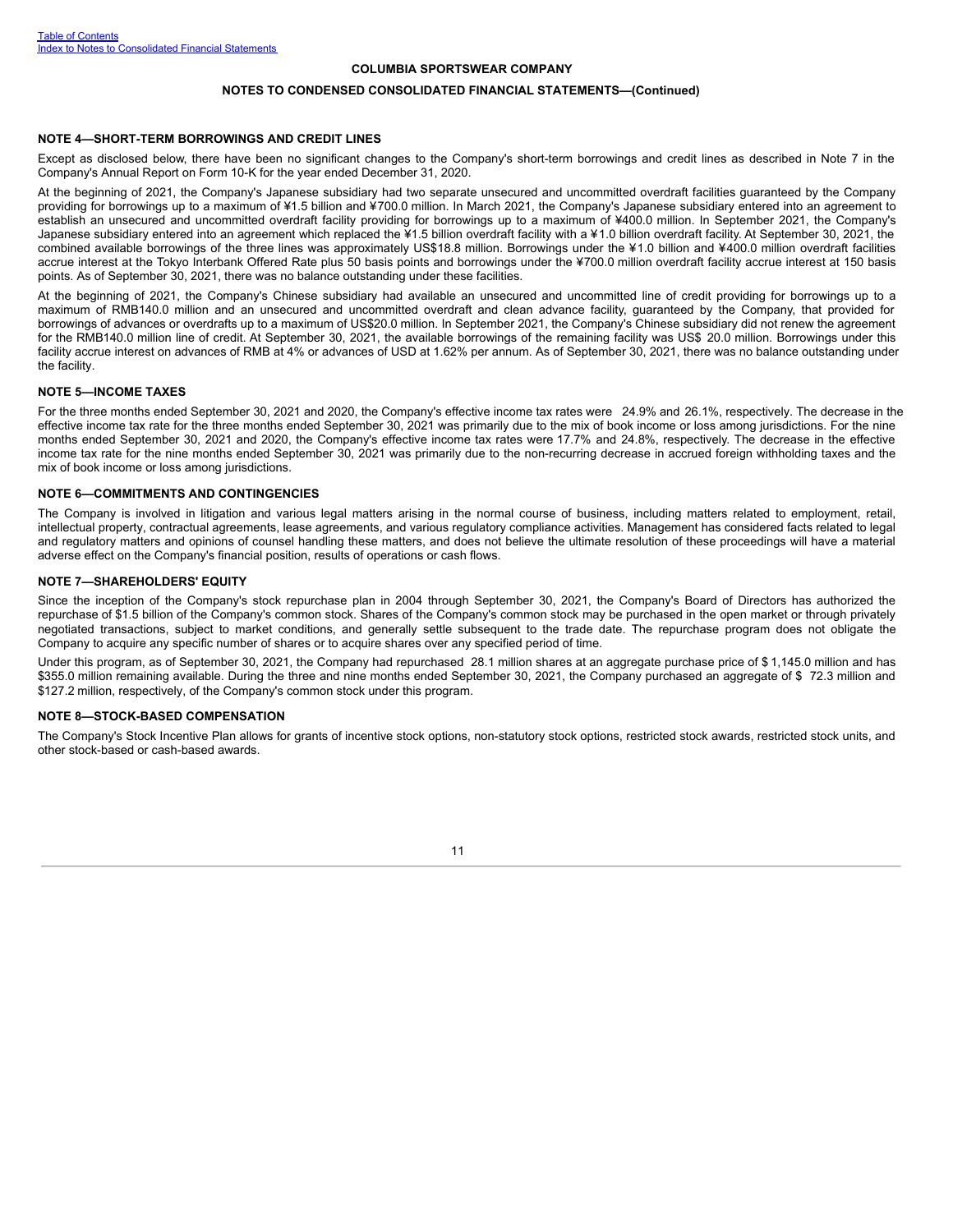### **NOTES TO CONDENSED CONSOLIDATED FINANCIAL STATEMENTS—(Continued)**

#### *Stock-Based Compensation Expense*

Stock-based compensation expense consisted of the following:

|                        | Three Months Ended September 30. |       | Nine Months Ended September 30. |        |      |        |  |
|------------------------|----------------------------------|-------|---------------------------------|--------|------|--------|--|
| (in thousands)         | 2021                             | 2020  |                                 | 2021   | 2020 |        |  |
| <b>Stock options</b>   | ,500                             | 1.775 |                                 | 5,271  |      | 5,234  |  |
| Restricted stock units | 3.164                            | 3.315 |                                 | 9.216  |      | 7,568  |  |
| Total                  | 4.664                            | 5.090 |                                 | 14.487 |      | 12.802 |  |

#### *Stock Options*

During the nine months ended September 30, 2021, the Company granted a total of 545,976 stock options at a weighted average grant date fair value of \$ 17.55 per share. As of September 30, 2021, unrecognized costs related to outstanding stock options totaled \$13.0 million, before any related tax benefit. As of September 30, 2021, unrecognized costs related to stock options are expected to be recognized over a weighted average period of 2.56 years.

#### *Restricted Stock Units*

During the nine months ended September 30, 2021, the Company granted 175,556 restricted stock units at a weighted average grant date fair value of \$ 96.06 per share. As of September 30, 2021, unrecognized costs related to outstanding restricted stock units totaled \$22.8 million, before any related tax benefit. As of September 30, 2021, unrecognized costs related to restricted stock units are expected to be recognized over a weighted average period of 2.33 years.

#### <span id="page-13-0"></span>**NOTE 9—EARNINGS PER SHARE**

Earnings per share ("EPS") is presented on both a basic and diluted basis. Basic EPS is based on the weighted average number of common shares outstanding. Diluted EPS reflects the potential dilution that could occur if outstanding securities or other contracts to issue common stock were exercised or converted into common stock.

A reconciliation of the common shares used in the denominator for computing basic and diluted EPS is as follows:

|                                                                                             |        | Three Months Ended September 30, | Nine Months Ended September 30, |        |  |  |  |
|---------------------------------------------------------------------------------------------|--------|----------------------------------|---------------------------------|--------|--|--|--|
| (in thousands, except per share amounts)                                                    | 2021   | 2020                             | 2021                            | 2020   |  |  |  |
| Weighted average common shares outstanding, used in computing basic<br>earnings per share   | 65.862 | 66.179                           | 66.182                          | 66.427 |  |  |  |
| Effect of dilutive stock options and restricted stock units                                 | 404    | 358                              | 491                             | 380    |  |  |  |
| Weighted average common shares outstanding, used in computing diluted<br>earnings per share | 66.266 | 66.537                           | 66.673                          | 66.807 |  |  |  |
| Earnings per share of common stock:                                                         |        |                                  |                                 |        |  |  |  |
| <b>Basic</b>                                                                                | 1.53   | 0.95<br>$\sim$ S                 | $2.98$ \$<br>- \$               | 0.18   |  |  |  |
| Diluted                                                                                     | 1.52   | 0.94                             | 2.96                            | 0.18   |  |  |  |

Stock options, service-based restricted stock units, and performance-based restricted stock representing 652,317 and 810,092 shares of common stock for the three and nine months ended September 30, 2021, respectively, were outstanding but were excluded from the computation of diluted EPS because their effect would have been anti-dilutive under the treasury stock method, or because the shares were subject to performance conditions that had not been met.

<span id="page-13-1"></span>Stock options, service-based restricted stock units, and performance-based restricted stock representing 1,156,073 and 1,282,086 shares of common stock for the three and nine months ended September 30, 2020, respectively, were outstanding but were excluded from the computation of diluted EPS because their effect would have been anti-dilutive due to a net loss in the period or because the shares were subject to performance conditions that had not been met.

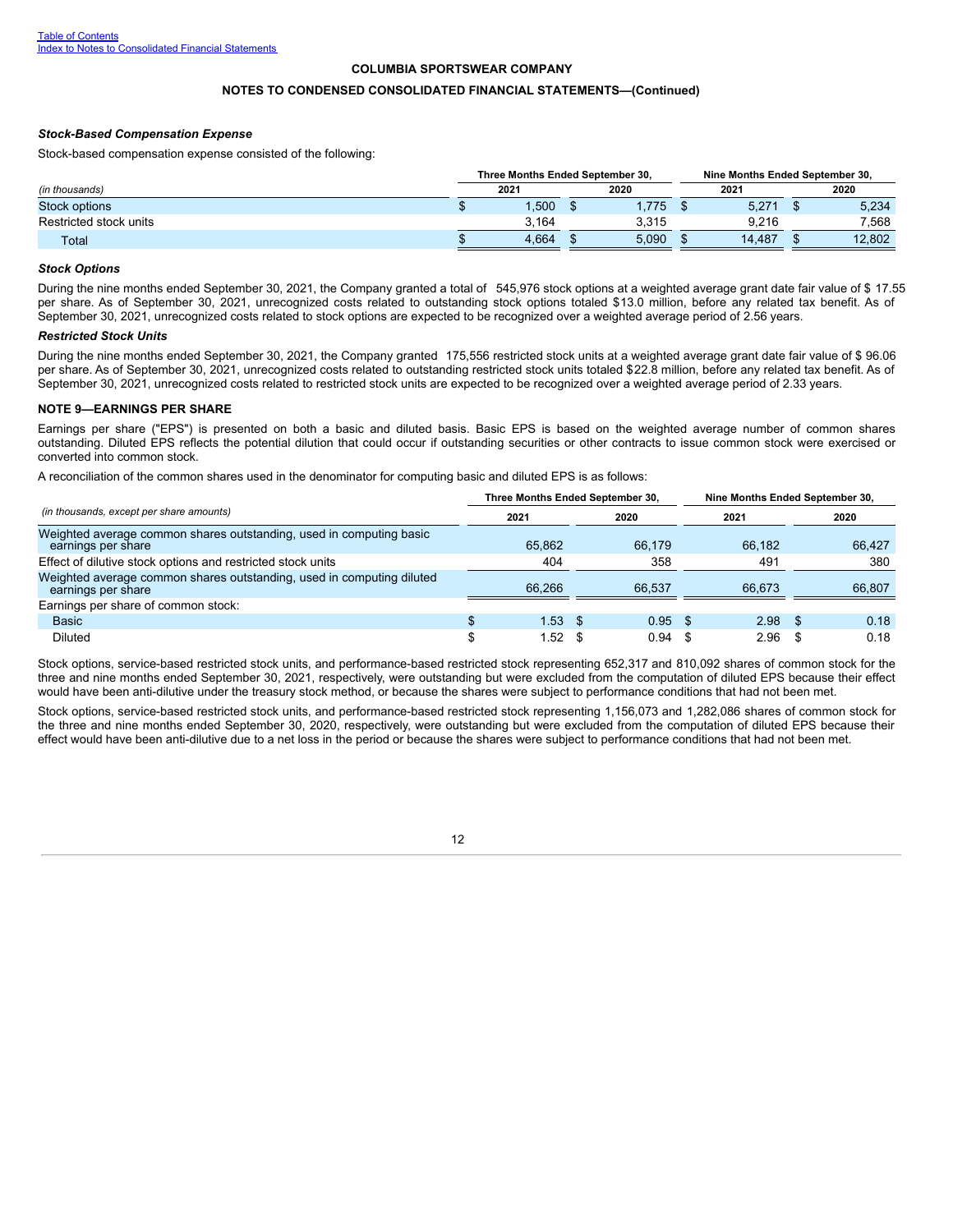#### **NOTES TO CONDENSED CONSOLIDATED FINANCIAL STATEMENTS—(Continued)**

### **NOTE 10—ACCUMULATED OTHER COMPREHENSIVE INCOME (LOSS)**

*Accumulated other comprehensive income (loss)* on the Condensed Consolidated Balance Sheets is net of applicable taxes, and consists of unrealized holding gains and losses on available-for-sale securities, unrealized gains and losses on certain derivative transactions and foreign currency translation adjustments. The following table sets forth the changes in *Accumulated other comprehensive income (loss)* for the three months ended September 30, 2021:

| (in thousands)                                                              |  | Unrealized holding<br>gains (losses) on<br>derivative<br>transactions | Foreign currency<br>translation<br>adiustments |  | Total    |
|-----------------------------------------------------------------------------|--|-----------------------------------------------------------------------|------------------------------------------------|--|----------|
| Balance at June 30, 2021                                                    |  | (4,357)                                                               | 2.201                                          |  | (2, 156) |
| Other comprehensive income (loss) before reclassifications                  |  | 8.170                                                                 | (11, 422)                                      |  | (3,252)  |
| Amounts reclassified from accumulated other comprehensive income (loss) (1) |  | 2.382                                                                 |                                                |  | 2,382    |
| Net other comprehensive income (loss) during the year                       |  | 10.552                                                                | (11.422)                                       |  | (870)    |
| Balance at September 30, 2021                                               |  | 6.195                                                                 | (9,221)                                        |  | (3,026)  |

(1) Amounts reclassified are recorded in Net sales, Cost of sales, or Other non-operating income (expense) on the Condensed Consolidated Statements of Operations. Refer to Note 12 for further information regarding reclassifications.

The following table sets forth the changes in *Accumulated other comprehensive income (loss)* for the three months ended September 30, 2020:

| (in thousands)                                                                | Unrealized gains<br>Unrealized holding<br>gains (losses) on<br>(losses)<br>on available for<br>derivative<br>sale securities<br>transactions |      | Foreign currency<br>translation<br>adjustments | Total     |          |
|-------------------------------------------------------------------------------|----------------------------------------------------------------------------------------------------------------------------------------------|------|------------------------------------------------|-----------|----------|
| Balance at June 30, 2020                                                      | (4)                                                                                                                                          | - 35 | 16.145                                         | (22,001)  | (5,860)  |
| Other comprehensive income (loss) before reclassifications                    |                                                                                                                                              |      | (6,398)                                        | 11.175    | 4.777    |
| Amounts reclassified from accumulated other comprehensive income<br>(logs)(1) |                                                                                                                                              |      | (5, 287)                                       |           | (5,287)  |
| Net other comprehensive income (loss) during the year                         |                                                                                                                                              |      | (11, 685)                                      | 11.175    | (510)    |
| Balance at September 30, 2020                                                 | (4)                                                                                                                                          |      | 4.460                                          | (10, 826) | (6, 370) |

(1) Amounts reclassified are recorded in Net sales, Cost of sales, or Other non-operating income (expense), net on the Condensed Consolidated Statements of Operations. Refer to Note 12 for further information regarding reclassifications.

The following table sets forth the changes in *Accumulated other comprehensive income (loss)* for the nine months ended September 30, 2021:

| (in thousands)                                                              | <b>Unrealized holding</b><br>gains (losses) on<br>derivative<br>transactions |         | Foreign currency<br>translation<br>adiustments | Total   |
|-----------------------------------------------------------------------------|------------------------------------------------------------------------------|---------|------------------------------------------------|---------|
| Balance at December 31, 2020                                                |                                                                              | (9,369) | 10,175                                         | 806     |
| Other comprehensive income (loss) before reclassifications                  |                                                                              | 13.547  | (19,396)                                       | (5,849) |
| Amounts reclassified from accumulated other comprehensive income (loss) (1) |                                                                              | 2.017   |                                                | 2.017   |
| Net other comprehensive income (loss) during the year                       |                                                                              | 15.564  | (19,396)                                       | (3,832) |
| Balance at September 30, 2021                                               |                                                                              | 6,195   | (9,221)                                        | (3,026) |

(1) Amounts reclassified are recorded in Net sales, Cost of sales, or Other non-operating income (expense), net on the Condensed Consolidated Statements of Operations. Refer to Note 12 for further information regarding reclassifications.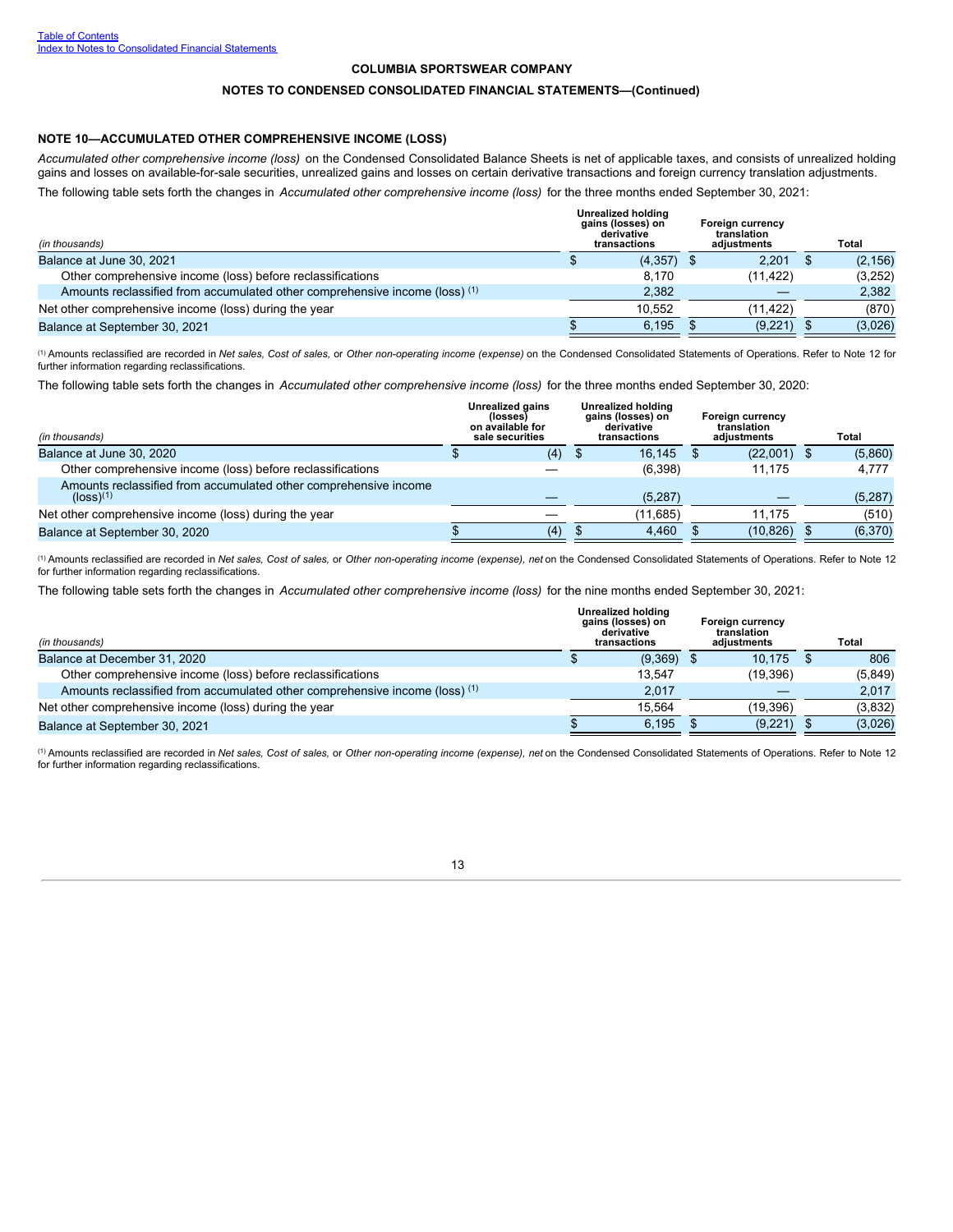#### **NOTES TO CONDENSED CONSOLIDATED FINANCIAL STATEMENTS—(Continued)**

The following table sets forth the changes in *Accumulated other comprehensive income (loss)* for the nine months ended September 30, 2020:

| (in thousands)                                                                              | Unrealized gains<br>(losses)<br>on available for<br>sale securities | Unrealized holding<br>gains (losses) on<br>derivative<br>transactions | Foreign currency<br>translation<br>adjustments | Total    |
|---------------------------------------------------------------------------------------------|---------------------------------------------------------------------|-----------------------------------------------------------------------|------------------------------------------------|----------|
| Balance at December 31, 2019                                                                | (4)                                                                 | 9,482                                                                 | (13,903)                                       | (4, 425) |
| Other comprehensive income before reclassifications                                         |                                                                     | 4.617                                                                 | 3.077                                          | 7.694    |
| Amounts reclassified from accumulated other comprehensive income<br>$(logs)$ <sup>(1)</sup> |                                                                     | (9,639)                                                               |                                                | (9,639)  |
| Net other comprehensive income (loss) during the year                                       |                                                                     | (5,022)                                                               | 3.077                                          | (1,945)  |
| Balance at September 30, 2020                                                               | (4)                                                                 | 4,460                                                                 | (10, 826)                                      | (6,370)  |

(1) Amounts reclassified are recorded in Net sales, Cost of sales, or Other non-operating income (expense), net on the Condensed Consolidated Statements of Operations. Refer to Note 12 for further information regarding reclassifications.

### <span id="page-15-0"></span>**NOTE 11—SEGMENT INFORMATION**

The Company has four reportable geographic segments: U.S., LAAP, EMEA, and Canada, which are reflective of the Company's internal organization, management and oversight structure. Each geographic segment operates predominantly in one industry: the design, development, marketing, and distribution of outdoor, active and everyday lifestyle apparel, footwear, accessories, and equipment products. Intersegment net sales and intersegment profits, which are recorded at a negotiated mark-up and eliminated in consolidation, are not material. Unallocated corporate expenses consist of expenses incurred by centrallymanaged departments, including global information services, finance, human resources and legal, as well as executive compensation, unallocated benefit program expense, and other miscellaneous costs.

The following table presents financial information for the Company's reportable segments:

|                                           | Three Months Ended September 30, |               | Nine Months Ended September 30, |            |    |            |  |  |
|-------------------------------------------|----------------------------------|---------------|---------------------------------|------------|----|------------|--|--|
| (in thousands)                            | 2021                             | 2020          |                                 | 2021       |    | 2020       |  |  |
| Net sales to unrelated entities:          |                                  |               |                                 |            |    |            |  |  |
| U.S.                                      | \$<br>510,486                    | \$<br>445,620 | -\$                             | 1,298,213  | \$ | 1,004,733  |  |  |
| LAAP                                      | 102,754                          | 90,951        |                                 | 292,706    |    | 260,912    |  |  |
| <b>EMEA</b>                               | 109,150                          | 99,159        |                                 | 268,489    |    | 213,298    |  |  |
| Canada                                    | 82,316                           | 65,362        |                                 | 137,274    |    | 106,988    |  |  |
|                                           | 804,706                          | 701,092       |                                 | 1,996,682  |    | 1,585,931  |  |  |
| Segment operating income:                 |                                  |               |                                 |            |    |            |  |  |
| U.S.                                      | \$<br>139.101                    | \$<br>96,577  | \$.                             | 320,819    | \$ | 118,454    |  |  |
| LAAP                                      | 7.628                            | 4.736         |                                 | 16,347     |    | 8,690      |  |  |
| <b>EMEA</b>                               | 26,215                           | 18,959        |                                 | 47,809     |    | 19,032     |  |  |
| Canada                                    | 22,849                           | 19,767        |                                 | 29,710     |    | 15,142     |  |  |
| Total segment operating income            | 195.793                          | 140,039       |                                 | 414,685    |    | 161,318    |  |  |
| Unallocated corporate expenses            | (62, 332)                        | (54, 396)     |                                 | (175, 749) |    | (147, 962) |  |  |
| Interest income (expense), net            | 196                              | (280)         |                                 | 1,072      |    | 728        |  |  |
| Other non-operating income (expense), net | 201                              | (465)         |                                 | (397)      |    | 2,208      |  |  |
| Income before income tax                  | 133,858                          | 84,898        |                                 | 239,611    |    | 16,292     |  |  |

#### *Concentrations*

The Company had one customer that accounted for 10.4%, 14.3% and 11.4% of *Accounts receivable, net* on the Condensed Consolidated Balance Sheets as of September 30, 2021, December 31, 2020, and September 30, 2020, respectively. No single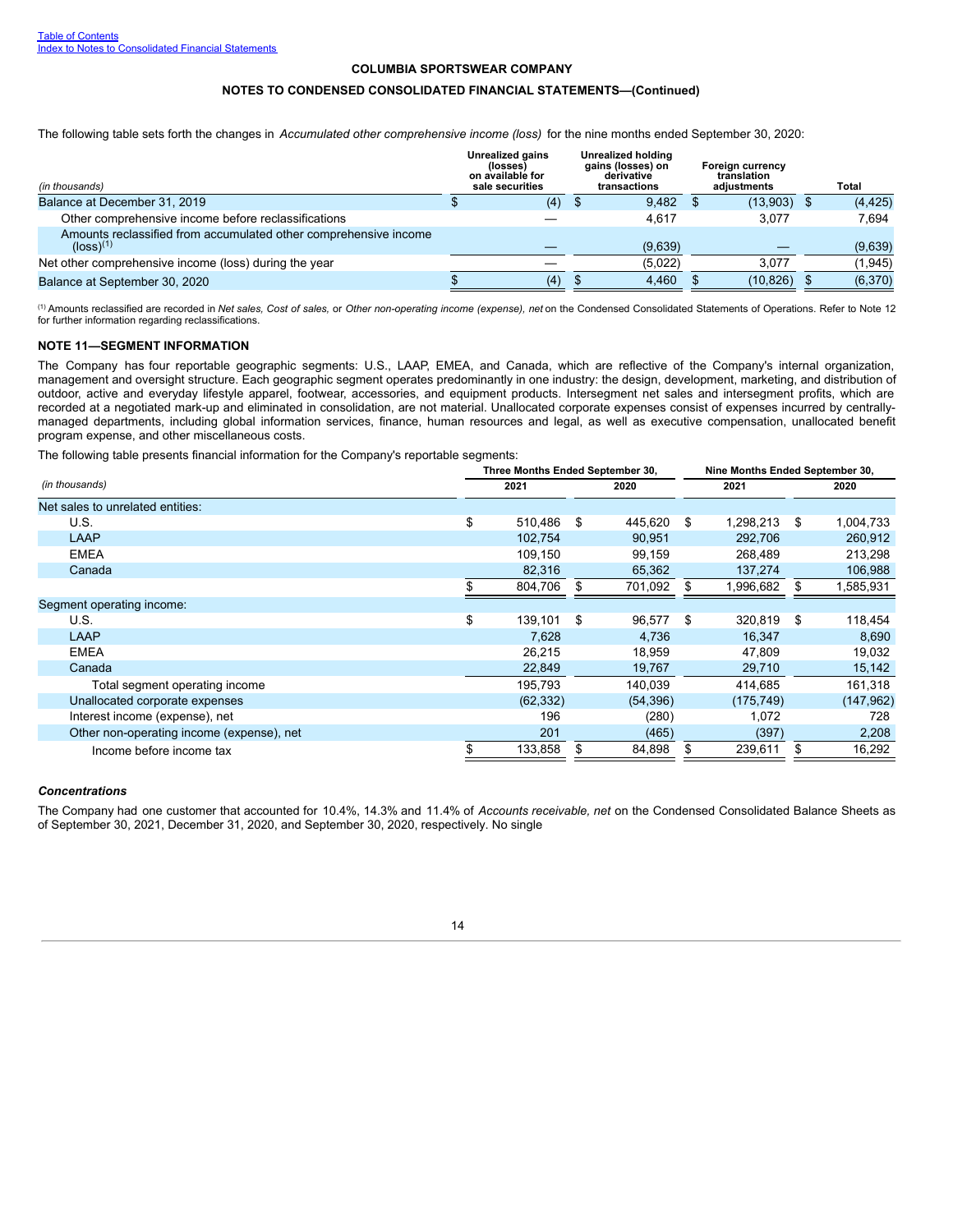#### **NOTES TO CONDENSED CONSOLIDATED FINANCIAL STATEMENTS—(Continued)**

customer accounted for 10% or more of *Net sales* in the Condensed Consolidated Statement of Operations for the three and nine months ended September 30, 2021 and 2020.

#### <span id="page-16-0"></span>**NOTE 12—FINANCIAL INSTRUMENTS AND RISK MANAGEMENT**

In the normal course of business, the Company's financial position, results of operations and cash flows are routinely subject to a variety of risks. These risks include risks associated with financial markets, primarily currency exchange rate risk and, to a lesser extent, interest rate risk and equity market risk. The Company regularly assesses these risks and has established policies and business practices designed to mitigate them. The Company does not engage in speculative trading in any financial market.

The Company actively manages the risk of changes in functional currency equivalent cash flows resulting from anticipated non-functional currency denominated purchases and sales. Subsidiaries that use European euros, Canadian dollars, Japanese yen, Chinese renminbi, or Korean won as their functional currency are primarily exposed to changes in functional currency equivalent cash flows from anticipated United States dollar inventory purchases. Subsidiaries that use United States dollars and euros as their functional currency also have non-functional currency denominated sales for which the Company hedges the Canadian dollar and British pound. The Company manages these risks by using currency forward contracts formally designated and effective as cash flow hedges. Hedge effectiveness is generally determined by evaluating the ability of a hedging instrument's cumulative change in fair value to offset the cumulative change in the present value of expected cash flows on the underlying exposures. For forward contracts, forward points are included in the fair value of the cash flow hedge. These costs or benefits are included in *Accumulated other comprehensive income (loss)* until the underlying hedge transaction is recognized in either *Net sales* or *Cost of sales*, at which time, the forward points will also be recognized as a component of *Net income*.

The Company also uses currency forward contracts not formally designated as hedges to manage the consolidated currency exchange rate risk associated with the remeasurement of non-functional currency denominated monetary assets and liabilities by subsidiaries that use United States dollars, euros, Canadian dollars, yen, won, or renminbi as their functional currency. Non-functional currency denominated monetary assets and liabilities consist primarily of cash and cash equivalents, short-term investments, receivables, payables, deferred income taxes, and intercompany loans. The gains and losses generated on these currency forward contracts not formally designated as hedges are expected to be largely offset in *Other non-operating income (expense), net* by the gains and losses generated from the remeasurement of the non-functional currency denominated monetary assets and liabilities.

The following table presents the gross notional amount of outstanding derivative instruments:

| (in thousands)                                             | <b>September 30, 2021</b> |         | December 31, 2020 |            | <b>September 30, 2020</b> |         |
|------------------------------------------------------------|---------------------------|---------|-------------------|------------|---------------------------|---------|
| Derivative instruments designated as cash flow hedges:     |                           |         |                   |            |                           |         |
| Currency forward contracts                                 |                           | 471.250 |                   | 417.707 \$ |                           | 419.402 |
| Derivative instruments not designated as cash flow hedges: |                           |         |                   |            |                           |         |
| Currency forward contracts                                 |                           | 247.134 |                   | 326.280    |                           | 224.573 |

At September 30, 2021, \$0.3 million of deferred net losses on both outstanding and matured derivatives recorded in *Other comprehensive loss* are expected to be reclassified to *Net income* during the next twelve months as a result of underlying hedged transactions also being recorded in *Net* sa*les* or *Cost of sales* in the Condensed Consolidated Statements of Operations. Actual amounts ultimately reclassified to *Net* sa*les* or *Cost of sales* in the Condensed Consolidated Statements of Comprehensive Income are dependent on United States dollar exchange rates in effect against the euro, pound sterling, renminbi, Canadian dollar, and yen when outstanding derivative contracts mature.

At September 30, 2021, the Company's derivative contracts had a remaining maturity of less than four years. The maximum net exposure to any single counterparty, which is generally limited to the aggregate unrealized gain of all contracts with that counterparty, was \$ 3.5 million at September 30, 2021. All of the Company's derivative counterparties have credit ratings that are investment grade or higher. The Company is a party to master netting arrangements that contain features that allow counterparties to net settle amounts arising from multiple separate derivative transactions or net settle in the case of certain triggering events such as a bankruptcy or major default of one of the counterparties to the transaction. The Company has not pledged assets or posted collateral as a requirement for entering into or maintaining derivative positions.

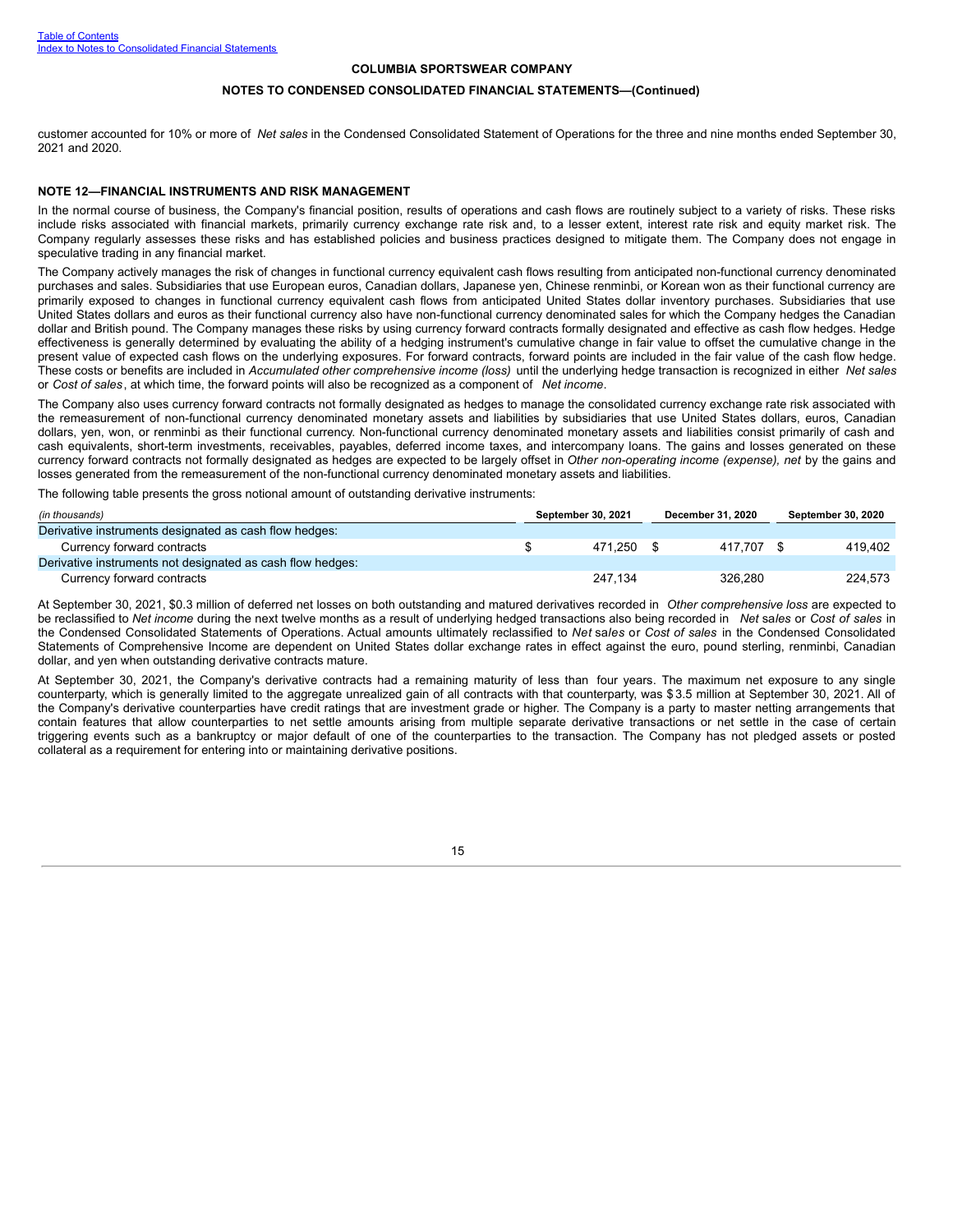# **NOTES TO CONDENSED CONSOLIDATED FINANCIAL STATEMENTS—(Continued)**

The following table presents the balance sheet classification and fair value of derivative instruments:

| (in thousands)                                                | <b>Balance Sheet Classification</b>          | September 30, 2021 | December 31, 2020 | <b>September 30, 2020</b> |
|---------------------------------------------------------------|----------------------------------------------|--------------------|-------------------|---------------------------|
| Derivative instruments designated as cash flow hedges:        |                                              |                    |                   |                           |
| Derivative instruments in asset positions:                    |                                              |                    |                   |                           |
| Currency forward contracts                                    | Prepaid expenses and other<br>current assets | \$<br>$5,500$ \$   | 947               | - \$<br>4,729             |
| Currency forward contracts                                    | Other non-current assets                     | 8.723              | 1.126             | 3,454                     |
| Derivative instruments in liability positions:                |                                              |                    |                   |                           |
| Currency forward contracts                                    | <b>Accrued liabilities</b>                   | 2,164              | 7,573             | 2,034                     |
| Currency forward contracts                                    | Other long-term liabilities                  | 449                | 6,590             | 1,186                     |
| Derivative instruments not designated as cash flow<br>hedges: |                                              |                    |                   |                           |
| Derivative instruments in asset positions:                    |                                              |                    |                   |                           |
| Currency forward contracts                                    | Prepaid expenses and other<br>current assets | 1.633              | 1.650             | 2,211                     |
| Currency forward contracts                                    | Other non-current assets                     | 109                |                   |                           |
| Derivative instruments in liability positions:                |                                              |                    |                   |                           |
| Currency forward contracts                                    | <b>Accrued liabilities</b>                   | 251                | 2,268             | 381                       |
| Currency forward contracts                                    | Other long-term liabilities                  | 17                 |                   |                           |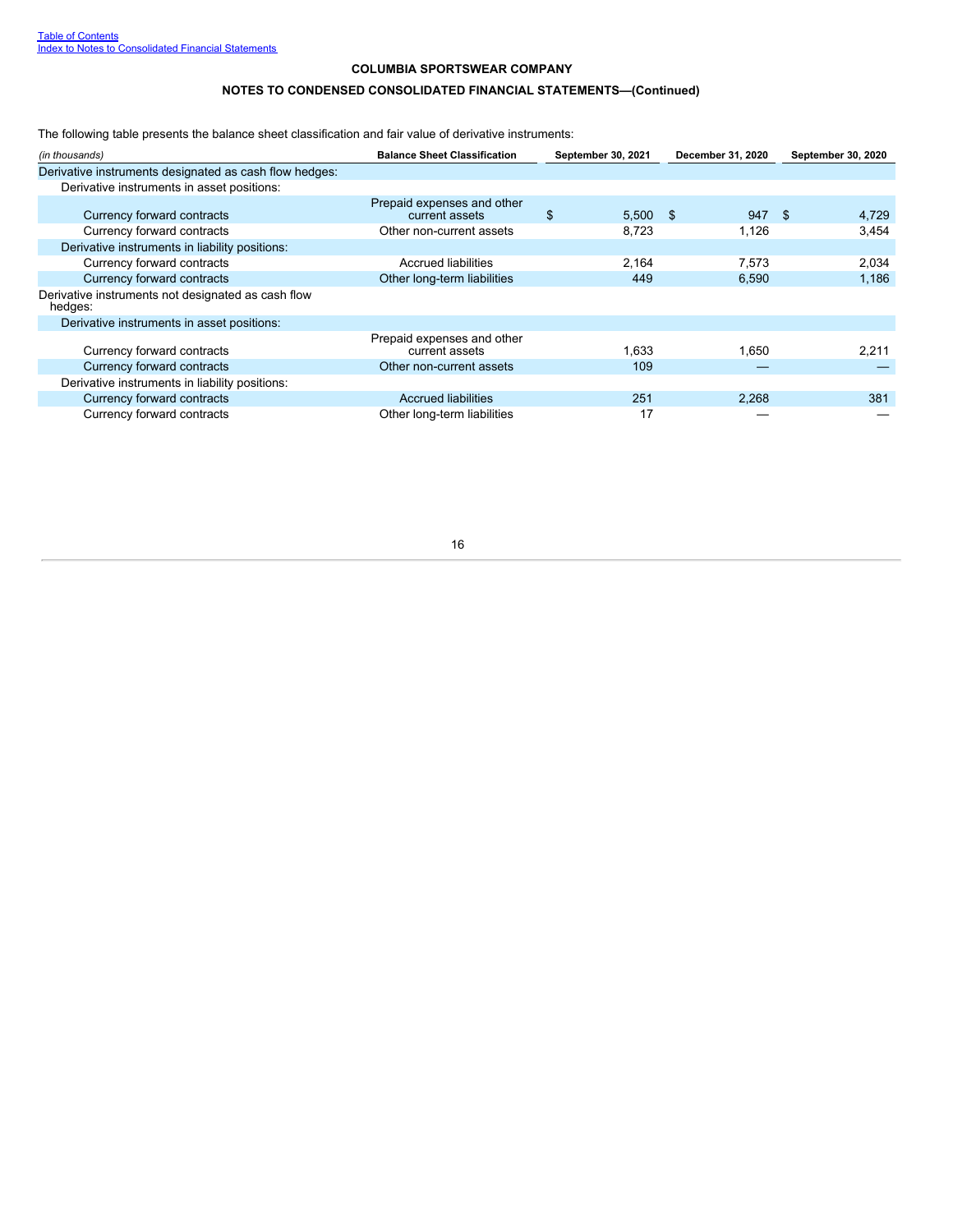#### **NOTES TO CONDENSED CONSOLIDATED FINANCIAL STATEMENTS—(Continued)**

The following table presents the statement of operations effect and classification of derivative instruments:

|                                                                                                                                    |                                                         |                | Three Months Ended September 30, | Nine Months Ended September 30, |        |
|------------------------------------------------------------------------------------------------------------------------------------|---------------------------------------------------------|----------------|----------------------------------|---------------------------------|--------|
| (in thousands)                                                                                                                     | <b>Statement Of Operations</b><br><b>Classification</b> | 2021           | 2020                             | 2021                            | 2020   |
| <b>Currency Forward Contracts:</b>                                                                                                 |                                                         |                |                                  |                                 |        |
| Derivative instruments designated as cash flow<br>hedges:                                                                          |                                                         |                |                                  |                                 |        |
| Gain (loss) recognized in other comprehensive<br>loss, net of tax                                                                  |                                                         | \$<br>8,170 \$ | $(6,398)$ \$                     | 13,547 \$                       | 4,617  |
| Gain (loss) reclassified from accumulated other<br>comprehensive income (loss) to income for<br>the effective portion              | Net sales                                               | (170)          | 80                               | (182)                           | 123    |
| Gain (loss) reclassified from accumulated other<br>comprehensive income (loss) to income for<br>the effective portion              | Cost of sales                                           | (3,257)        | 6,906                            | (2,833)                         | 11,527 |
| Gain reclassified from accumulated other<br>comprehensive income (loss) to income as a<br>result of cash flow hedge discontinuance | Other non-operating income<br>(expense), net            | 345            | 60                               | 451                             | 1,177  |
| Derivative instruments not designated as cash flow<br>hedges:                                                                      |                                                         |                |                                  |                                 |        |
| Gain (loss) recognized in income                                                                                                   | Other non-operating income<br>(expense), net            | 1,077          | (1,795)                          | 355                             | (465)  |

### <span id="page-18-0"></span>**NOTE 13—FAIR VALUE MEASURES**

Certain assets and liabilities are reported at fair value on either a recurring or nonrecurring basis. Fair value is defined as an exit price, representing the amount that the Company would receive to sell an asset or pay to transfer a liability in an orderly transaction between market participants, under a three-tier fair value hierarchy that prioritizes the inputs used in measuring fair value as follows:

- Level 1 observable inputs such as quoted prices for identical assets or liabilities in active liquid markets;
- Level 2 inputs, other than the quoted market prices in active markets, that are observable, either directly or indirectly; or observable market prices in markets with insufficient volume or infrequent transactions; and
- Level 3 The unobservable inputs for which there is little or no market data available, that require the reporting entity to develop its own assumptions.

The Company's assets and liabilities measured at fair value are categorized as Level 1 or Level 2 instruments. Level 1 instrument valuations are obtained from real-time quotes for transactions in active exchange markets involving identical assets. Level 2 instrument valuations are obtained from inputs, other than quoted market prices in active markets, that are directly or indirectly observable in the marketplace and quoted prices in markets with limited volume or infrequent transactions.

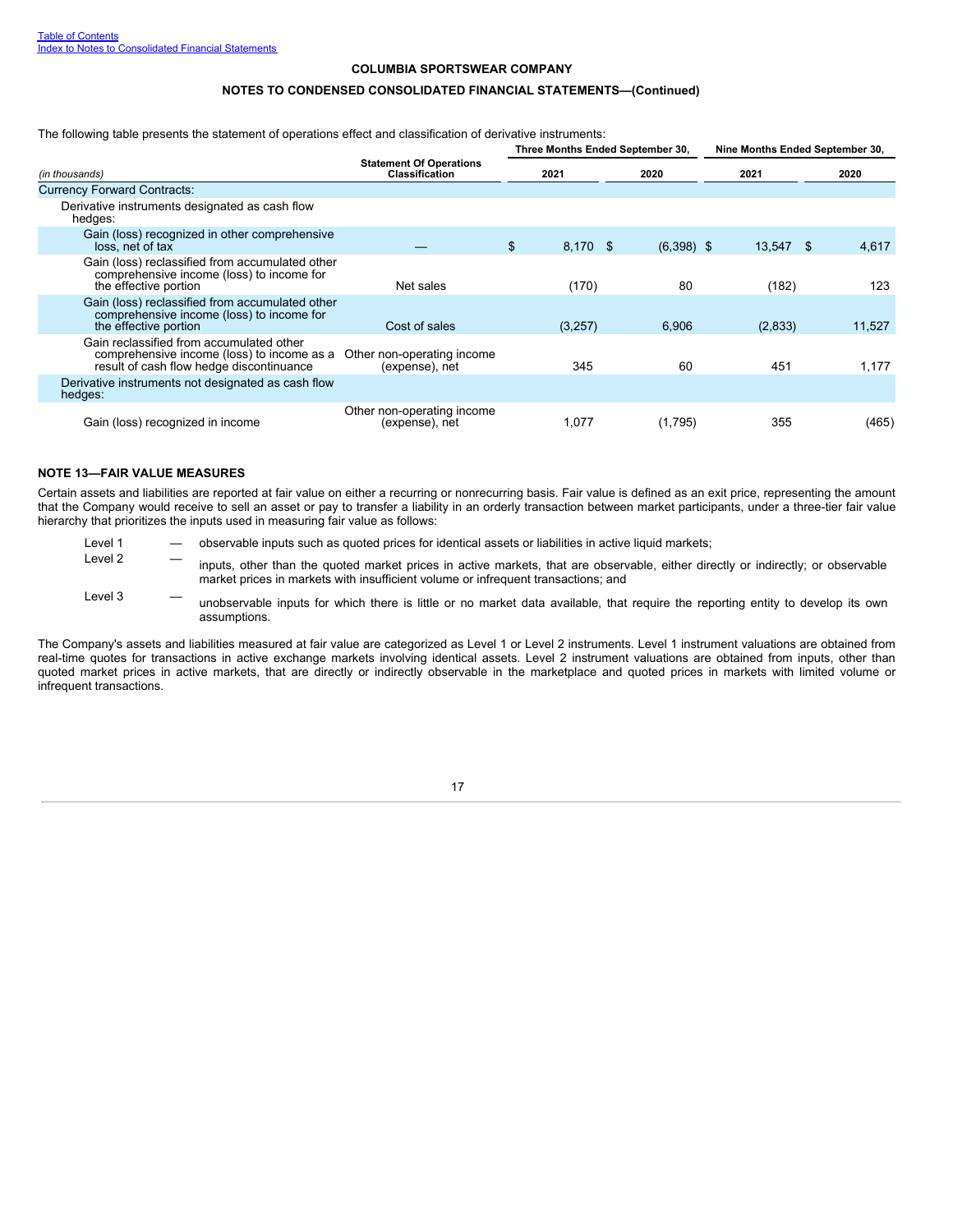# **NOTES TO CONDENSED CONSOLIDATED FINANCIAL STATEMENTS—(Continued)**

Assets and liabilities measured at fair value on a recurring basis as of September 30, 2021 are as follows:

| (in thousands)                           | Level 1<br>Level 2 |            |    |            | Level 3 | <b>Total</b> |    |        |
|------------------------------------------|--------------------|------------|----|------------|---------|--------------|----|--------|
| Assets:                                  |                    |            |    |            |         |              |    |        |
| Cash equivalents:                        |                    |            |    |            |         |              |    |        |
| Money market funds                       | \$                 | $2,903$ \$ |    |            | -\$     |              | \$ | 2,903  |
| Short-term investments:                  |                    |            |    |            |         |              |    |        |
| Money market funds                       |                    | 67         |    |            |         |              |    | 67     |
| Mutual fund shares                       |                    | 1,065      |    |            |         |              |    | 1,065  |
| Other current assets:                    |                    |            |    |            |         |              |    |        |
| Derivative financial instruments         |                    |            |    | 7,133      |         |              |    | 7,133  |
| Non-current assets:                      |                    |            |    |            |         |              |    |        |
| Money market funds                       |                    | 3,397      |    |            |         |              |    | 3,397  |
| Mutual fund shares                       |                    | 17,209     |    |            |         |              |    | 17,209 |
| Derivative financial instruments         |                    |            |    | 8,832      |         |              |    | 8,832  |
| Total assets measured at fair value      |                    | 24,641     | \$ | 15,965     | -\$     |              |    | 40,606 |
| Liabilities:                             |                    |            |    |            |         |              |    |        |
| Accrued liabilities:                     |                    |            |    |            |         |              |    |        |
| Derivative financial instruments         | \$                 |            | \$ | $2,415$ \$ |         |              | \$ | 2,415  |
| Other long-term liabilities:             |                    |            |    |            |         |              |    |        |
| Derivative financial instruments         |                    |            |    | 466        |         |              |    | 466    |
| Total liabilities measured at fair value |                    |            |    | 2,881      | \$.     |              |    | 2,881  |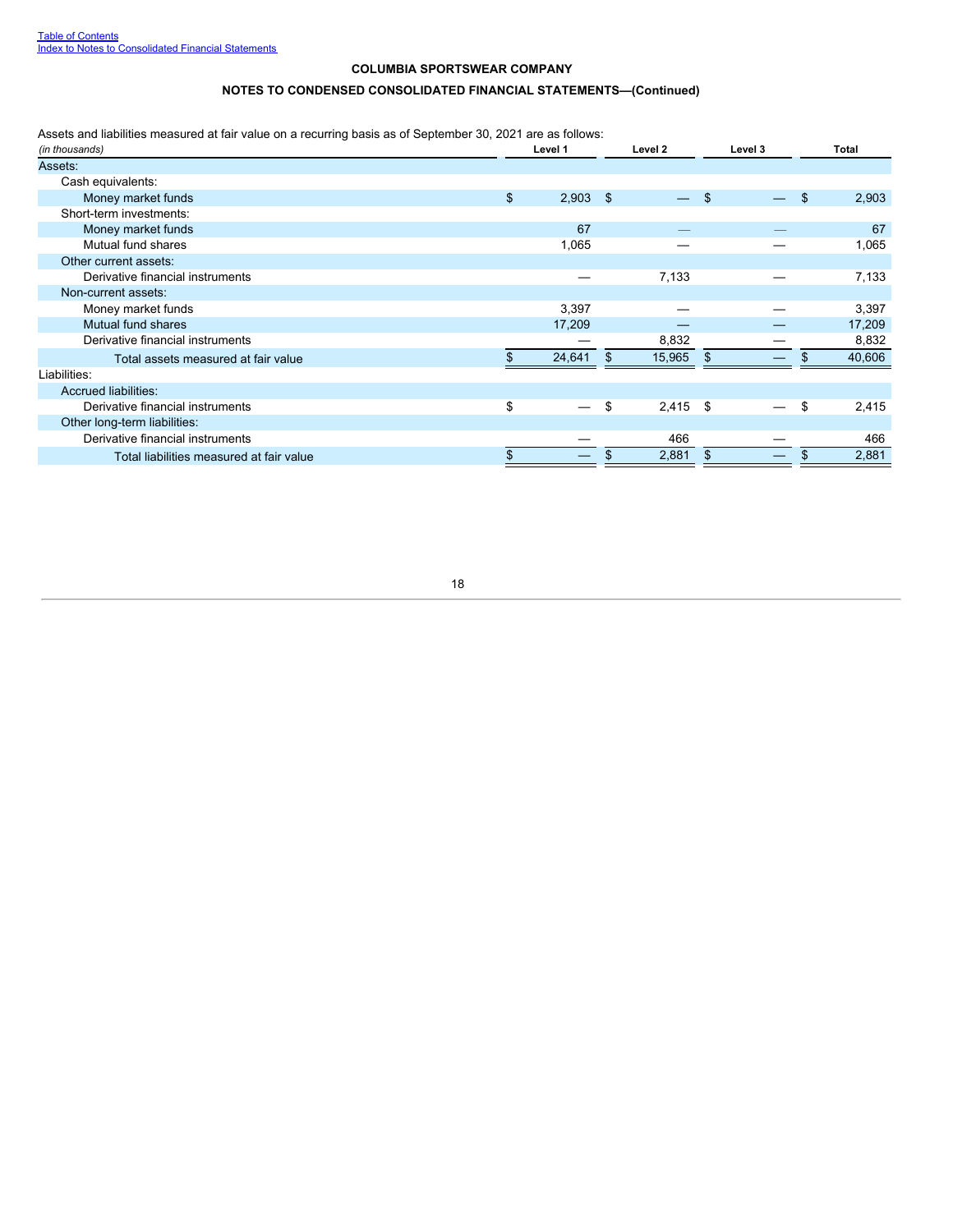# **NOTES TO CONDENSED CONSOLIDATED FINANCIAL STATEMENTS—(Continued)**

Assets and liabilities measured at fair value on a recurring basis at December 31, 2020 are as follows:

| (in thousands)                           |                | Level 1    |     | Level 2    | Level 3 |  | Total |         |
|------------------------------------------|----------------|------------|-----|------------|---------|--|-------|---------|
| Assets:                                  |                |            |     |            |         |  |       |         |
| Cash equivalents:                        |                |            |     |            |         |  |       |         |
| Money market funds                       | $\mathfrak{L}$ | 119,378 \$ |     |            | \$      |  | \$    | 119,378 |
| United States government treasury bills  |                |            |     | 234,982    |         |  |       | 234,982 |
| Short-term investments:                  |                |            |     |            |         |  |       |         |
| Money market funds                       |                | 105        |     |            |         |  |       | 105     |
| Mutual fund shares                       |                | 1,119      |     |            |         |  |       | 1,119   |
| Other current assets:                    |                |            |     |            |         |  |       |         |
| Derivative financial instruments         |                |            |     | 2,597      |         |  |       | 2,597   |
| Non-current assets:                      |                |            |     |            |         |  |       |         |
| Money market funds                       |                | 4,059      |     |            |         |  |       | 4,059   |
| Mutual fund shares                       |                | 14,657     |     |            |         |  |       | 14,657  |
| Derivative financial instruments         |                |            |     | 1,126      |         |  |       | 1,126   |
| Total assets measured at fair value      |                | 139,318    | \$. | 238,705    | \$      |  |       | 378,023 |
| Liabilities:                             |                |            |     |            |         |  |       |         |
| Accrued liabilities:                     |                |            |     |            |         |  |       |         |
| Derivative financial instruments         | \$             |            | \$  | $9,841$ \$ |         |  | \$    | 9,841   |
| Other long-term liabilities:             |                |            |     |            |         |  |       |         |
| Derivative financial instruments         |                |            |     | 6,590      |         |  |       | 6,590   |
| Total liabilities measured at fair value |                |            |     | 16,431     | \$      |  |       | 16,431  |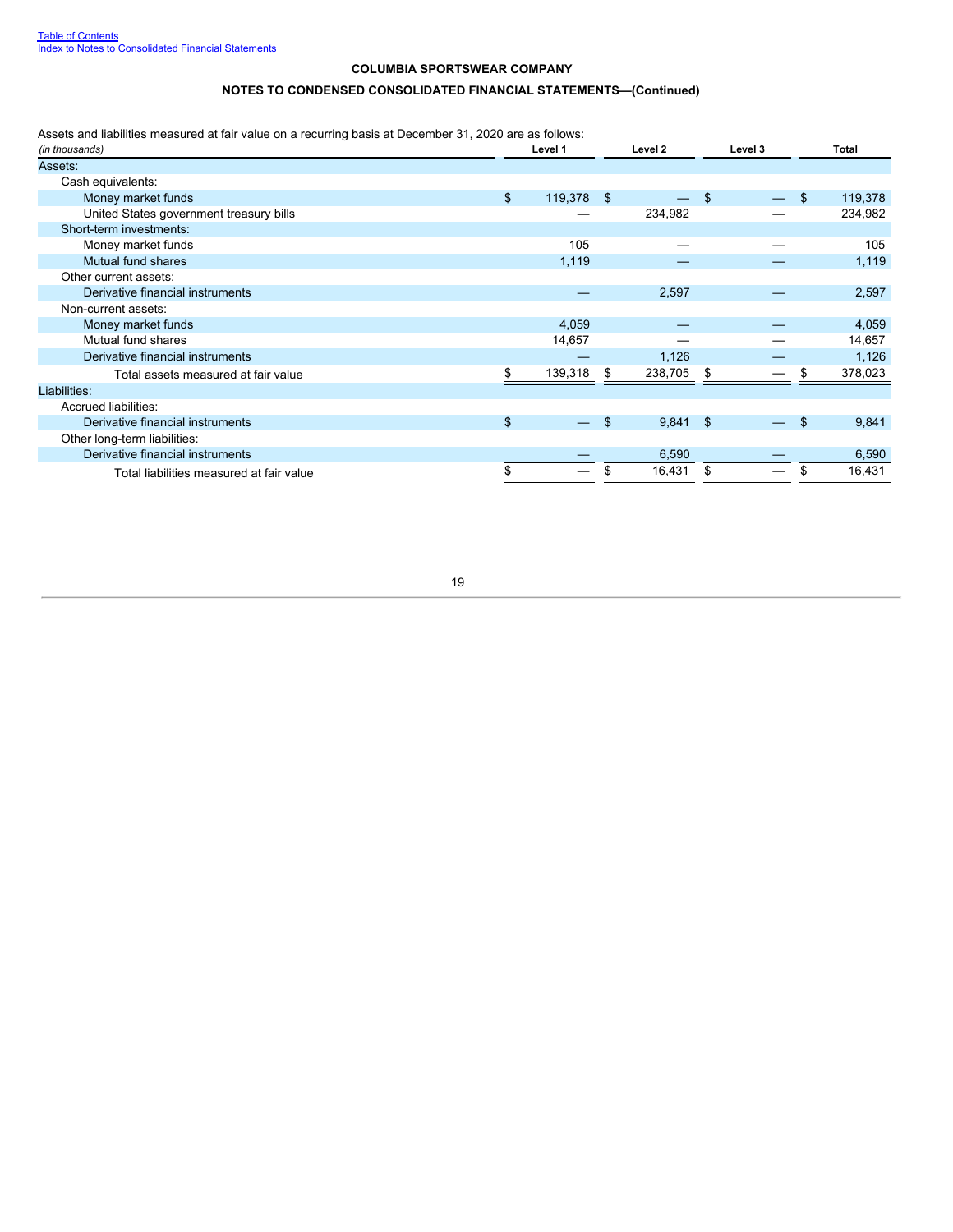# **NOTES TO CONDENSED CONSOLIDATED FINANCIAL STATEMENTS—(Continued)**

Assets and liabilities measured at fair value on a recurring basis at September 30, 2020 are as follows:

<span id="page-21-0"></span>

| (in thousands)                           | Level 1         |    | Level 2    |     | Level 3 | <b>Total</b> |
|------------------------------------------|-----------------|----|------------|-----|---------|--------------|
| Assets:                                  |                 |    |            |     |         |              |
| Cash equivalents:                        |                 |    |            |     |         |              |
| Money market funds                       | \$<br>56,337 \$ |    |            | \$. |         | \$<br>56,337 |
| Short-term investments:                  |                 |    |            |     |         |              |
| Money market funds                       | 70              |    |            |     |         | 70           |
| Mutual fund shares                       | 1,025           |    |            |     |         | 1,025        |
| Other current assets:                    |                 |    |            |     |         |              |
| Derivative financial instruments         |                 |    | 6,940      |     |         | 6,940        |
| Non-current assets:                      |                 |    |            |     |         |              |
| Money market funds                       | 4,621           |    |            |     |         | 4,621        |
| Mutual fund shares                       | 11,974          |    |            |     |         | 11,974       |
| Derivative financial instruments         |                 |    | 3,454      |     |         | 3,454        |
| Total assets measured at fair value      | 74,027          | S  | 10,394     | \$  |         | 84,421       |
| Liabilities:                             |                 |    |            |     |         |              |
| Accrued liabilities:                     |                 |    |            |     |         |              |
| Derivative financial instruments         | \$              | \$ | $2,415$ \$ |     |         | \$<br>2,415  |
| Other long-term liabilities:             |                 |    |            |     |         |              |
| Derivative financial instruments         |                 |    | 1,186      |     |         | 1,186        |
| Total liabilities measured at fair value |                 |    | 3,601      |     |         | 3,601        |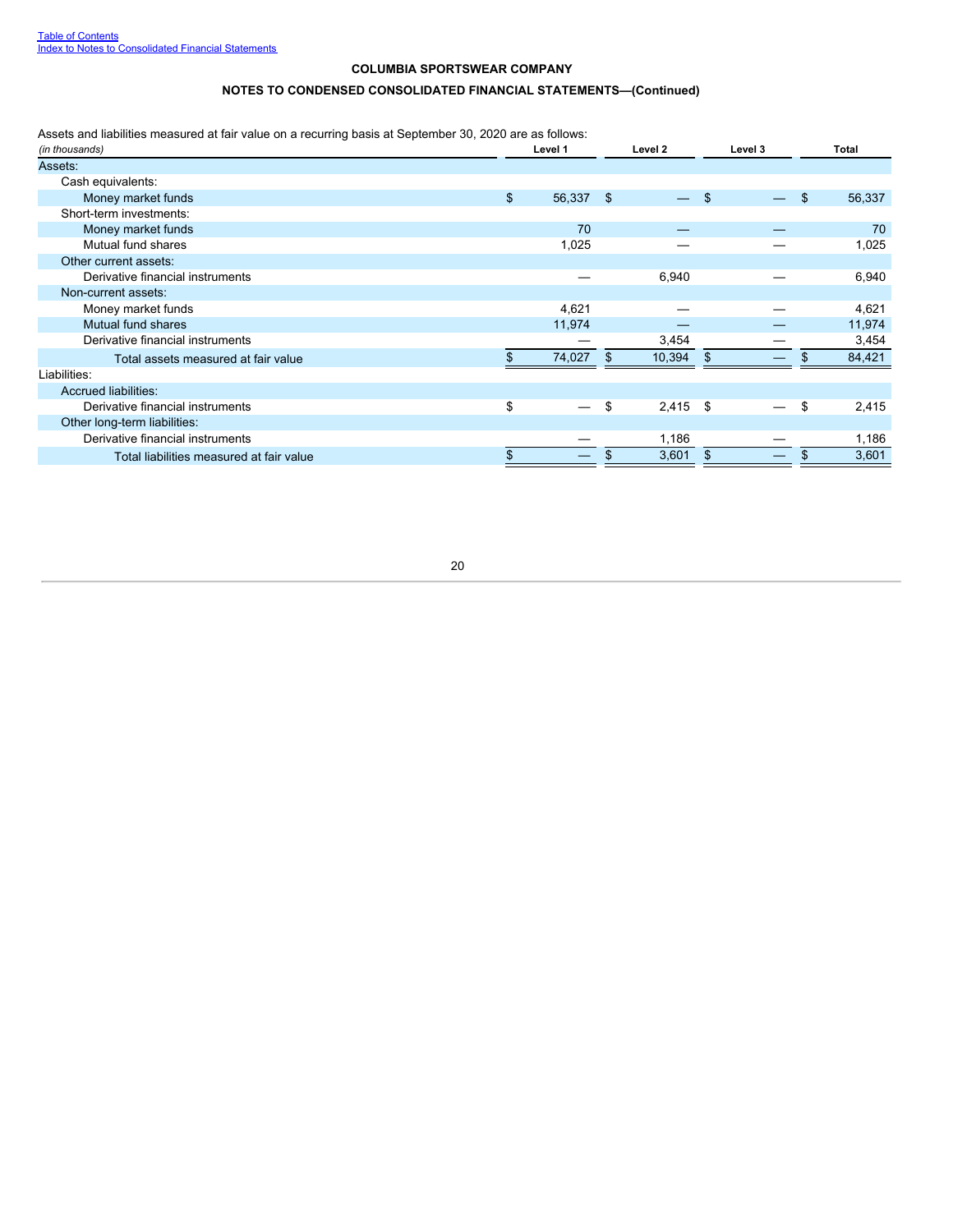#### **Item 2.** *MANAGEMENT'S DISCUSSION AND ANALYSIS OF FINANCIAL CONDITION AND RESULTS OF OPERATIONS*

#### **Special Note Regarding Forward Looking Statements**

This quarterly report contains forward-looking statements within the meaning of federal securities laws. Forward-looking statements often use words such as "will", "anticipate", "estimate", "expect", "should", "may" and other words and terms of similar meaning or reference future dates. Forward-looking statements include any statements related to our expectations regarding future performance or market position, including any statements regarding the impacts of the COVID-19 pandemic, store traffic, supply chain disruptions, constraints and costs, inventory receipts and deliveries, net sales and gross margin, profitability, return on investments, inflationary pressures and related price increases, performance obligations, unrecognized costs, derivative instruments, inventory purchase obligations, income tax rates, materiality of legal matters, our ability to meet our liquidity needs, amortization expenses and maturities of liabilities.

These forward-looking statements, and others we make from time to time expressed in good faith, are believed to have a reasonable basis; however, each forward-looking statement involves risks and uncertainties. Many factors may cause actual results to differ materially from projected results in forward-looking statements, including the risks described in Item 1A of this quarterly report. Forward-looking statements are inherently less reliable than historical information. Except as required by law, we do not undertake any duty to update forward-looking statements after the date they are made or to conform them to actual results or to changes in circumstances or to reflect changes in events, circumstances or expectations. New factors emerge from time to time and it is not possible for us to predict or assess the effects of all such factors or the extent to which any factor, or combination of factors, may cause results to differ materially from those contained in any forward-looking statement.

#### **Our Business**

We connect active people with their passions through our four well-known brands, Columbia, SOREL, Mountain Hardwear, and prAna, by designing, developing, marketing, and distributing our outdoor, active and everyday lifestyle apparel, footwear, accessories and equipment products to meet the diverse needs of our customers and consumers. Our products are sold through a mix of wholesale distribution channels, our own direct-to-consumer ("DTC") businesses and independent international distributors. In addition, we license some of our trademarks across a range of apparel, footwear, accessories, equipment and home products.

The popularity of outdoor activities, active and everyday lifestyles, changing design trends, consumer adoption of innovative performance technologies, variations in seasonal weather, and the availability and desirability of competitor alternatives affect consumer desire for our products. Therefore, we seek to drive, anticipate and respond to trends and shifts in consumer preferences by developing new products and innovative performance features and designs, creating persuasive and memorable marketing communications to generate consumer awareness, demand and retention, and adjusting the mix, price points and selling channels of available product offerings.

Our production cycle from the design to the delivery of our products requires significant inventory commitment. We generally solicit orders from wholesale customers and independent international distributors for the fall and spring seasons based on seasonal ordering deadlines that we establish to aid our efforts to plan manufacturing volumes to meet demand. We typically ship the majority of our advance spring season orders to customers beginning in January and continuing through June. Similarly, we typically ship the majority of our advance fall season orders to customers beginning in July and continuing through December. Subsequent to advance order placements, wholesale customers may request replenishment orders for various products as consumer demand increases. Generally, orders are subject to cancellation prior to the date of shipment.

Our business is affected by the general seasonal trends common to the industry, including seasonal weather and discretionary consumer shopping and spending patterns. Our products are marketed on a seasonal basis, and our sales are weighted substantially toward the third and fourth quarters, while our operating costs are more equally distributed throughout the year. In 2020, approximately 65% of our net sales and the majority of our operating income were realized in the second half of the year. Although impacts from the ongoing COVID-19 pandemic exacerbated seasonal net sales and profitability patterns, this still illustrates our dependence upon sales results in the second half of the year, as well as the less seasonal nature of our operating costs.

Results of operations in any period should not be considered indicative of the results to be expected for any future period.

#### **COVID-19 and Supply Chain Update**

The COVID-19 pandemic continues to impact the global economy. In response to this pandemic, many regional and local governments worldwide continue to implement travel restrictions, business shutdowns or slowdowns, and shelter-in-place or stay-at-home orders.

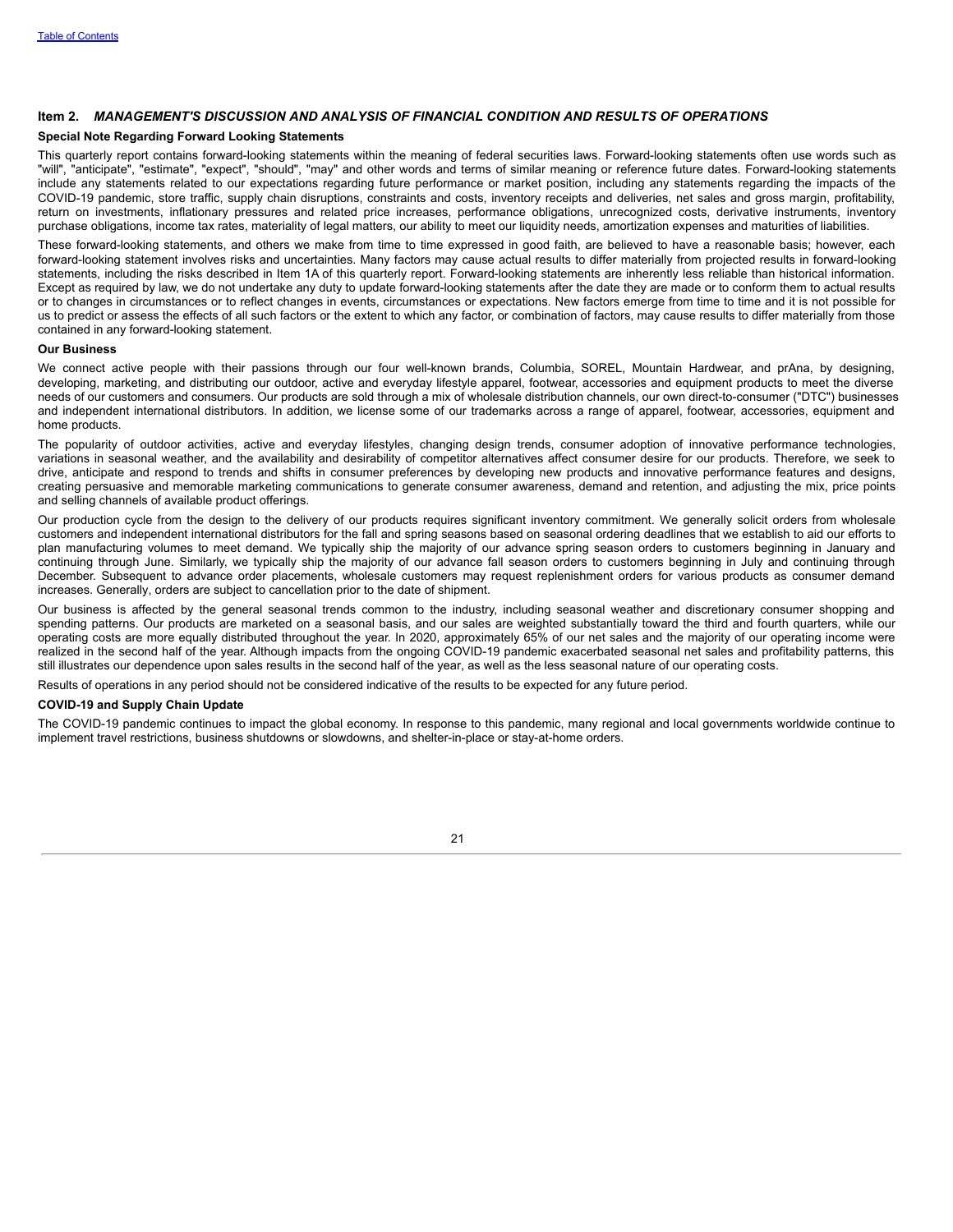In the first nine months of 2021, the majority of our stores remained open. For most of the first quarter of 2021, government mandated lockdowns impacted our stores in Europe, Canada and Japan. At varying times during the second quarter of 2021, government mandated lockdowns, including pandemic-related temporary store closures or reduced store operating hours, impacted stores in Japan, China, Europe and Canada. At varying times during the third quarter of 2021, government mandated lockdowns, including pandemic-related temporary store closures or reduced store operating hours, impacted stores in Japan and China. Overall, our store retail traffic trends improved in the first nine months of 2021, but remained below pre-pandemic levels. Stores in destination locations and tourist-dependent markets were some of the most impacted stores within our fleet.

In addition, certain of our wholesale customers and international distributors experienced a similar timeline and closed stores or reduced operating hours. Despite these impacts, consumer demand accelerated in the first nine months of 2021 and we did not realize significant wholesale order cancellations or customer accommodations.

We, our third party partners and our customers continue to be impacted by the supply chain environment, including freight capacity, port congestion, production factory closures, and other logistics constraints. In the first nine months of 2021, these disruptions and constraints resulted in later timing of Fall 2021 inventory receipts and shipments, as well as higher freight and logistics costs. We expect these supply chain disruptions, constraints and increases in costs to continue through the balance of this year and into 2022. In addition, during the third quarter of 2021, government mandated factory closures in Vietnam disrupted our manufacturing partners' operations and impacted production of Fall 2021 and Spring 2022 product. Factories in Vietnam began to reopen as of October 1, 2021 at less than full capacity. As a result of these supply chain disruptions and temporary factory closures, we anticipate later than expected Fall 2021 and Spring 2022 inventory receipts and shipments to our wholesale customers and inventory availability for our DTC businesses, resulting in impacts to our future net sales and gross margin.

#### **Business Outlook**

The ongoing business disruption and uncertainty surrounding the COVID-19 pandemic and the global supply chain make it difficult to predict our future results. Consistent with the seasonality and variability of our business, we anticipate 2021 profitability to be weighted toward the second half of the year.

Our full year 2021 financial results are being, or could be, significantly impacted by the following factors:

- the ability of third-party logistics providers to service the demands of our business and the retail industry generally, which may result in cancellations of advance wholesale and distributor orders and reduced availability of inventory to support our DTC business;
- increasing operating costs associated with a constrained supply chain, including increased ocean freight and other logistics related costs;
- unseasonable weather conditions or other unforeseen factors affecting consumer demand and the resulting effect on cancellations of advance wholesale and distributor orders, sales returns, customer accommodations, replenishment orders and reorders, DTC sales, changes in mix and volume of full price sales in relation to promotional and close-out product sales, and suppressed customer and end-consumer demand in subsequent seasons;
- our ability to staff and operate our U.S. distribution centers, retail stores, and consumer call center during the peak holiday season amid U,S. labor shortages;
- our ability to secure production capacity with our contract manufacturers, and their ability to maintain operations as pandemic-related outbreaks impact less vaccinated countries/regions;
- changes in consumer demand as a result of ongoing effects from the COVID-19 pandemic and/or related governmental actions and regulations, and any potential incremental cost that may be associated with a U.S. government vaccine mandate or related testing protocol;
- growth, performance and profitability of our global DTC operations, including depressed consumer traffic in our retail stores and elevated DTC ecommerce growth trends;
- increasing consumer expectations and competitive pressure related to various aspects of our e-commerce business, including speed of product delivery, shipping charges, return privileges and other evolving expectations;
- our ability to effectively manage our inventory, including liquidating excess inventory timely and profitably through close-out sales in our wholesale and DTC businesses; and
- difficult economic, geopolitical and competitive environments in certain key markets globally, coupled with global economic uncertainty.

We expect many of these factors to continue into 2022.

In addition, we expect inflationary pressures to continue to build across our business beyond 2021. We are implementing price increases beginning with our Spring 2022 season and, to a greater extent, our Fall 2022 season to mitigate these higher costs, to the

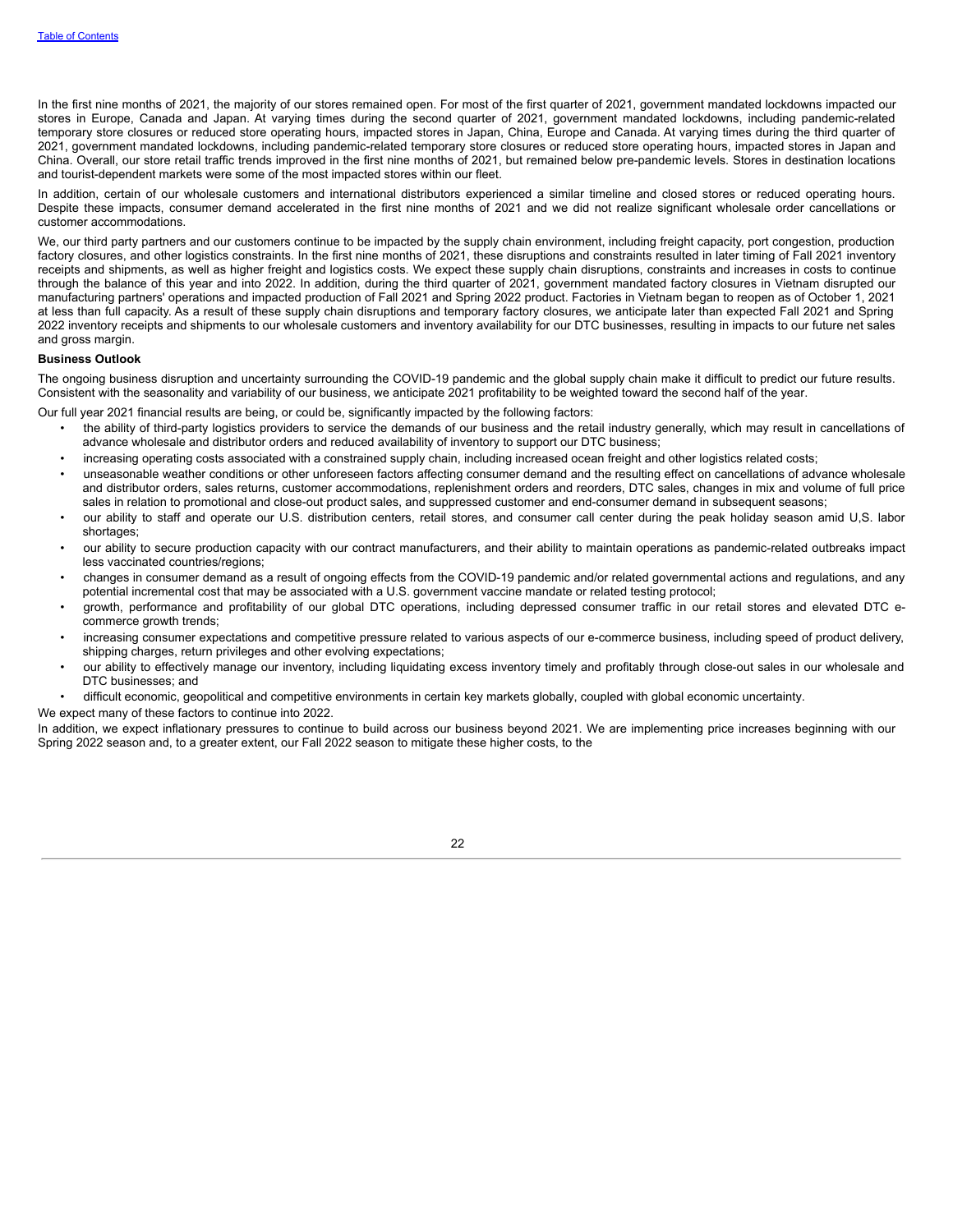extent possible, while attempting to minimize potential risks to dampening consumer demand. We do not expect planned price increases will fully offset these gross margin pressures.

### **Strategic Priorities**

We are committed to driving sustainable and profitable long-term growth and investing in our strategic priorities to :

- drive global brand awareness and sales growth through increased, focused demand creation investments;
- enhance consumer experience and digital capabilities in all of our channels and geographies;
- expand and improve global DTC operations with supporting processes and systems; and
- invest in our people and optimize our organization across our portfolio of brands.

Ultimately, we expect our investments to enable market share capture across our brand portfolio, expand gross margin, improve selling, general and administrative expense efficiency, and drive improved operating margin over the long-term.

#### **Results of Operations**

The following discussion of our results of operations and liquidity and capital resources should be read in conjunction with the condensed consolidated financial statements and accompanying Notes that appear in Part 1, Item 1, Financial Statements in this quarterly report. All references to quarters relate to the quarter ended September 30 of the particular year.

To supplement financial information reported in accordance with accounting principles generally accepted in the United States ("GAAP"), we disclose constantcurrency net sales information, which is a non-GAAP financial measure, to provide a framework to assess how the business performed excluding the effects of changes in the exchange rates used to translate net sales generated in foreign currencies into United States dollars. Management believes that this non-GAAP financial measure reflects an additional and useful way of viewing an aspect of our operations that, when viewed in conjunction with our GAAP results, provides a more comprehensive understanding of our business and operations. In particular, investors may find the non-GAAP measure useful by reviewing our net sales results without the volatility in foreign currency exchange rates. This non-GAAP financial measure also facilitates management's internal comparisons to our historical net sales results and comparisons to competitors' net sales results. Constant-currency financial measures should be viewed in addition to, and not in lieu of or superior to, our financial measures calculated in accordance with GAAP.

The following discussion includes references to constant-currency net sales, and we provide a reconciliation of this non-GAAP measure to the most directly comparable financial measure calculated in accordance with GAAP below.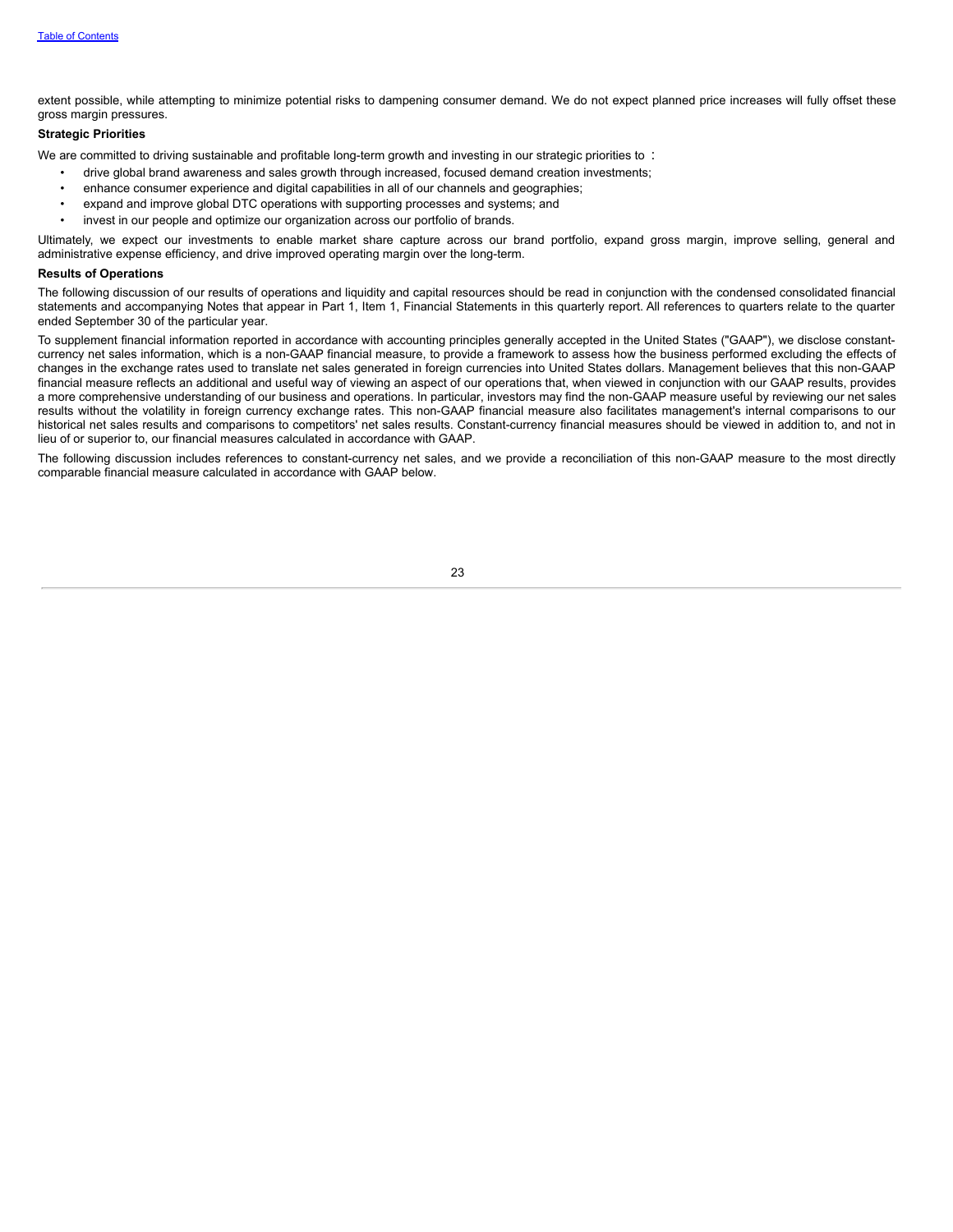### **Highlights of the Third Quarter of 2021**

- Net sales increased \$103.6 million, or 15%, to \$804.7 million, from \$701.1 million in the third quarter of 2020.
- Gross profit as a percentage of net sales expanded to 50.7% from 48.9% in the third quarter of 2020.
- *•* Operating income increased \$47.9 million to \$133.5 million from \$85.6 million in the third quarter of 2020.
- Income tax expense increased \$11.2 million to \$33.3 million from \$22.1 million in the third quarter of 2020.
- Net income increased \$37.8 million to \$100.6 million, or \$1.52 per diluted share, from \$62.8 million, or \$0.94 per diluted share, in the third quarter of 2020.
- Net cash used in operating activities for the nine months ended September 30, 2021 decreased \$182.3 million to \$15.6 million, compared to net cash used in operating activities of \$198.0 million for the comparable period in 2020.
- We paid cash dividends to shareholders totaling \$17.1 million, or \$0.26 per share.

The following table presents the items in our Condensed Consolidated Statements of Operations as a percentage of net sales:

|                                              | Three Months Ended September 30, |        | Nine Months Ended September 30, |        |  |
|----------------------------------------------|----------------------------------|--------|---------------------------------|--------|--|
|                                              | 2021                             | 2020   | 2021                            | 2020   |  |
| <b>Net sales</b>                             | 100.0%                           | 100.0% | 100.0%                          | 100.0% |  |
| Cost of sales                                | 49.3                             | 51.1   | 48.8                            | 52.0   |  |
| Gross profit                                 | 50.7                             | 48.9   | 51.2                            | 48.0   |  |
| Selling, general and administrative expenses | 34.8                             | 37.3   | 39.9                            | 47.6   |  |
| Net licensing income                         | 0.7                              | 0.6    | 0.7                             | 0.4    |  |
| Operating income                             | 16.6                             | 12.2   | 12.0                            | 0.8    |  |
| Interest income (expense), net               |                                  |        |                                 | 0.1    |  |
| Other non-operating income (expense), net    |                                  | (0.1)  |                                 | 0.1    |  |
| Income before income tax                     | 16.6                             | 12.1   | 12.0                            | 1.0    |  |
| Income tax expense                           | (4.1)                            | (3.1)  | (2.1)                           | (0.2)  |  |
| Net income                                   | 12.5%                            | 9.0%   | 9.9%                            | 0.8%   |  |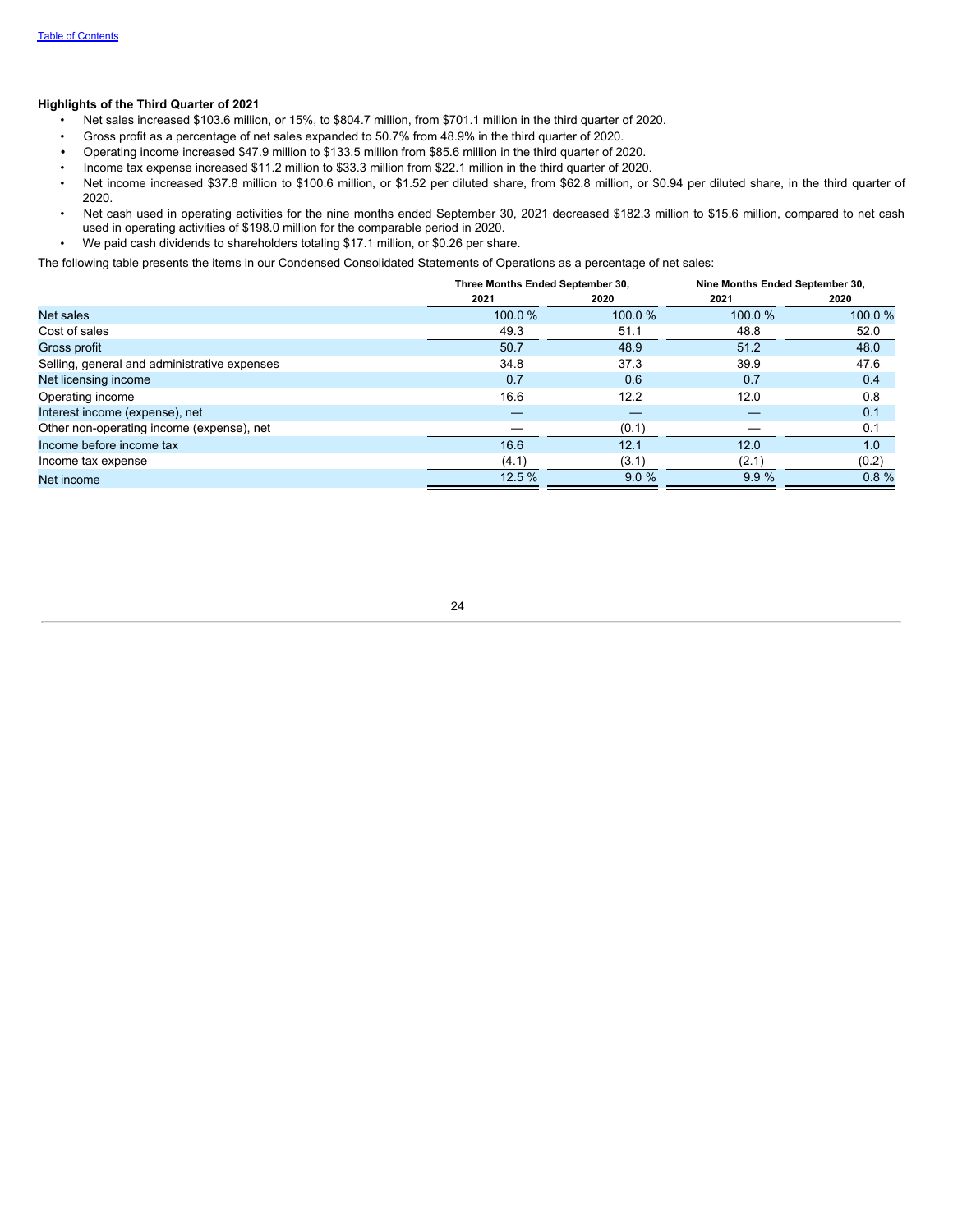#### *Results of Operations* **—** *Consolidated*

#### *Quarter Ended September 30, 2021 Compared to Quarter Ended September 30, 2020*

*Net Sales:* Consolidated net sales increased \$103.6 million, or 15%, to \$804.7 million for the third quarter 2021 from \$701.1 million for the comparable period in 2020. The increase primarily reflects higher consumer demand and economic recovery from the ongoing COVID-19 pandemic. This increase was constrained by supply chain disruptions that resulted in later inventory receipts and lower than expected wholesale shipments during the quarter.

Net sales increased across all regions, primarily driven by increased Columbia brand net sales in our U.S. DTC, Canada, LAAP and Europe businesses. Our global DTC e-commerce business grew 6% and represented 11% of our global net sales for the third quarter 2021, compared to 12% of our global net sales for the same period in 2020.

Net sales by brand, product category and channel are summarized in the following table:

|                                              | Three Months Ended September 30, |                                      |    |                                                                    |      |                                                      |    |                                      |                                          |                                                                  |  |
|----------------------------------------------|----------------------------------|--------------------------------------|----|--------------------------------------------------------------------|------|------------------------------------------------------|----|--------------------------------------|------------------------------------------|------------------------------------------------------------------|--|
| (in millions, except for percentage changes) |                                  | Reported<br><b>Net Sales</b><br>2021 |    | <b>Adjust for</b><br><b>Foreign Currency</b><br><b>Translation</b> |      | Constant-<br>currency<br><b>Net Sales</b><br>2021(1) |    | Reported<br><b>Net Sales</b><br>2020 | Reported<br><b>Net Sales</b><br>% Change | Constant-currency<br><b>Net Sales</b><br>% Change <sup>(1)</sup> |  |
| <b>Brand Net Sales:</b>                      |                                  |                                      |    |                                                                    |      |                                                      |    |                                      |                                          |                                                                  |  |
| Columbia                                     | \$                               | 651.5                                | \$ | (7.6)                                                              | - \$ | 643.9                                                | \$ | 559.7                                | 16%                                      | 15%                                                              |  |
| <b>SOREL</b>                                 |                                  | 88.1                                 |    | (0.9)                                                              |      | 87.2                                                 |    | 91.5                                 | (4)%                                     | (5)%                                                             |  |
| prAna                                        |                                  | 36.4                                 |    |                                                                    |      | 36.4                                                 |    | 30.5                                 | 19%                                      | 19%                                                              |  |
| <b>Mountain Hardwear</b>                     |                                  | 28.7                                 |    | (0.1)                                                              |      | 28.6                                                 |    | 19.4                                 | 48%                                      | 47%                                                              |  |
| Total                                        |                                  | 804.7                                | \$ | (8.6)                                                              | S    | 796.1                                                | S  | 701.1                                | 15%                                      | 14%                                                              |  |
|                                              |                                  |                                      |    |                                                                    |      |                                                      |    |                                      |                                          |                                                                  |  |
| <b>Product Category Net Sales:</b>           |                                  |                                      |    |                                                                    |      |                                                      |    |                                      |                                          |                                                                  |  |
| Apparel, Accessories and Equipment           | \$                               | 621.1                                | \$ | $(6.3)$ \$                                                         |      | 614.8                                                | \$ | 510.2                                | 22%                                      | 21%                                                              |  |
| Footwear                                     |                                  | 183.6                                |    | (2.3)                                                              |      | 181.3                                                |    | 190.9                                | (4)%                                     | (5)%                                                             |  |
| Total                                        | \$.                              | 804.7                                | \$ | (8.6)                                                              | \$   | 796.1                                                | \$ | 701.1                                | 15%                                      | 14%                                                              |  |
|                                              |                                  |                                      |    |                                                                    |      |                                                      |    |                                      |                                          |                                                                  |  |
| <b>Channel Net Sales:</b>                    |                                  |                                      |    |                                                                    |      |                                                      |    |                                      |                                          |                                                                  |  |
| Wholesale                                    | \$                               | 518.2                                | \$ | (6.7)                                                              | \$   | 511.5                                                | \$ | 471.5                                | 10%                                      | 8%                                                               |  |
| <b>DTC</b>                                   |                                  | 286.5                                |    | (1.9)                                                              |      | 284.6                                                |    | 229.6                                | 25%                                      | 24%                                                              |  |
| Total                                        | \$                               | 804.7                                | \$ | (8.6)                                                              | S    | 796.1                                                | \$ | 701.1                                | 15%                                      | 14%                                                              |  |

 $^{(1)}$ Constant-currency net sales information is a non-GAAP financial measure, which excludes the effect of changes in foreign currency exchange rates against the United States dollar between comparable reporting periods. We calculate constant-currency net sales by translating net sales in foreign currencies for the current period into United States dollars at the exchange rates that were in effect during the comparable period of the prior year.

*Gross Profit:* Gross profit as a percentage of net sales expanded to 50.7% for the third quarter 2021 from 48.9% for the comparable period in 2020, primarily reflecting:

- an approximate 290 basis points increase in channel profitability, including favorable DTC product margin driven by lower promotional levels, increased wholesale product margin driven by strong retail sell-through performance resulting in lower customer accommodations and, to a lesser extent, favorable full-price sales mix, and unfavorable impacts from higher inbound freight costs due to supply chain capacity constraints; partially offset by
- a decrease resulting from the non-recurrence of inventory provision activity that benefited gross margin performance in the third quarter of 2020; and a decrease driven by an unfavorable sales mix as sales shifted to channels which carry lower margins, including regional net sales shifts to wholesale from DTC channels and higher net sales in stores within the DTC channel.

*Selling, General and Administrative Expense:* SG&A expense increased \$18.9 million, or 7%, to \$280.1 million, or 34.8% of net sales, for the third quarter of 2021, from \$261.2 million, or 37.3% of net sales, for the comparable period in 2020.

The SG&A expense increase was primarily due to:

• higher global retail expenses relative to prior year temporary store closures;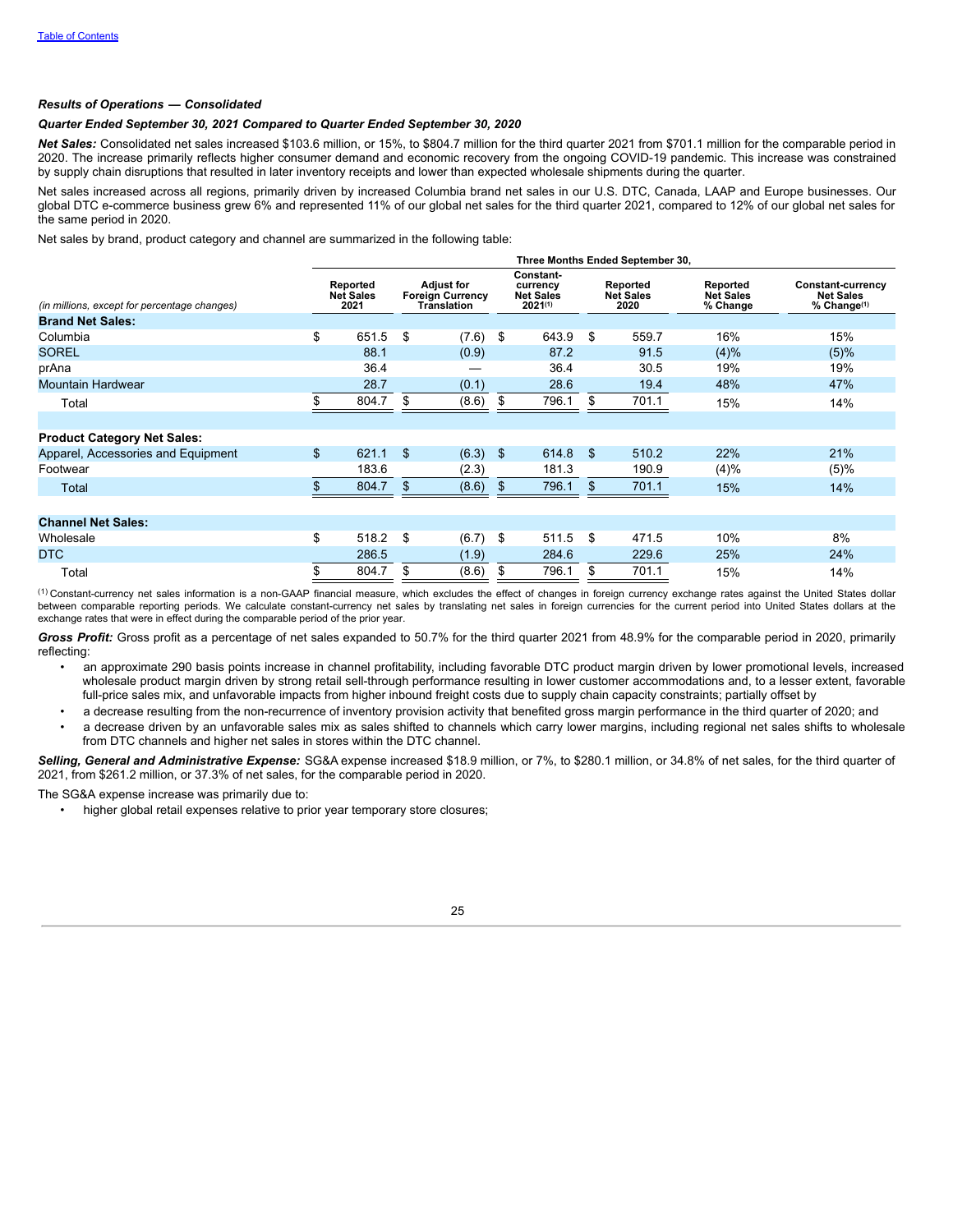- higher incentive compensation;
- increased demand creation spending driven by higher variable spending with sales growth and incremental strategic investment; and
- higher personnel expenses to support business growth, annual merit increases, and wage increases to mitigate workforce shortages; partially offset by
- the benefit of \$7.0 million from the completion of a lease termination and settlement of liabilities related to a prior year store closure; and
- the non-recurrence of prior year COVID-19 related expenses.

The benefit of \$7.0 million from the completion of a lease termination and settlement of liabilities discussed above relates to a portion of the \$16.5 million of accelerated amortization of lease right-of-use assets for stores that permanently closed in 2020 for which the related lease liabilities had not been extinguished as of December 31, 2020 due to ongoing negotiations with the landlords as disclosed in our 2020 Annual Report.

*Operating Income:* Operating income increased \$47.9 million to \$133.5 million, or 16.6% of net sales, for the third quarter of 2021, from \$85.6 million, or 12.2% of net sales, for the comparable period in 2020.

*Income Tax Expense***:** Income tax expense increased to \$33.3 million for the third quarter of 2021 from \$22.1 million for the comparable period in 2020. Our effective income tax rate was 24.9% compared to 26.1% for the third quarter of 2020. Our effective income tax rate for the third quarter of 2021 decreased compared to the third quarter of 2020 primarily driven by the mix of book income or loss among jurisdictions.

*Net Income:* Net income increased \$37.8 million to \$100.6 million, or \$1.52 per diluted share, for the third quarter of 2021, from \$62.8 million, or \$0.94 per diluted share, for the comparable period in 2020.

| I<br>٦<br>×<br>M. |
|-------------------|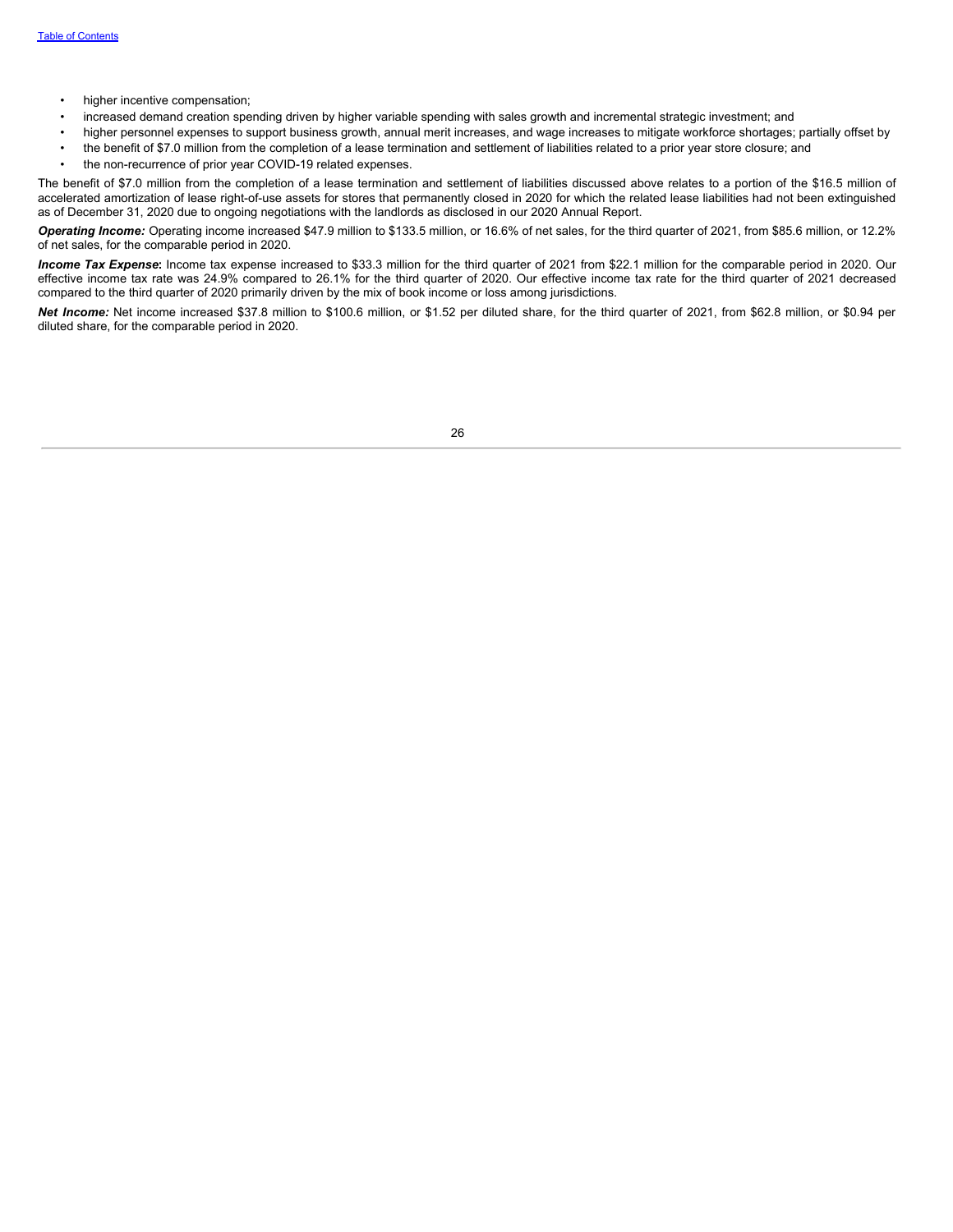#### *Nine Months Ended September 30, 2021 Compared to Nine Months Ended September 30, 2020*

*Net Sales:* Consolidated net sales increased \$410.8 million, or 26%, to \$1,996.7 million for the nine months ended September 30, 2021 from \$1,585.9 million for the comparable period in 2020. The increase primarily reflects higher consumer demand and an accelerated economic recovery compared to the same period in 2020, which was impacted by wholesale order cancellations, temporary store closures and lower consumer demand.

Net sales increased across all regions, product categories, and brands, primarily driven by increased Columbia brand net sales in the U.S. DTC and wholesale businesses. In addition, our DTC e-commerce business grew 16% and represented 15% of our global net sales for the nine months ended September 30, 2021, compared to 17% of our global net sales for the same period in 2020.

Net sales by brand, product category and channel are summarized in the following table:

|                                              |                | Nine Months Ended September 30,      |                                                                |        |                                                      |         |                                      |         |                                          |                                                                         |  |  |
|----------------------------------------------|----------------|--------------------------------------|----------------------------------------------------------------|--------|------------------------------------------------------|---------|--------------------------------------|---------|------------------------------------------|-------------------------------------------------------------------------|--|--|
| (in millions, except for percentage changes) |                | Reported<br><b>Net Sales</b><br>2021 | <b>Adjust for</b><br>Foreign<br>Currency<br><b>Translation</b> |        | Constant-<br>currency<br><b>Net Sales</b><br>2021(1) |         | Reported<br><b>Net Sales</b><br>2020 |         | Reported<br><b>Net Sales</b><br>% Change | <b>Constant-currency</b><br><b>Net Sales</b><br>% Change <sup>(1)</sup> |  |  |
| <b>Brand Net Sales:</b>                      |                |                                      |                                                                |        |                                                      |         |                                      |         |                                          |                                                                         |  |  |
| Columbia                                     | \$             | 1,663.2                              | \$                                                             | (27.8) | \$                                                   | 1,635.4 | \$                                   | 1,297.2 | 28%                                      | 26%                                                                     |  |  |
| <b>SOREL</b>                                 |                | 157.5                                |                                                                | (1.8)  |                                                      | 155.7   |                                      | 143.5   | 10%                                      | 9%                                                                      |  |  |
| prAna                                        |                | 107.6                                |                                                                |        |                                                      | 107.6   |                                      | 94.7    | 14%                                      | 14%                                                                     |  |  |
| <b>Mountain Hardwear</b>                     |                | 68.4                                 |                                                                | (0.6)  |                                                      | 67.8    |                                      | 50.5    | 35%                                      | 34%                                                                     |  |  |
| Total                                        |                | 1,996.7                              | \$                                                             | (30.2) | \$                                                   | 1,966.5 | S                                    | 1,585.9 | 26%                                      | 24%                                                                     |  |  |
| <b>Product Category Net Sales:</b>           |                |                                      |                                                                |        |                                                      |         |                                      |         |                                          |                                                                         |  |  |
| Apparel, Accessories and Equipment           | $\mathfrak{S}$ | 1,543.1                              | \$                                                             | (21.0) | \$                                                   | 1,522.1 | \$                                   | 1,206.2 | 28%                                      | 26%                                                                     |  |  |
| Footwear                                     |                | 453.6                                |                                                                | (9.2)  |                                                      | 444.4   |                                      | 379.7   | 19%                                      | 17%                                                                     |  |  |
| Total                                        | \$             | .996.7                               | \$                                                             | (30.2) | \$                                                   | ,966.5  | \$                                   | 1,585.9 | 26%                                      | 24%                                                                     |  |  |
|                                              |                |                                      |                                                                |        |                                                      |         |                                      |         |                                          |                                                                         |  |  |
| <b>Channel Net Sales:</b>                    |                |                                      |                                                                |        |                                                      |         |                                      |         |                                          |                                                                         |  |  |
| Wholesale                                    | \$             | 1,155.9                              | \$                                                             | (19.2) | \$                                                   | 1.136.7 | \$                                   | 957.3   | 21%                                      | 19%                                                                     |  |  |
| <b>DTC</b>                                   |                | 840.8                                |                                                                | (11.0) |                                                      | 829.8   |                                      | 628.6   | 34%                                      | 32%                                                                     |  |  |
| Total                                        | \$.            | 1,996.7                              | S                                                              | (30.2) | S                                                    | 1,966.5 |                                      | 1,585.9 | 26%                                      | 24%                                                                     |  |  |

 $(1)$  Constant-currency net sales information is a non-GAAP financial measure, which excludes the effect of changes in foreign currency exchange rates against the United States dollar between comparable reporting periods. We calculate constant-currency net sales by translating net sales in foreign currencies for the current period into United States dollars at the exchange rates that were in effect during the comparable period of the prior year.

*Gross Profit:* Gross profit as a percentage of net sales expanded to 51.2% for the nine months ended September 30, 2021 from 48.0% for the comparable period in 2020, primarily reflecting:

- an approximate 230 basis points increase in channel profitability, including favorable DTC product margin driven by lower promotional levels and unfavorable impacts from higher inbound freight costs due to supply chain capacity constraints; and
- an approximate 110 basis points increase primarily resulting from decreased inventory reserve provisions.

*Selling, General and Administrative Expense:* SG&A expense increased \$40.6 million, or 5%, to \$796.3 million, or 39.9% of net sales, for the nine months ended September 30, 2021, from \$755.7 million, or 47.6% of net sales, for the comparable period in 2020. The increase in SG&A expenses primarily reflects the variable component of our SG&A expense structure, which correlates with changes in sales volume.

The SG&A expense increase was primarily due to:

- higher personnel expenses of \$26.9 million to support business growth and annual merit increases;
- higher global retail expenses of \$26.0 million relative to prior year temporary store closures;
- increased demand creation spending of \$23.8 million, driven by higher variable spending with sales growth and incremental strategic investment; and
- higher incentive compensation; partially offset by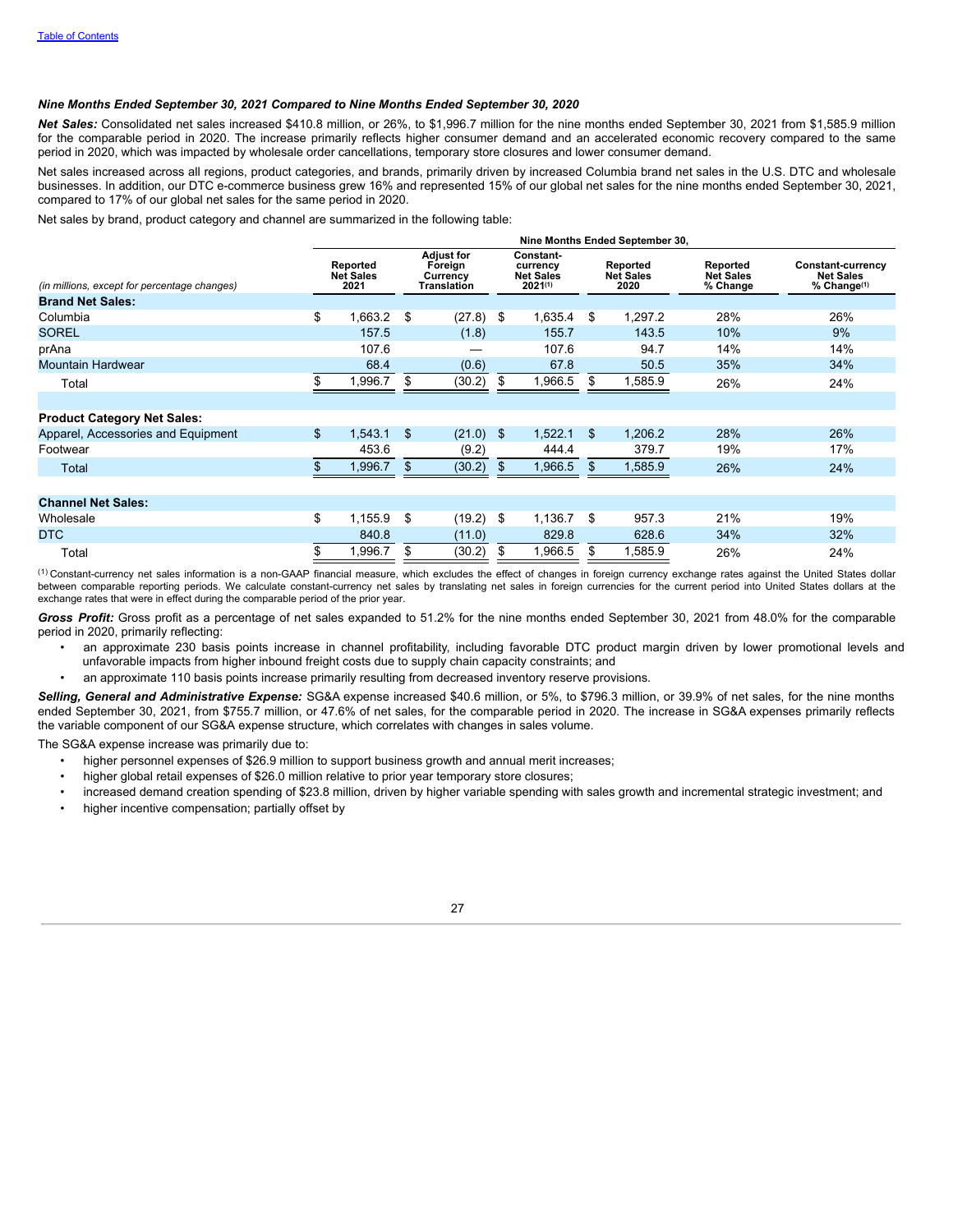- lower bad debt expenses of \$33.8 million;
- the non-recurrence of prior year COVID-19 related expenses of \$21.7 million; and
- the benefit of \$8.6 million from the completion of lease terminations and settlements of liabilities related to prior year store closures.

The decrease in bad debt expenses was driven by incremental COVID-19 pandemic related bad debt reserve provisions in the first nine months of 2020, compared to a reduction in bad debt reserves in the same period in 2021 reflecting the continued recovery of the market and a healthier wholesale customer base.

The benefit of \$8.6 million from the completion of a lease termination and settlement of liabilities discussed above relates to a portion of the \$16.5 million of accelerated amortization of lease right-of-use assets for stores that permanently closed in 2020 for which the related lease liabilities had not been extinguished as of December 31, 2020 due to ongoing negotiations with the landlords as disclosed in our 2020 Annual Report.

*Operating Income:* Operating income increased \$225.6 million to \$238.9 million, or 12.0% of net sales, for the nine months ended September 30, 2021, from \$13.4 million, or 0.8% of net sales, for the comparable period in 2020.

*Income Tax Expense*: Income tax expense was \$42.5 million for the nine months ended September 30, 2021, compared to \$4.0 million for the comparable period in 2020. Our effective income tax rate was 17.7% for the nine months ended September 30, 2021 compared to 24.8% for the comparable period in 2020. The change in our effective income tax rate for the nine months ended September 30, 2021 compared to the same period in 2020 was primarily driven by the non-recurring decrease in accrued foreign withholding taxes and the mix of book income or loss among jurisdictions.

*Net Income:* Net income increased \$184.9 million to \$197.1 million, or \$2.96 per diluted share, for the nine months ended September 30, 2021, from \$12.3 million, or \$0.18 per diluted share, for the comparable period in 2020.

#### *Results of Operations* **—** *Segment*

### *Quarter Ended September 30, 2021 Compared to Quarter Ended September 30, 2020*

Net sales by geographic segment are summarized in the following table:

| Three Months Ended September 30.             |                                      |       |  |                                                         |                                                           |       |                                      |       |                                          |                                                                  |  |
|----------------------------------------------|--------------------------------------|-------|--|---------------------------------------------------------|-----------------------------------------------------------|-------|--------------------------------------|-------|------------------------------------------|------------------------------------------------------------------|--|
| (in millions, except for percentage changes) | Reported<br><b>Net Sales</b><br>2021 |       |  | <b>Adjust for</b><br>Foreign<br>Currency<br>Translation | Constant-<br>currency<br><b>Net Sales</b><br>$2021^{(1)}$ |       | Reported<br><b>Net Sales</b><br>2020 |       | Reported<br><b>Net Sales</b><br>% Change | <b>Constant-currency</b><br><b>Net Sales</b><br>$%$ Change $(1)$ |  |
| <b>U.S.</b>                                  |                                      | 510.5 |  |                                                         |                                                           | 510.5 |                                      | 445.6 | 15%                                      | 15%                                                              |  |
| LAAP                                         |                                      | 102.7 |  | (2.3)                                                   |                                                           | 100.4 |                                      | 90.9  | 13%                                      | 10%                                                              |  |
| <b>EMEA</b>                                  |                                      | 109.2 |  | (1.3)                                                   |                                                           | 107.9 |                                      | 99.2  | 10%                                      | 9%                                                               |  |
| Canada                                       |                                      | 82.3  |  | (5.0)                                                   |                                                           | 77.3  |                                      | 65.4  | 26%                                      | 18%                                                              |  |
|                                              |                                      | 804.7 |  | (8.6)                                                   |                                                           | 796.1 |                                      | 701.1 | 15%                                      | 14%                                                              |  |

□ Constant-currency net sales information is a non-GAAP financial measure, which excludes the effect of changes in foreign currency exchange rates against the United States dollar<br>between comparable reporting periods. We (1)

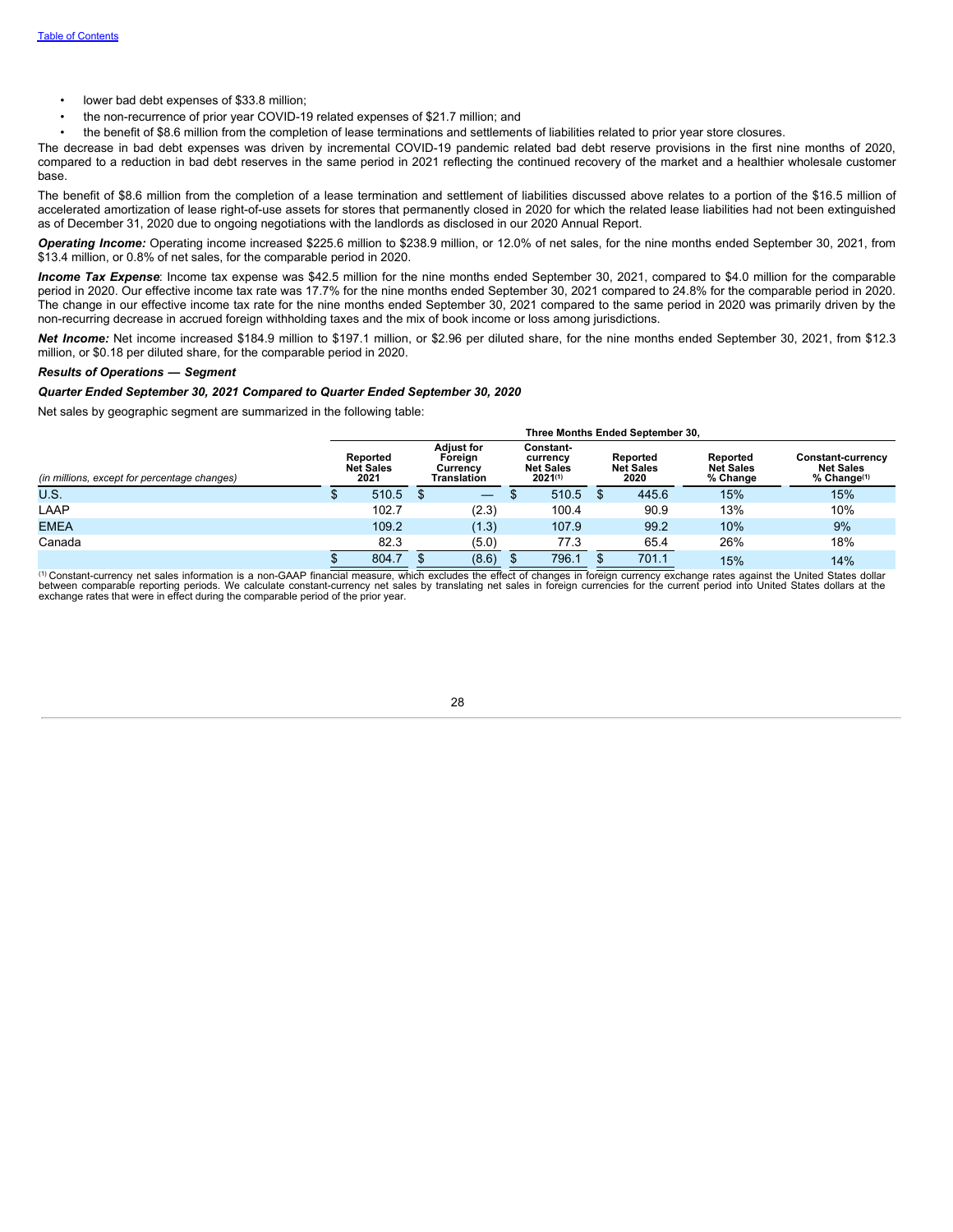Operating income (loss) for each reportable segments and unallocated corporate expenses are summarized in the following table:

|                                | Three Months Ended September 30, |        |   |        |  |             |
|--------------------------------|----------------------------------|--------|---|--------|--|-------------|
| (in millions)                  |                                  | 2021   |   | 2020   |  | Change (\$) |
| U.S.                           |                                  | 139.1  | æ | 96.6   |  | 42.5        |
| LAAP                           |                                  | 7.6    |   | 4.7    |  | 2.9         |
| <b>EMEA</b>                    |                                  | 26.2   |   | 19.0   |  | 7.2         |
| Canada                         |                                  | 22.8   |   | 19.7   |  | 3.1         |
| Total segment operating income |                                  | 195.7  |   | 140.0  |  | 55.7        |
| Unallocated corporate expenses |                                  | (62.2) |   | (54.4) |  | (7.8)       |
| Operating income               |                                  | 133.5  |   | 85.6   |  | 47.9        |

Unless otherwise noted below, segment net sales and operating income within all regions increased due to the result of unfavorable COVID-19 pandemic impacts realized in the comparable period in 2020, which led to economic lockdowns, including temporary store closures and lower consumer demand.

*U.S.*

U.S. operating income increased \$42.5 million to \$139.1 million, or 27.2% of net sales, for the third quarter of 2021 from \$96.6 million, or 21.7% of net sales, for the comparable period in 2020. The increase was driven primarily by increased net sales combined with increased gross margin. U.S. net sales increased \$64.9 million, or 15%, for the third quarter of 2021 compared to same period in 2020, driven by increased net sales primarily in our U.S. DTC business and to a lesser extent our U.S. wholesale business. U.S. wholesale net sales increased due to higher Fall 2021 order shipments, but were constrained by supply chain disruptions that resulted in later inventory receipts and later than expected wholesale shipments during the quarter. U.S. SG&A expense decreased as a percentage of net sales to 25.2% for the three months ended September 30, 2021 compared to 28.5% for the comparable period in 2020. U.S. SG&A expense for the third quarter of 2020 included non-recurring COVID-19 related expenses.

#### *LAAP*

LAAP operating income of \$7.6 million, or 7.4% of net sales, for the third quarter of 2021 increased \$2.9 million from \$4.7 million, or 5.2% of net sales, for the comparable period in 2020. The increase was driven primarily by increased net sales combined with increased gross margin. LAAP net sales increased \$11.8 million, or 13% (10% constant-currency) for the third quarter of 2021 compared to the same period in 2020, primarily driven by increased net sales in our China business. LAAP net sales increased due to higher Fall 2021 wholesale order shipments, partially offset by lower consumer demand due to COVID-19 related provincial and government mandated restrictions to prevent the spread of the virus. LAAP SG&A expense increased as a percentage of net sales to 46.9% for the third quarter of 2021 compared to 46.6% for the comparable period in 2020.

#### *EMEA*

EMEA operating income increased \$7.2 million to \$26.2 million, or 24.0% of net sales, for the third quarter of 2021 from \$19.0 million, or 19.1% of net sales, for the comparable period in 2020. The increase was driven by increased net sales combined with increased gross margin and SG&A expense leverage. EMEA net sales increased \$10.0 million, or 10% (9% constant-currency), for the third quarter of 2021 compared to the same period in 2020. EMEA net sales increased primarily in our Europe-direct business, and to a lesser extent our EMEA distributor business. Europe-direct net sales increased primarily due to higher Fall 2021 wholesale order shipments. EMEA SG&A expense decreased as a percentage of net sales to 22.6% for the third quarter of 2021 compared to 26.3% for the same period in 2020 driven by leveraging of fixed operating expenses.

#### *Canada*

Canada operating income of \$22.8 million, or 27.8% of net sales, for the third quarter of 2021 increased \$3.1 million from \$19.8 million, or 30.2% of net sales, for the comparable period in 2020. The increase primarily resulted from increased net sales. Canada net sales increased \$16.9 million, or 26% (18% constant-currency), for the third quarter of 2021 compared to the same period in 2020. Canada net sales increased primarily due to higher Fall 2021 wholesale order shipments. Canada SG&A expense increased as a percentage of net sales to 20.1% for the third quarter of 2021 compared to 17.5% for the comparable period in 2020.

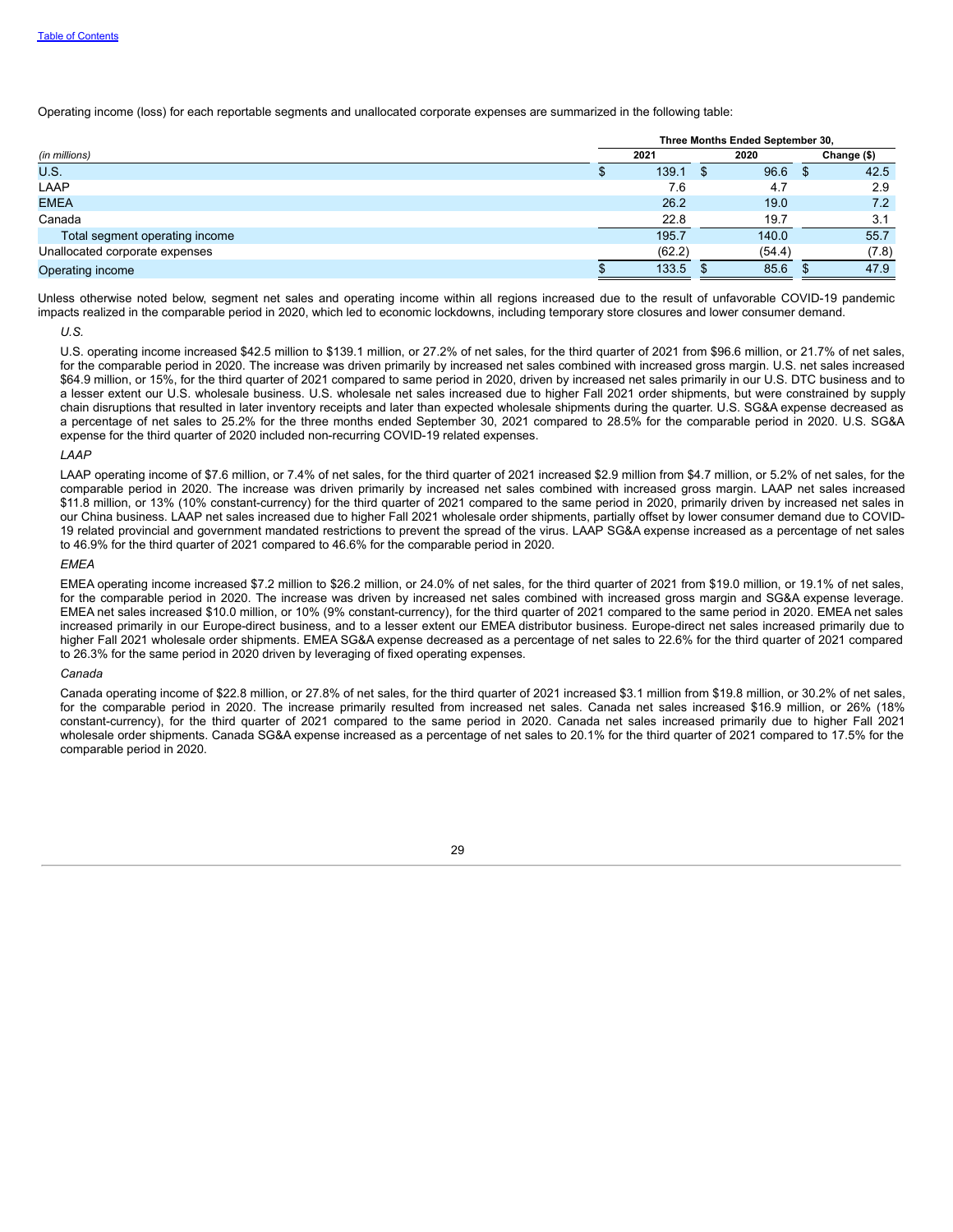Unallocated corporate expenses increased by \$7.8 million to \$62.3 million for the third quarter of 2021, from \$54.4 million for the comparable period in 2020, primarily driven by higher incentive compensation and personnel expenses.

#### *Nine Months Ended September 30, 2021 Compared to Nine Months Ended September 30, 2020*

Net sales by geographic segment are summarized in the following table:

|                                              | Nine Months Ended September 30, |                                      |  |                                                         |                                                           |        |                                      |         |                                          |                                                           |  |
|----------------------------------------------|---------------------------------|--------------------------------------|--|---------------------------------------------------------|-----------------------------------------------------------|--------|--------------------------------------|---------|------------------------------------------|-----------------------------------------------------------|--|
| (in millions, except for percentage changes) |                                 | Reported<br><b>Net Sales</b><br>2021 |  | <b>Adiust for</b><br>Foreign<br>Currency<br>Translation | Constant-<br>currency<br><b>Net Sales</b><br>$2021^{(1)}$ |        | Reported<br><b>Net Sales</b><br>2020 |         | Reported<br><b>Net Sales</b><br>% Change | Constant-currency<br><b>Net Sales</b><br>$%$ Change $(1)$ |  |
| U.S.                                         |                                 | 1.298.2                              |  | $\overline{\phantom{m}}$                                |                                                           | .298.2 |                                      | 1.004.7 | 29%                                      | 29%                                                       |  |
| LAAP                                         |                                 | 292.7                                |  | (11.9)                                                  |                                                           | 280.8  |                                      | 260.9   | 12%                                      | 8%                                                        |  |
| <b>EMEA</b>                                  |                                 | 268.5                                |  | (9.6)                                                   |                                                           | 258.9  |                                      | 213.3   | 26%                                      | 21%                                                       |  |
| Canada                                       |                                 | 137.3                                |  | (8.7)                                                   |                                                           | 128.6  |                                      | 107.0   | 28%                                      | 20%                                                       |  |
|                                              |                                 | 1.996.7                              |  | (30.2)                                                  |                                                           | .966.5 |                                      | 1,585.9 | 26%                                      | 24%                                                       |  |

 $\sigma^{(1)}$  Constant-currency net sales information is a non-GAAP financial measure, which excludes the effect of changes in foreign currency exchange rates against the United States dollar between comparable reporting periods. We calculate constant-currency net sales by translating net sales in foreign currencies for the current period into United States dollars at the<br>exchange rates that were in effect duri

Operating income for each reportable segments and unallocated corporate expenses are summarized in the following table:

|                                | Nine Months Ended September 30, |         |  |         |  |             |
|--------------------------------|---------------------------------|---------|--|---------|--|-------------|
| (in millions)                  |                                 | 2021    |  | 2020    |  | Change (\$) |
| U.S.                           |                                 | 320.8   |  | 118.5   |  | 202.3       |
| LAAP                           |                                 | 16.3    |  | 8.7     |  | 7.6         |
| <b>EMEA</b>                    |                                 | 47.8    |  | 19.0    |  | 28.8        |
| Canada                         |                                 | 29.7    |  | 15.1    |  | 14.6        |
| Total segment operating income |                                 | 414.6   |  | 161.3   |  | 253.3       |
| Unallocated corporate expenses |                                 | (175.7) |  | (147.9) |  | (27.8)      |
| Operating income               |                                 | 238.9   |  | 13.4    |  | 225.5       |

Unless otherwise noted below, segment net sales and operating income within all regions increased due to the result of unfavorable COVID-19 pandemic impacts realized in the comparable period in 2020, which led to economic lockdowns, including temporary store closures and lower consumer demand. *U.S.*

U.S. operating income increased \$202.3 million to \$320.8 million, or 24.7% of net sales, for the nine months ended September 30, 2021 from \$118.5 million, or 11.8% of net sales, for the comparable period in 2020. The increase was driven primarily by increased net sales combined with increased gross margin, as well as a reduction in bad debt expense. U.S. net sales increased \$293.5 million, or 29%, for the nine months ended September 30, 2021 compared to the same period in 2020, driven by increased net sales in our U.S. DTC retail stores, wholesale and, to a lesser extent, DTC e-commerce businesses. The reduction in bad debt reserves reflected the continued recovery of the market and a healthier wholesale customer base. SG&A expenses decreased as a percentage of net sales to 28.2% for the nine months ended September 30, 2021 compared to 37.3% for the comparable period in 2020, primarily driven by leveraging of fixed operating expenses, a reduction in bad debt expense, and the non-recurrence of prior year COVID-19 related expenses.

*LAAP*

LAAP operating income increased \$7.6 million to \$16.3 million, or 5.6% of net sales, for the nine months ended September 30, 2021 from \$8.7 million, or 3.3% of net sales, for the comparable period in 2020. The increase was driven primarily by increased net sales combined with increased gross margin. LAAP net sales increased \$31.8 million, or 12% (8% constant-currency) for the nine months ended September 30, 2021 compared to the same period in 2020, primarily driven by increased net sales in our China business and to a lesser extent our Korea and Japan businesses, partially offset by decreased net sales in our LAAP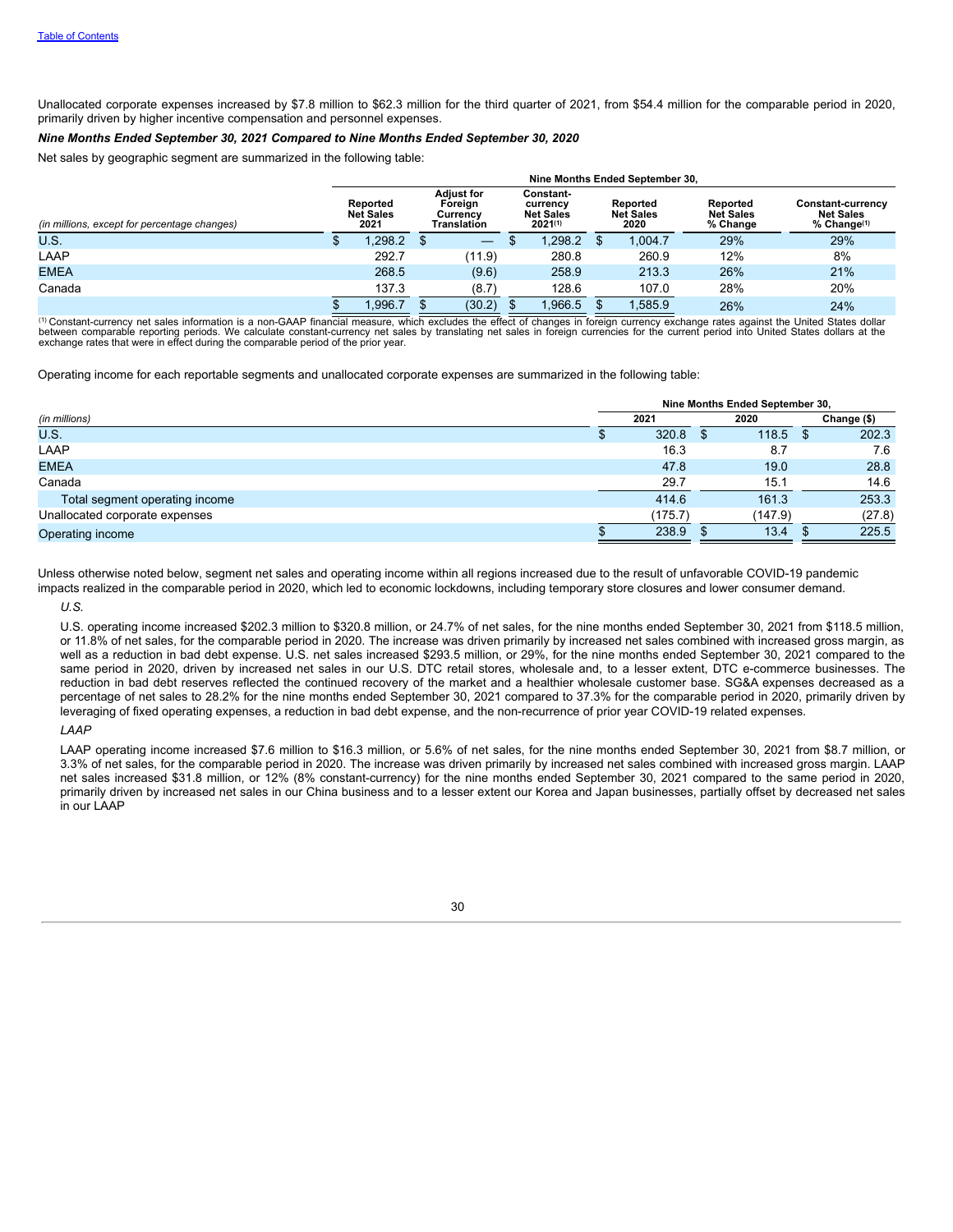distributor businesses. LAAP SG&A expense increased as a percentage of net sales to 50.3% for the nine months ended September 30, 2021 compared to 48.5% for the comparable period in 2020, primarily driven by increased investment in demand creation and the non-recurrence of prior year COVID-19 government subsidies received.

### *EMEA*

EMEA operating income increased \$28.8 million to \$47.8 million, or 17.8% of net sales, for the nine months ended September 30, 2021 from \$19.0 million, or 8.9% of net sales, for the comparable period in 2020. The increase was driven primarily by increased net sales combined with increased gross margin. EMEA net sales increased \$55.2 million to \$268.5 million, or 26% (21% constant-currency), for the nine months ended September 30, 2021 compared to the same period in 2020. EMEA net sales increased in both our Europe-direct and EMEA distributors businesses. SG&A expense decreased as a percentage of net sales to 26.6% for the nine months ended September 30, 2021 compared to 33.6% for the same period in 2020 driven by leveraging of fixed operating expenses, the non-recurrence of prior year COVID-19 related expenses and lower reserve provisions for bad debt.

#### *Canada*

Canada operating income increased \$14.6 million to \$29.7 million, or 21.6% of net sales, for the nine months ended September 30, 2021 from \$15.1 million, or 14.2% of net sales, for the comparable period in 2020. The increase primarily resulted from increased net sales combined with increased gross margin. Canada net sales increased \$30.3 million, or 28% (20% constant-currency), for the nine months ended September 30, 2021 compared to the same period in 2020. Canada SG&A expense decreased as a percentage of net sales to 26.3% for the nine months ended September 30, 2021 compared to 32.6% for the comparable period in 2020, primarily driven by leveraging of fixed operating expenses, a reduction in bad debt expense and the non-recurrence of prior year COVID-19 government subsidies received.

Unallocated corporate expenses increased by \$27.8 million to \$175.7 million for the nine months ended September 30, 2021, from \$148.0 million for the comparable period in 2020, primarily driven by higher incentive compensation and personnel expenses.

#### **Liquidity and Capital Resources**

At September 30, 2021, we had total cash and cash equivalents of \$599.5 million, compared to \$790.7 million at December 31, 2020 and \$313.4 million at September 30, 2020.

Our primary ongoing cash needs are for working capital and capital expenditures, including investment in our DTC operations, including new stores, and investment in digital and supply chain capabilities to support our strategic priorities. We have planned 2021 capital expenditures of approximately \$45 million to \$50 million. Our actual 2021 capital expenditures may differ from the planned amounts depending on factors such as the timing of new store acquisitions and related construction as well as the availability of capital assets from suppliers. We expect to meet our cash needs for the next twelve months with cash flows from operations.

Our business is affected by the general seasonal trends common to the industry. Our products are marketed on a seasonal basis and our sales are weighted substantially toward the third and fourth quarters, while our operating costs are more equally distributed throughout the year. Our cash and cash equivalents and short-term investments balances generally are at their lowest level at the end of the third quarter and increase during the fourth quarter from collection of wholesale business receivables and fourth quarter DTC sales.

#### *Short-term borrowings and credit lines*

Refer to Note 4 in Item 1 of this quarterly report for additional information regarding our lines of credit and overdraft facilities in place. At September 30, 2021, we had a \$500.0 million committed revolving line of credit available domestically under our credit agreement and, internationally, our subsidiaries had approximately \$118.0 million in committed and uncommitted lines of credit and overdraft facilities in place, some of which were guaranteed by Columbia Sportswear Company. At September 30, 2021, there was no balance outstanding under these lines of credit and overdraft facilities. At the time of this filing, we are in compliance with all financial covenants necessary as a condition for borrowing under the domestic credit agreement.

#### *Cash flow activities*

Net cash used in operating activities was \$15.6 million for the nine months ended September 30, 2021 compared to net cash used in operating activities of \$198.0 million for the comparable period in 2020. The change in operating cash flow was driven by a \$113.4 million increase in operating cash flow provided by net income and non-cash adjustments, and a \$68.9 million decrease in cash used in changes in assets and liabilities. The most significant comparative changes included Accounts receivable, Prepaid expenses and other current assets, Accounts payable, Accrued liabilities, and Operating lease assets and liabilities. The increase in cash used by *Accounts receivable* was driven by higher wholesale net sales, partially offset by higher collections of accounts receivable in 2021.

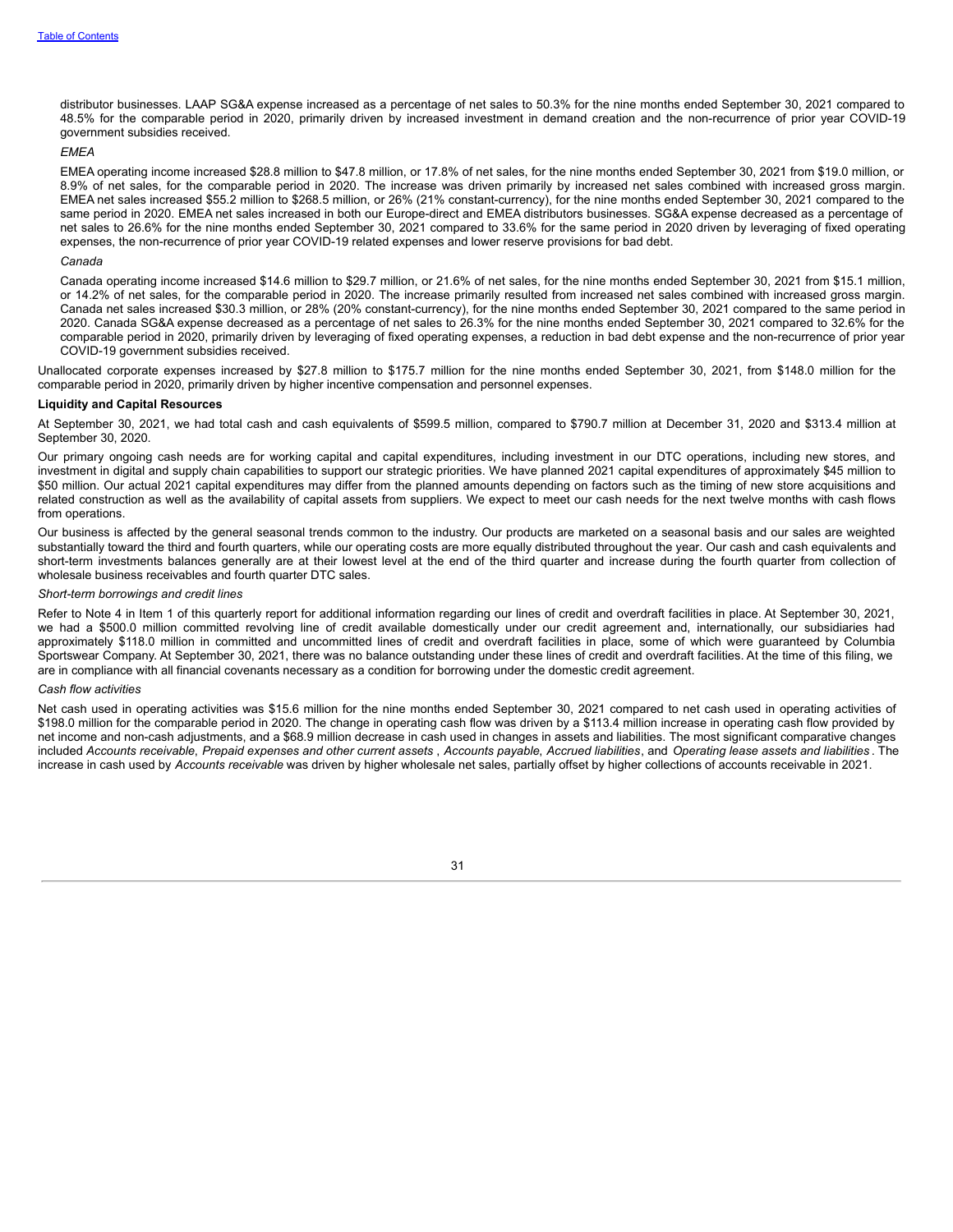The increase in cash used by *Prepaid expenses and other current assets* was primarily driven by changes in US inventory prepayments and US prepaid income taxes. The increase in cash provided by *Accounts payable* primarily reflects the effects of higher receipts of inventory in the third quarter of 2021 compared to the third quarter of 2020 due to stronger customer demand and increased in-transit inventory. The increase in cash provided by A*ccrued liabilities* was primarily driven by changes in accruals for incentive compensation, wholesale refund liabilities, and wholesale and retail sales return liabilities. The increase in cash used by *Operating lease assets and liabilities* includes the payment of deferred rents.

Net cash used in investing activities was \$19.2 million for the nine months ended September 30, 2021 compared to net cash used in investing activities of \$23.6 million for the comparable period in 2020. For the 2021 period, net cash used in investing activities primarily consisted of \$20.4 million for capital expenditures, partially offset by \$1.2 million in sales and maturities of short-term investments. For the same period in 2020, net cash used in investing activities primarily consisted of \$25.2 million for capital expenditures, partially offset by \$1.6 million in net sales and maturities of short-term investments.

Net cash used in financing activities was \$151.4 million for the nine months ended September 30, 2021 compared to net cash used in financing activities of \$152.3 million for the comparable period in 2020. For the 2021 period, net cash used in financing activities primarily consisted of repurchases of common stock of \$118.6 million and dividend payments to our shareholders of \$51.7 million, partially offset by proceeds from the issuance of common stock related to stockbased compensation of \$24.3 million. For the 2020 period, net cash used in financing activities primarily consisted of repurchases of common stock of \$132.9 million and dividend payments to our shareholders of \$17.2 million.

#### *Contractual obligations*

Our inventory purchase obligations increased to \$542.8 million at September 30, 2021 compared to \$305.7 million at December 31, 2020. There have been no other material changes to the estimated contractual commitments contained in Item 7 of our Annual Report on Form 10-K for the year ended December 31, 2020.

#### **Critical Accounting Policies and Estimates**

Management's discussion and analysis of our financial condition and results of operations are based on our unaudited condensed consolidated financial statements, which have been prepared in accordance with GAAP. The preparation of these financial statements requires us to make various estimates and judgments that affect reported amounts of assets, liabilities, sales, cost of sales, and expenses and related disclosure of contingent assets and liabilities. We believe that the estimates, assumptions and judgments involved in the accounting policies referred to in Part II, Item 7 in our Annual Report on Form 10-K for the year ended December 31, 2020 have the greatest potential effect on our financial statements, so we consider these to be our critical accounting policies and estimates. Because of the uncertainty inherent in these matters, actual results may differ from the estimates we use in applying these critical accounting policies. We base our ongoing estimates on historical experience and other assumptions that we believe to be reasonable in the circumstances. Our critical accounting policies relate to revenue recognition; allowance for uncollectible accounts receivable; obsolescence reserves for excess, close-out and slow-moving inventory; impairment of long-lived assets, intangible assets and goodwill; and income taxes.

Management regularly discusses with our audit committee each of our critical accounting estimates, the development and selection of these accounting estimates, and the disclosure about each estimate in this quarterly report. These discussions typically occur at our quarterly audit committee meetings and include the basis and methodology used in developing and selecting these estimates, the trends in and amounts of these estimates, specific matters affecting the amount of and changes in these estimates, and any other relevant matters related to these estimates, including significant issues concerning accounting principles and financial statement presentation.

Except as disclosed in Note 1 in Item 1 of this quarterly report, pertaining to our adoption of new accounting pronouncements, there have been no significant changes to the Company's significant accounting policies as described in the Company's Annual Report on Form 10-K for the year ended December 31, 2020.

### **Recent Accounting Pronouncements**

<span id="page-33-0"></span>None.

### **Item 3.** *QUANTITATIVE AND QUALITATIVE DISCLOSURES ABOUT MARKET RISK*

<span id="page-33-1"></span>There has not been any material change in the market risk disclosure contained in Item 7A of our Annual Report on Form 10-K for the year ended December 31, 2020.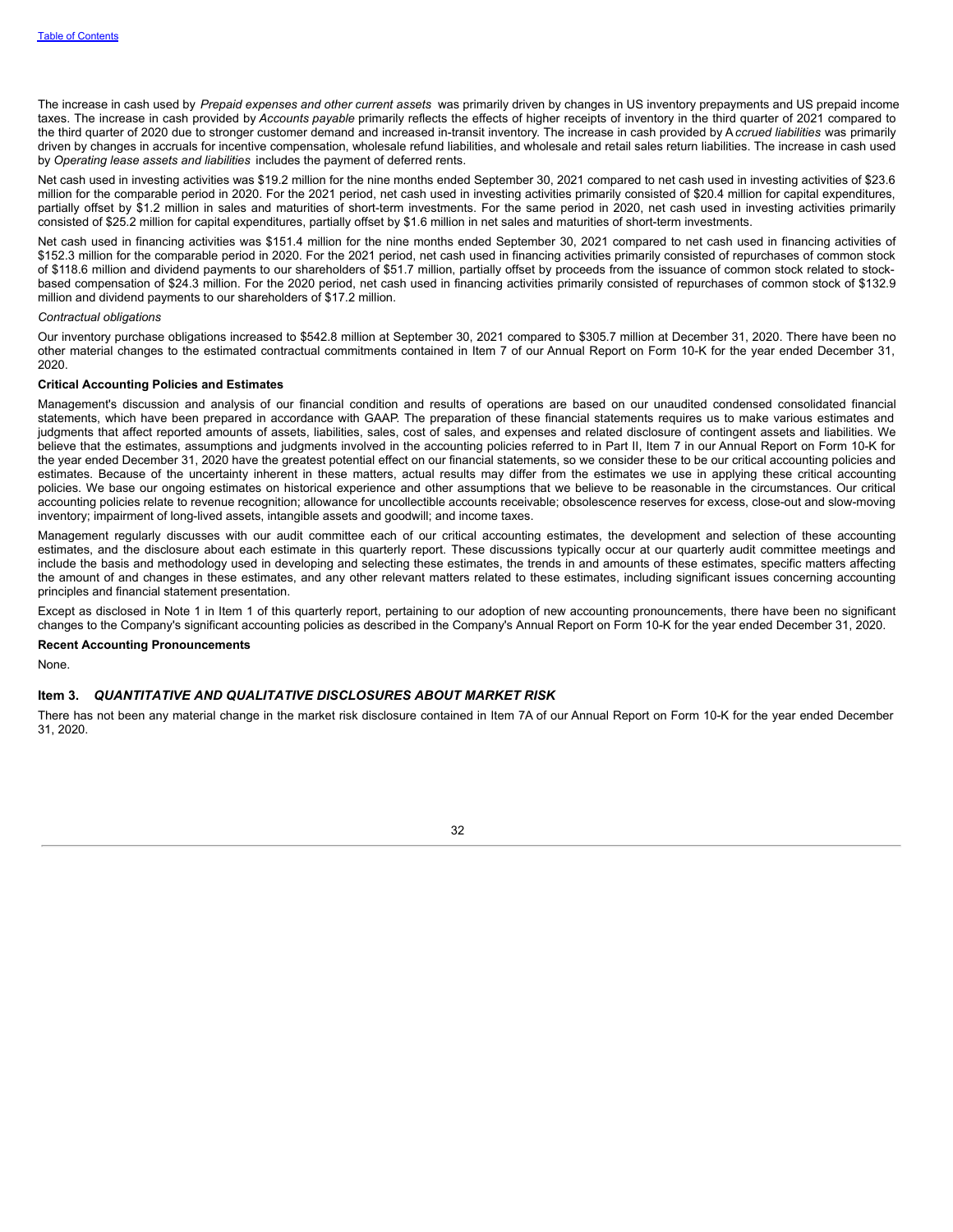## **Item 4.** *CONTROLS AND PROCEDURES*

### *Disclosure Controls and Procedures*

We have evaluated, under the supervision and with the participation of management, including our Chief Executive Officer and Chief Financial Officer, the effectiveness of our disclosure controls and procedures pursuant to Rule 13a-15(b) under the Securities Exchange Act of 1934, as amended (the "Exchange Act") as of the end of the period covered by this report. These disclosure controls and procedures require information to be disclosed in our Exchange Act reports to be (1) recorded, processed, summarized and reported in a timely manner, and (2) accumulated and communicated to our management, including our Chief Executive Officer and Chief Financial Officer.

Based on our evaluation, we, including our Chief Executive Officer and Chief Financial Officer, have concluded that our disclosure controls and procedures were effective as of the end of the period covered by this quarterly report.

### *Changes in Internal Control Over Financial Reporting*

<span id="page-34-0"></span>There have not been any changes in our internal control over financial reporting that occurred during the quarter ended September 30, 2021 that have materially affected, or are reasonably likely to materially affect, our internal control over financial reporting.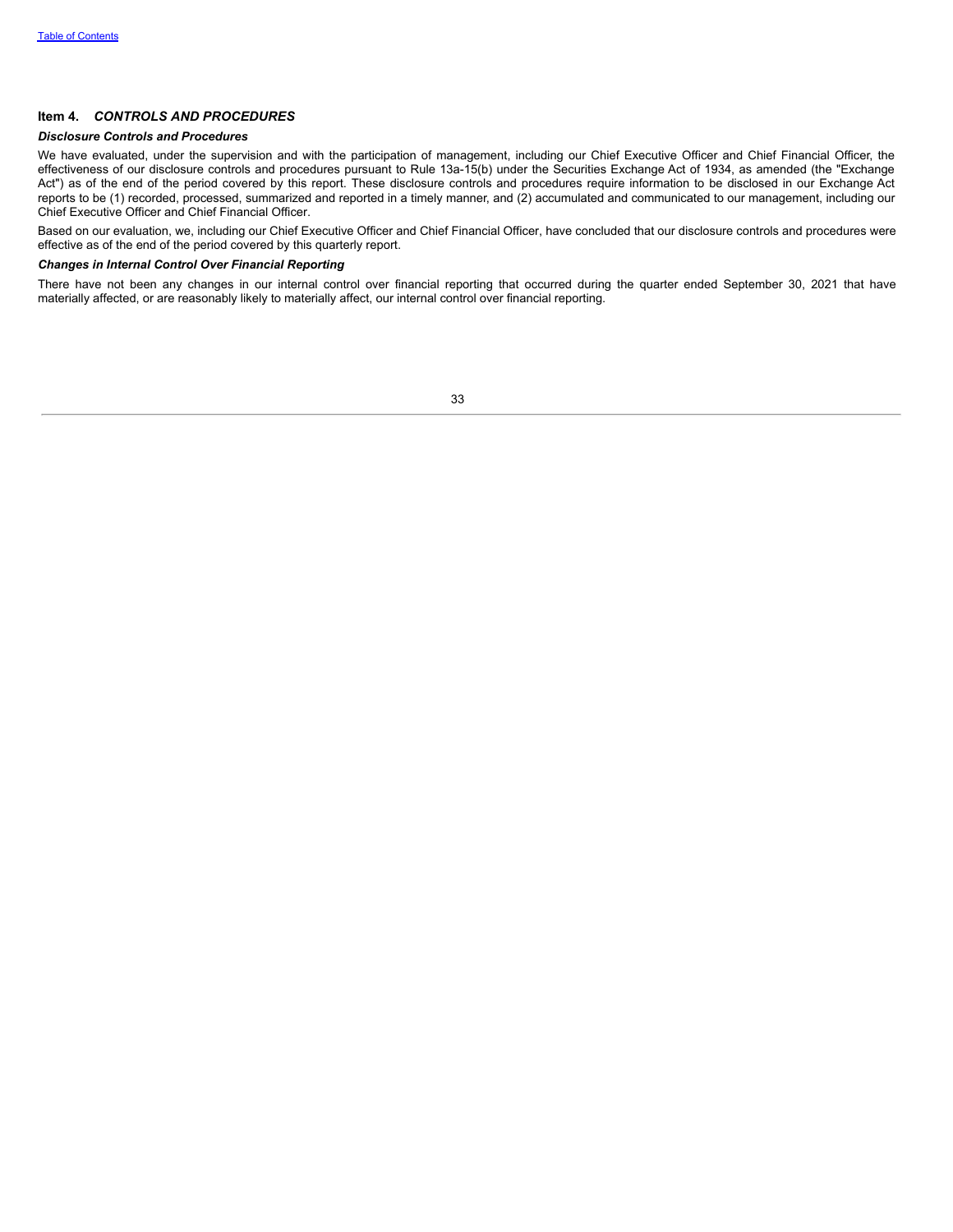#### <span id="page-35-0"></span>**PART II—OTHER INFORMATION**

#### **Item 1.** *LEGAL PROCEEDINGS*

We are involved in litigation and various legal matters arising in the normal course of business, including matters related to employment, retail, intellectual property, contractual agreements, and various regulatory compliance activities. We have considered facts related to legal and regulatory matters and opinions of counsel handling these matters and do not believe the ultimate resolution of these proceedings will have a material adverse effect on our financial condition, results of operations or cash flows.

### <span id="page-35-1"></span>**Item 1A.** *RISK FACTORS*

In addition to the other information contained in this Quarterly Report on Form 10-Q, the following risk factors should be considered carefully in evaluating our business. Our business, financial condition, results of operations, or cash flows may be materially adversely affected by these and other risks. Please note that additional risks not presently known to us or that we currently deem immaterial may also impair our business and operations. The following risk factors include changes to and supersede the description of the risk factors associated with our business previously disclosed in Part I, Item 1A of our Annual Report on Form 10-K for the fiscal year ended December 31, 2020.

### *CHANGES IN PRODUCT DEMAND CAN ADVERSELY AFFECT OUR FINANCIAL RESULTS*

We are Subiect to a Number of Risks Which May Adversely Affect Consumer and/or Wholesale Customer Demand for Our Products and Lead to a **Decline in Sales and/or Earnings.**

These risks include, but are not limited to:

- Volatile Economic Conditions. We are a consumer products company and are highly dependent on consumer discretionary spending. Consumer discretionary spending behavior is inherently unpredictable. Consumer demand, and related wholesale customer demand, for our products may not support our sales targets, or may decline, especially during periods of heightened economic uncertainty in our key markets.
- Highly Competitive Markets. In each of our geographic markets, we face significant competition from global and regional branded apparel, footwear, accessories, and equipment companies. Retailers who are our wholesale customers often pose a significant competitive threat by designing, marketing and distributing apparel, footwear, accessories, and equipment under their own private labels. We also experience direct competition in our DTC business from retailers that are our wholesale customers. This is true in particular in the digital marketplace, where increased consumer expectations and competitive pressure related to various aspects of our e-commerce business, including speed of product delivery, shipping charges, return privileges, and other evolving expectations are key factors.
- Consumer Preferences and Fashion/Product Trends. Changes in consumer preferences, consumer interest in outdoor activities, and fashion/product trends may have a material adverse effect on our business. We also face risks because our success depends on our and our customers' abilities to anticipate consumer preferences and our ability to respond to changes in a timely manner. Product development and/or production lead times for many of our products may make it more difficult for us to respond rapidly to new or changing fashion/product trends or consumer preferences.
- Brand Images. Our brands have wide recognition, and our success has been due in large part to our ability to maintain, enhance and protect our brand image and reputation and our consumers' and customers' connection to our brands. Our continued success depends in part on our ability to adapt to a rapidly changing media environment, including our increasing reliance on social media and online dissemination of advertising campaigns. In addition, consumer and customer sentiment could be shaped by our sustainability policies and related design, sourcing and operations decisions.
- Weather Conditions, Including Global Climate Change Trends. Our sales are adversely affected by unseasonable weather conditions. A significant portion of our DTC sales is dependent in part on the weather and our DTC sales growth is likely to be adversely impacted or may even decline in years in which weather conditions do not stimulate demand for our products. Unseasonable weather also impacts future sales to our wholesale customers, who may hold inventory into subsequent seasons in response to unseasonable weather. Our results may be negatively impacted if management is not able to adjust expenses in a timely manner in response to unfavorable weather conditions and the resulting impact on consumer and customer demand. The extent to which global weather patterns trend warmer will determine the magnitude by which consumer and customer demand for our products will be negatively affected.
- Shifts in Retail Traffic Patterns. Shifts in consumer purchasing patterns, including the growth of e-commerce and large one-stop digital marketplaces, ecommerce off-price retailing and online comparison shopping, in our key markets may have an

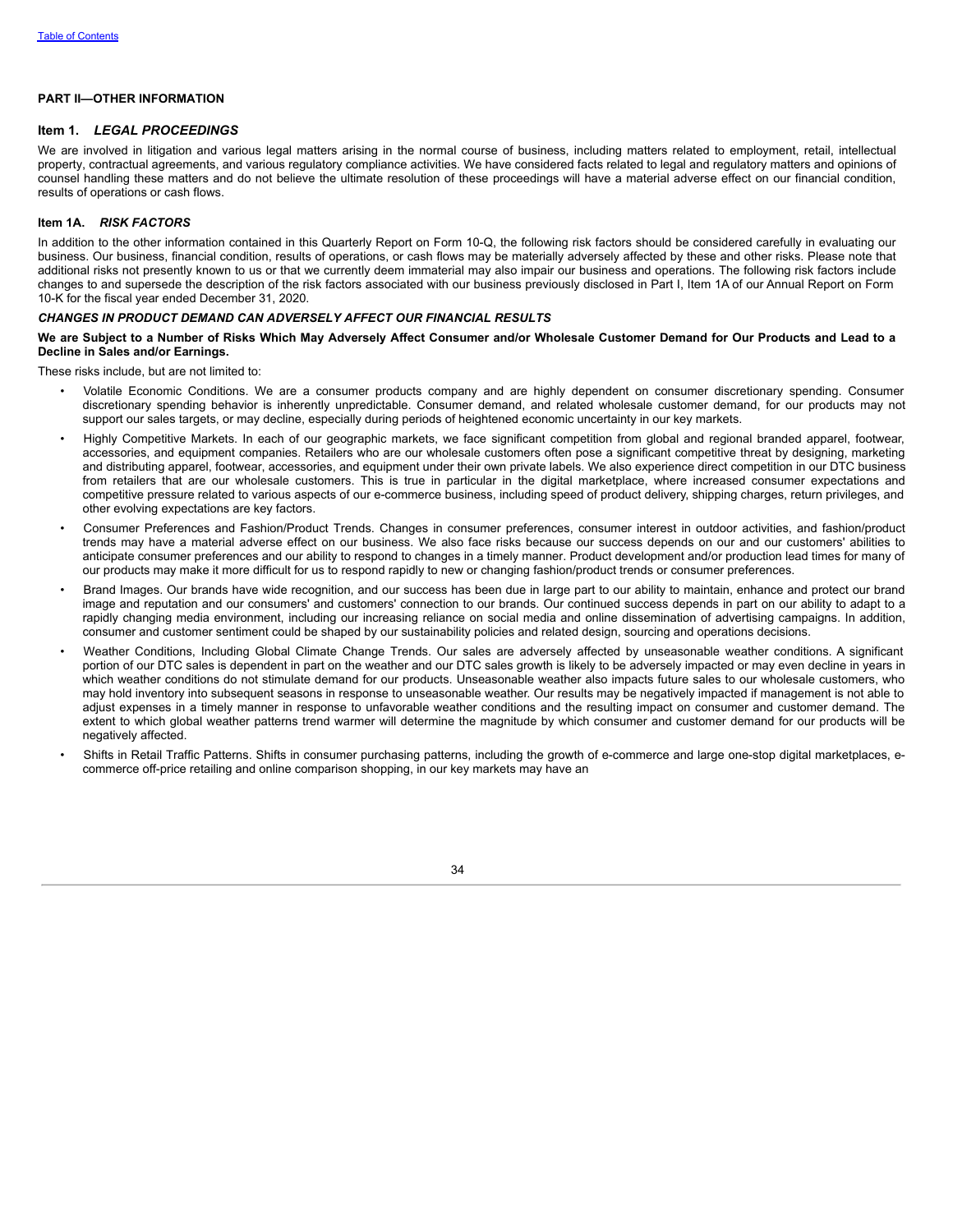adverse effect on our DTC operations and the financial health of certain of our wholesale customers, some of whom may reduce their brick and mortar store fleet, file for protection under bankruptcy laws, restructure, or cease operations. These related business impacts have already occurred at certain of our wholesale customers. We face increased risk of order reduction and cancellation when dealing with financially ailing wholesale customers. We also extend credit to our wholesale customers based on an assessment of the wholesale customer's financial condition, generally without requiring collateral. We may choose (and have chosen in the past) to limit our credit risk by reducing our level of business with wholesale customers experiencing financial difficulties and may not be able to replace those revenues with other customers or through our DTC businesses within a reasonable period or at all.

• Innovation. To distinguish our products in the marketplace and achieve commercial success, we rely on product innovations, including new or exclusive technologies, inventive and appealing design or other differentiating features. If we fail to introduce innovative products that appeal to consumers and customers, we could suffer reputational damage to our brands and demand for our products could decline.

Certain of the above risks may be or have been exacerbated by the COVID-19 pandemic, see "An Outbreak of Disease or Similar Public Health Threat, or Fear of Such an Event, Such as the COVID-19 Pandemic, Could Have, and in the Case of the COVID-19 Pandemic Has Had and is Expected to Continue to Have, an Adverse Impact on Our Business, Operating Results and Financial Condition."

#### Our Orders from Wholesale Customers are Subject to Cancellation, Which Could Lead to a Decline in Sales or Gross Profit, Write-downs of Excess **Inventory, Increased Discounts or Extended Credit Terms to Our Wholesale Customers.**

We do not have long-term contracts with any of our wholesale customers. We do have contracts with our independent international distributors; although these contracts may have annual purchase minimums that must be met in order to retain distribution rights, the distributors are not otherwise obligated to purchase products from us. Sales to our wholesale customers (other than our international distributors) are generally on an order-by-order basis and are subject to rights of cancellation and rescheduling prior to shipment of orders. We consider the timing of delivery dates in our wholesale customer orders when we forecast our sales and earnings for future periods. If any of our major wholesale customers experience a significant downturn in business or fail to remain committed to our products or brands, or if we are unable to deliver products to our wholesale customer in the agreed upon manner, these customers could postpone, reduce, cancel, or discontinue purchases from us, including after we have begun production on any order.

#### Our Inability to Accurately Predict Consumer and/or Customer Demand for Our Products Could Lead to a Build-up of Inventory or a Lack of **Inventory and Affect Our Gross Margin.**

We have implemented key strategic initiatives designed to improve the efficiency of our supply chain, such as spreading out the production of our products over time, which may lead to the build-up of inventory well in advance of the selling seasons for such products. Additionally, we place orders for our products with our contract manufacturers in advance of the related selling season and, as a result, are vulnerable to changes in consumer and/or customer demand for our products. Therefore, we must accurately forecast consumer and/or customer demand for our products well in advance of the selling season. We are subject to numerous risks relating to consumer and/or customer demand (see "We are Subject to a Number of Risks Which May Adversely Affect Consumer and/or Customer Demand for our Products and Lead to a Decline in Sales and/or Earnings" and "Our Orders from Wholesale Customers are Subject to Cancellation, Which Could Lead to a Decline in Sales or Gross Profit, Write-downs of Excess Inventory, Increased Discounts or Extended Credit Terms to Our Wholesale Customers" for additional information). Our ability to accurately predict consumer and/or customer demand well in advance of the selling season for our products is impacted by these risks, as well as our reliance on manual processes and judgments that are subject to human error.

Our failure to accurately forecast consumer and/or customer demand could result in inventory levels in excess of demand, which may cause inventory writedowns and/or the sale of excess inventory at discounted prices through our owned outlet stores or third-party liquidation channels and could have a material adverse effect on our brand image and gross margin. In addition, we may experience additional costs relating to the storage of excess inventory.

Conversely, if we underestimate consumer and/or customer demand for our products or if our contract manufacturers or third party logistics providers are unable to supply or deliver products when we need them, we may experience inventory shortages, which may prevent us from fulfilling product orders, delay shipments of product, negatively affect our wholesale customer and consumer relationships, result in increased costs to expedite production and delivery, and diminish our ability to build brand loyalty.

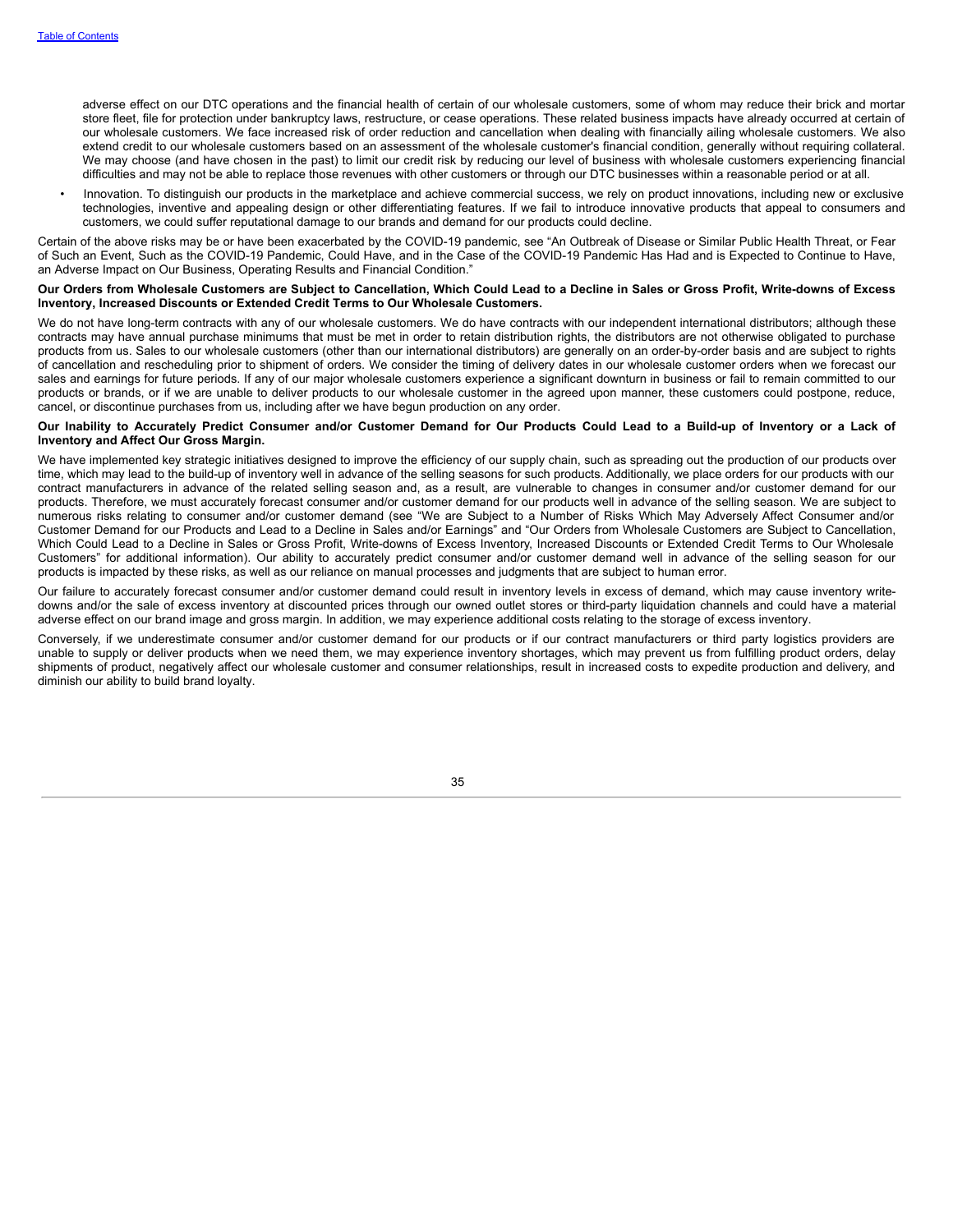#### *WE ARE SUBJECT TO VARIOUS RISKS IN OUR SUPPLY CHAIN.*

#### Our Reliance on Contract Manufacturers, Including Our Ability to Enter Into Purchase Order Commitments with Them and Maintain Quality Standards of Our Products and Standards of Manufacturing Processes at Contract Manufacturers, May Result in Lost Sales and Impact our Gross **Margin and Results of Operations.**

Our products are manufactured by contract manufacturers worldwide, primarily in the Asia Pacific region. Although we enter into purchase order commitments with these contract manufacturers each season, we generally do not maintain long-term manufacturing commitments with them, and various factors could interfere with our ability to source our products. Without long-term commitments, there is no assurance that we will be able to secure adequate or timely production capacity and our competitors may obtain production capacities that effectively limit or eliminate the availability of our contract manufacturers. If we are unable to obtain necessary production capacities, we may be unable to meet consumer demand, resulting in lost sales.

In addition, contract manufacturers may fail to perform as expected. If a contract manufacturer fails to ship orders in a timely manner, we could experience supply disruptions that result in missed delivery deadlines, which may cause our customers to cancel their orders, refuse to accept deliveries or demand a reduction in purchase price or cause us to incur additional freight costs.

Reliance on contract manufacturers also creates quality control risks. Contract manufacturers may need to use sub-contracted manufacturers to fulfill our orders, which could result in compromised quality of our products. A failure in our quality control program, or a failure of our contract manufacturers or their subcontractors to meet our quality control standards, may result in diminished product quality, which in turn could result in increased order cancellations, price concessions, product returns, decreased consumer and customer demand for our products, non-compliance with our product standards or regulatory requirements, or product recalls or other regulatory actions.

We impose standards of manufacturing practices on our contract manufacturers for the benefit of workers and require compliance with our restricted substances list and product safety and other applicable laws, including environmental, health and safety and forced labor laws. We also require that our contract manufacturers impose these practices, standards and laws on their subcontractors. If a contract manufacturer or subcontractor violates labor or other laws or engages in practices that are not generally accepted as safe or ethical, we may experience production disruptions, lost sales or significant negative publicity that could result in long-term damage to our reputation. In some circumstances, parties may assert that we are liable for our contract manufacturers' or subcontractors' labor and operational practices, which could have a material adverse effect on our brand image, results of operations and our financial condition.

#### Volatility in the Availability and Prices for Commodities and Raw Materials We Use in Our Products Could Have a Material Adverse Effect on Our **Costs, Gross Margins and Profitability.**

Our products are derived from raw materials that are subject to the prices in the market. If there is a volatility in the availability and prices for commodities and raw materials we use in our products (as is currently the case) and we are unable to offset such rising costs by pricing actions or efficiency improvements, we could experience pressure on our gross margins and profitability.

#### For Certain Materials We Depend on a Limited Number of Suppliers, Which May Cause Increased Costs or Production Delays.

Some of the materials that are used in our products may be available from only one source or a very limited number of sources. For example, some specialty fabrics are manufactured to our specification by one source or a few sources, and a single vendor supplies the majority of the zippers used in our products. As a result, from time to time, we may have difficulty satisfying our material requirements. Although we believe that we can identify and qualify additional contract manufacturers to produce or supply these materials or alternative materials as necessary, there are no guarantees that additional contract manufacturers will be available. In addition, depending on the timing, any changes in sources or materials may result in increased costs or production delays.

#### **Our Success Depends on Third-Party Logistics Providers and Our and Third-Party Distribution Facilities.**

The majority of our products are manufactured outside of our principal sales markets, which requires these products to be consolidated and transported, sometimes over large geographical distances. A small number of third-party logistics providers currently consolidate, deconsolidate and/or transload almost all of our products. Any disruption in the operations of these providers or changes to the costs they charge, due to capacity constraints or volatile fuel prices could materially impact our sales and profitability. A prolonged disruption in the operations of these providers could also require us to seek alternative distribution arrangements, which may not be available on attractive terms and could lead to delays in distribution of products, either of which could have a significant and material adverse effect on our business, results of operations and financial condition. In addition, the ability to move products over larger geographical distances could be (as is currently the case) constrained by ocean, air and trucking cargo capacity, or disrupted by limitations at ports or borders. These constraints and disruptions could hinder our ability to satisfy demand through our wholesale

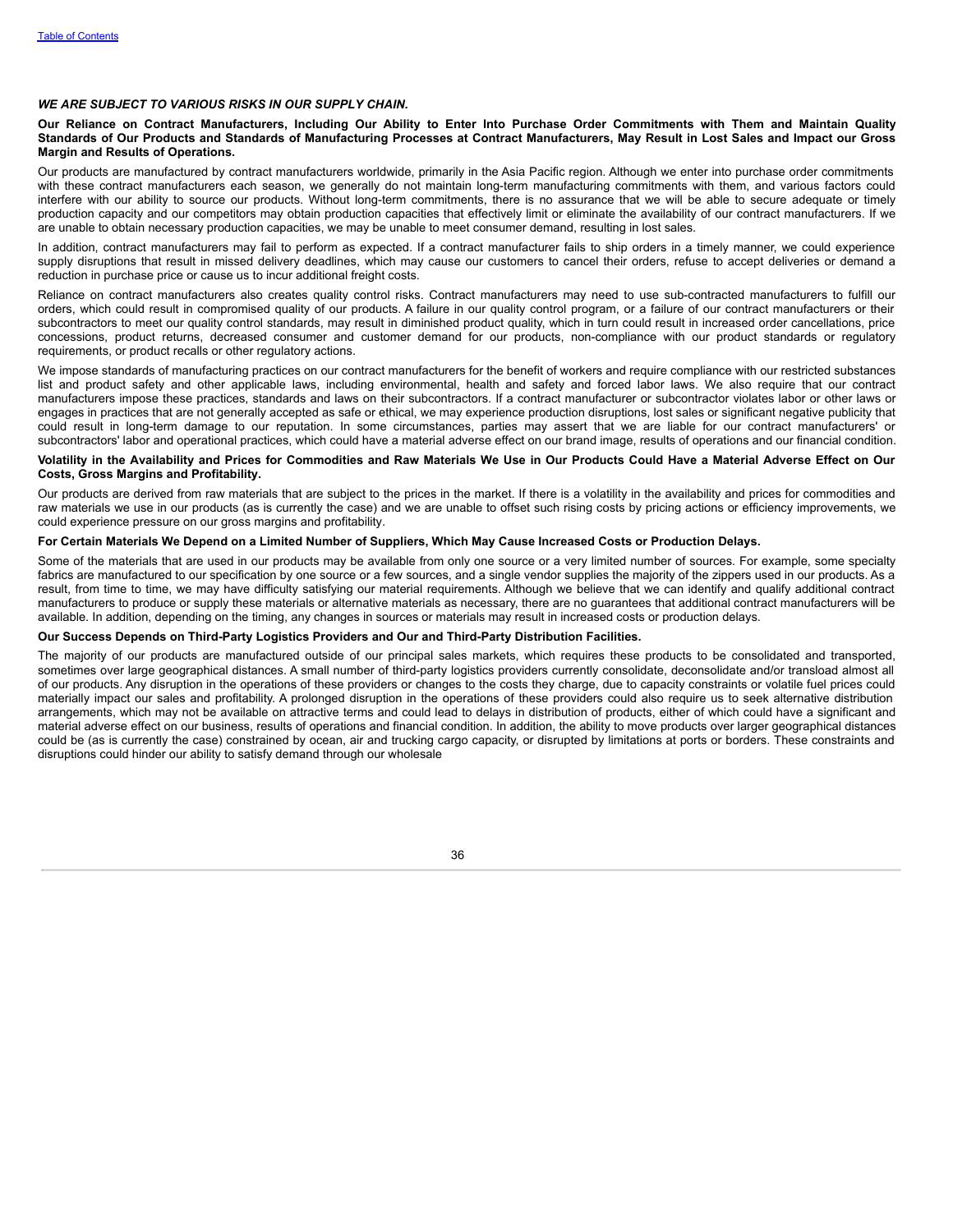and DTC businesses, and we may miss delivery deadlines, which may cause our customers to cancel their orders, refuse to accept deliveries or demand a reduction in purchase price. In addition, increases in distribution costs, including but not limited to trucking and freight costs, could (as is currently the case) adversely affect our costs, which we may or may not be able to offset through price increases or decreased promotions.

We receive our products from third-party logistics providers at our owned distribution centers in the United States, Canada and France. The fixed costs associated with owning, operating and maintaining such distribution centers during a period of economic weakness or declining sales can result in lower operating efficiencies, financial deleverage and potential impairment in the recorded value of distribution assets.

We also receive and distribute our products through third-party operated distribution facilities internationally and domestically. We depend on these third-parties to manage the operation of their distribution facilities as necessary to meet our business needs. If the third-parties fail to manage these responsibilities, our international and domestic distribution operations could face significant disruptions.

Our ability to meet consumer and customer expectations, manage inventory, complete sales, and achieve our objectives for operating efficiencies depends on the proper operation of our existing distribution facilities, as well as the facilities of third-parties, the development or expansion of additional distribution capabilities and services, and the timely performance of services by third-parties, including those involved in moving products to and from our distribution facilities and facilities operated by third-parties.

### *OUR INVESTMENT IN STRATEGIC PRIORITIES EXPOSES US TO CERTAIN RISKS*

#### We May Be Unable to Execute Our Strategic Priorities, Which Could Limit Our Ability to Invest in and Grow Our Business.

Our strategic priorities are to drive brand awareness and sales growth through increased, focused demand creation investments, enhance consumer experience and digital capabilities in all of our channels and geographies, expand and improve global DTC operations with supporting processes and systems and invest in our people and optimize our organization across our portfolio of brands.

To implement our strategic priorities, we must continue to, among other things, modify and fund various aspects of our business, effectively prioritize our initiatives and execute effective change management. These efforts, coupled with a continuous focus on expense discipline, may place strain on internal resources, and we may have operating difficulties as a result.

Our strategic priorities also generally involve increased expenditures, which could cause our profitability or operating margin to decline if we are unable to offset our increased spending with increased sales or gross profit or comparable reductions in other operating costs. This could result in a decision to delay, modify, or terminate certain initiatives related to our strategic priorities.

### Initiatives to Upgrade Our Business Processes and Information Technology Systems to Optimize Our Operational and Financial Performance Involve Many Risks Which Could Result in, Among Other Things, Business Interruptions, Higher Costs and Lost Profits.

We regularly implement business process improvement and information technology initiatives intended to optimize our operational and financial performance. Transitioning to these new or upgraded processes and systems requires significant capital investments and personnel resources. Implementation is also highly dependent on the coordination of numerous employees, contractors and software and system providers. The interdependence of these processes and systems is a significant risk to the successful completion and continued refinement of these initiatives, and the failure of any aspect could have a material adverse effect on the functionality of our overall business. We may also experience difficulties in implementing or operating our new or upgraded business processes or information technology systems, including, but not limited to, ineffective or inefficient operations, significant system failures, system outages, delayed implementation and loss of system availability, which could lead to increased implementation and/or operational costs, loss or corruption of data, delayed shipments, excess inventory and interruptions of operations resulting in lost sales and/or profits.

#### **We May Not Realize Returns on Our Fixed Cost Investments in Our DTC Business Operations.**

One of our strategic priorities is to expand and improve our global DTC business operations. Accordingly, we continue to make significant investments in our ecommerce platforms, our global retail platforms and information technology system upgrades (See "Initiatives to Upgrade Our Business Processes and Information Technology Systems to Optimize Our Operational and Financial Performance Involve Many Risks Which Could Result in, Among Other Things, Business Interruptions, Higher Costs and Lost Profits"). Since many of the costs of our DTC operations are fixed, we may be unable to reduce expenses in order to avoid losses or negative cash flows if we have insufficient sales, including as a result of restrictions on operations. We may not be able to exit DTC brick and mortar locations and related leases at all or without significant cost or loss, renegotiate the terms thereof, or effectively manage the profitability of our existing brick and mortar stores. In addition, obtaining real estate and effectively renewing real estate

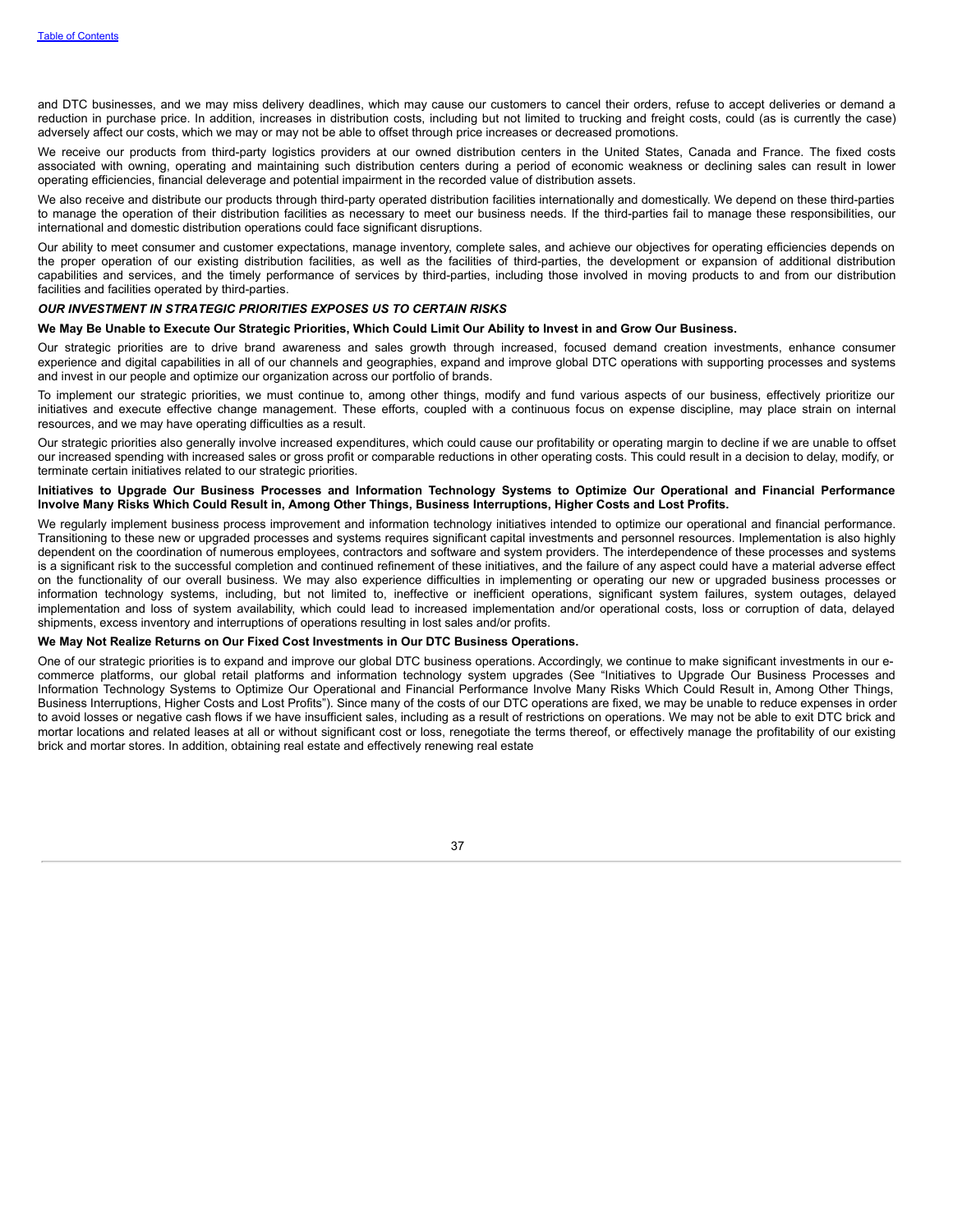leases for our DTC brick and mortar operations is subject to the real estate market and we may not be able to secure adequate new locations or successfully renew leases for existing locations.

#### *WE ARE SUBJECT TO CERTAIN INFORMATION TECHNOLOGY RISKS*

We Rely on Information Technology Systems, including Third-Party Cloud-based Solutions, and Any Failure of These Systems May Result in Disruptions or Outages in Our E-Commerce and In-Store Retail Platforms, Loss of Processing Capabilities, and/or Loss of Data, Any of Which May **Have a Material Adverse Effect on Our Financial Condition, Results of Operations or Cash Flow.**

Our reputation and ability to attract, retain and serve consumers and customers is dependent upon the reliable performance of our underlying technical infrastructure and external service providers, including third-party cloud-based solutions. These systems are vulnerable to damage or interruption and we have experienced interruptions in the past. We rely on cloud-based solutions furnished by third-parties primarily to allocate resources, pay vendors, collect from customers, process transactions, develop demand and supply plans, manage product design, production, transportation, and distribution, forecast and report operating results, meet regulatory requirements and administer employee payroll and benefits, among other functions. In addition, our DTC operations, both instore and online, rely on cloud-based solutions to process transactions. We have also designed a significant portion of our software and computer systems to utilize data processing and storage capabilities from third-party cloud solution providers. Both our on-premises and cloud-based infrastructure may be susceptible to outages due to any number of reasons, including, human error, fire, floods, power loss, telecommunications failures, terrorist attacks and similar events. Despite the implementation of security measures that we believe to be reasonable, both our on-premises and our cloud-based infrastructure may also be vulnerable to hacking, computer viruses, the installation of malware and similar disruptions either by third-parties or employees, which may result in outages. We do not have redundancy for all of our systems and our disaster recovery planning may not account for all eventualities. If we or our existing third-party cloudbased solution providers experience interruptions in service regularly or for a prolonged basis, or other similar issues, our business would be seriously harmed and, in some instances, our consumers and customers may not be able to purchase our products, which could significantly and negatively affect our sales. Additionally, our existing cloud-based solution providers have broad discretion to change and interpret their terms of service and other policies with respect to us, and they may take actions beyond our control that could harm our business. We also may not be able to control the quality of the systems and services we receive from our third-party cloud-based solution providers. Any transition of the cloud-based solutions currently provided to different cloud providers would be difficult to implement and will cause us to incur significant time and expense.

If we and/or our cloud-based solution providers are not successful in preventing outages and cyberattacks, our financial condition, results of operations and cash flow could be materially and adversely affected.

#### A Security Breach of Our or Our Third-Parties' Systems, Exposure of Personal or Confidential Information or Increased Government Regulation Relating to Handling of Personal Data, Could, Among Other Things, Disrupt Our Operations or Cause Us to Incur Substantial Costs or Negatively **Affect Our Reputation.**

We and many of our third-party vendors manage and maintain various types of proprietary information and sensitive and confidential data relating to our business, such as personally identifiable information of our consumers, our customers, our employees, and our business partners, as well as credit card information in certain instances. Unauthorized parties may attempt to gain access to these systems or information through fraud or other means of deceiving our employees or third-party service providers. The methods used to obtain unauthorized access, disable or degrade service or sabotage systems are constantly changing and evolving, and may be difficult to anticipate or detect for long periods of time. The ever-evolving threats mean we and our third-parties must continually evaluate and adapt our systems and processes, and there is no guarantee that these efforts will be adequate to safeguard against all data security breaches or misuses of data. For example, in 2017, we reported the discovery of a cybersecurity incident involving our prAna.com e-commerce website, for which a number of responsive actions were taken, including notification of potentially affected prAna consumers. Any future breaches of our or our third-parties' systems could expose us, our customers, our consumers, our suppliers, our employees, or other individuals that may be affected to a risk of loss or misuse of this information, result in litigation and potential liability for us, damage our reputation, or otherwise harm our business. While we maintain cyber liability insurance policies for coverage in the event of a cybersecurity incident, we cannot be certain that our existing coverage will continue to be available on acceptable terms or will be available, and in sufficient amount, to cover the potentially significant losses that could result from a cybersecurity incident or that the insurer will not deny coverage as to any future claim.

In addition, as the regulatory environment related to information security, data collection and use and privacy becomes increasingly rigorous, with new and constantly changing requirements applicable to our business, compliance with those requirements could also result in additional costs or liabilities. For example, the European Union's General Data Protection Regulation, which became effective in May 2018, and more recently, the California Consumer Privacy Act, which went into effect in January 2020, required new processes be implemented to ensure compliance and now require the continued refinement of such processes as the regulations

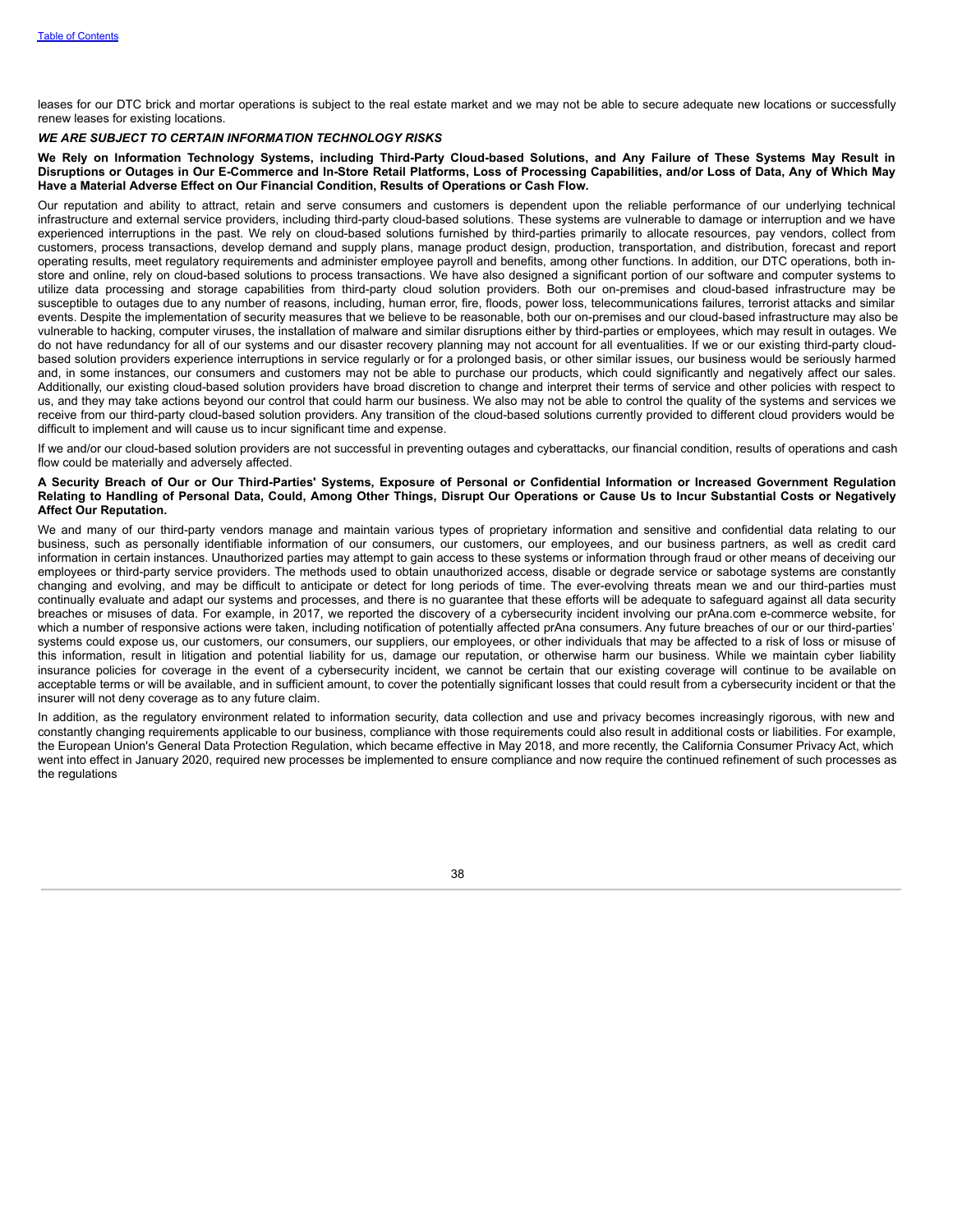evolve, which is accomplished through significant efforts by our employees. The diverted attention of these employees may impact our operations and there may be additional costs incurred by us for third-party resources to advise on the constantly changing landscape. Limitations on the use of data may also impact our future business strategies. Additionally, violations of these requirements could result in significant penalties or litigation from consumers.

### We Depend on Certain Legacy Information Technology Systems, Which May Inhibit Our Ability to Operate Efficiently.

Our legacy product development, retail and other systems, on which we continue to manage a substantial portion of our business activities, rely on the availability of limited internal and external resources with the expertise to maintain the systems. In addition, our legacy systems, including aged systems in our Japanese and Korean businesses, may not support desired functionality for our operations and may inhibit our ability to operate efficiently. As we continue to transition from our legacy systems and implement new systems, certain functionality and information from our legacy systems, including that of third-party systems that interface with our legacy systems, may not be fully compatible with the new systems.

### *WE ARE SUBJECT TO LEGAL AND REGULATORY RISKS*

#### **Our Success Depends on the Protection of Our Intellectual Property Rights.**

Our registered and common law trademarks, our patented or patent-pending designs and technologies, trade dress and the overall appearance and image of our products have significant value and are important to our ability to differentiate our products from those of our competitors.

As we strive to achieve product innovations, extend our brands into new product categories and expand the geographic scope of our marketing, we face a greater risk of inadvertent infringements of third-party rights or compliance issues with regulations applicable to products with technical features or components. We may become subject to litigation based on allegations of infringement or other improper use of intellectual property rights of third-parties. In addition, failure to successfully obtain and maintain patents on innovations could negatively affect our ability to market and sell our products.

We regularly discover products that are counterfeit reproductions of our products or that otherwise infringe on our proprietary rights. Increased instances of counterfeit manufactured products and sales may adversely affect our sales and the reputation of our brands and result in a shift of consumer preference away from our products. The actions we take to establish and protect trademarks and other proprietary rights may not be adequate to prevent imitation of our products by others or to prevent others from seeking to block sales of our products as violations of proprietary rights. In markets outside of the United States, it may be more difficult for us to establish our proprietary rights and to successfully challenge use of those rights by other parties.

Litigation is often necessary to defend against claims of infringement or to enforce and protect our intellectual property rights. Intellectual property litigation may be costly and may divert management's attention from the operation of our business. Adverse determinations in any litigation may result in the loss of our proprietary rights, subject us to significant liabilities or require us to seek licenses from third-parties, which may not be available on commercially reasonable terms, if at all.

#### Certain of Our Products Are Subject to Product Regulations and/or Carry Warranties, Which May Cause an Increase Our Expenses in the Event of **Non-Compliance and/or Warranty Claims.**

Our products are subject to increasingly stringent and complex domestic and foreign product labeling and performance and safety standards, laws and other regulations. These requirements could result in greater expense associated with compliance efforts, and failure to comply with these regulations could result in a delay, non-delivery, recall, or destruction of inventory shipments during key seasons or in other financial penalties. Significant or continuing noncompliance with these standards and laws could disrupt our business and harm our reputation.

Our products are generally used in outdoor activities, sometimes in severe conditions. Product recalls or product liability claims resulting from the failure, or alleged failure, of our products could have a material adverse effect on the reputation of our brands and result in additional expenses. Most of our products carry limited warranties for defects in quality and workmanship. We maintain a warranty reserve for estimated future warranty claims, but the actual costs of servicing future warranty claims may exceed the reserve.

#### **We May Have Additional Tax Liabilities or Experience Increased Volatility in Our Effective Tax Rate.**

As a global company, we determine our income tax liability in various tax jurisdictions and our effective tax rate based on an analysis and interpretation of local tax laws and regulations and our financial projections. This analysis requires a significant amount of judgment and estimation and is often based on various assumptions about the future, which, in times of economic disruptions, are highly uncertain. These determinations are the subject of periodic domestic and foreign tax audits. Although we accrue for uncertain

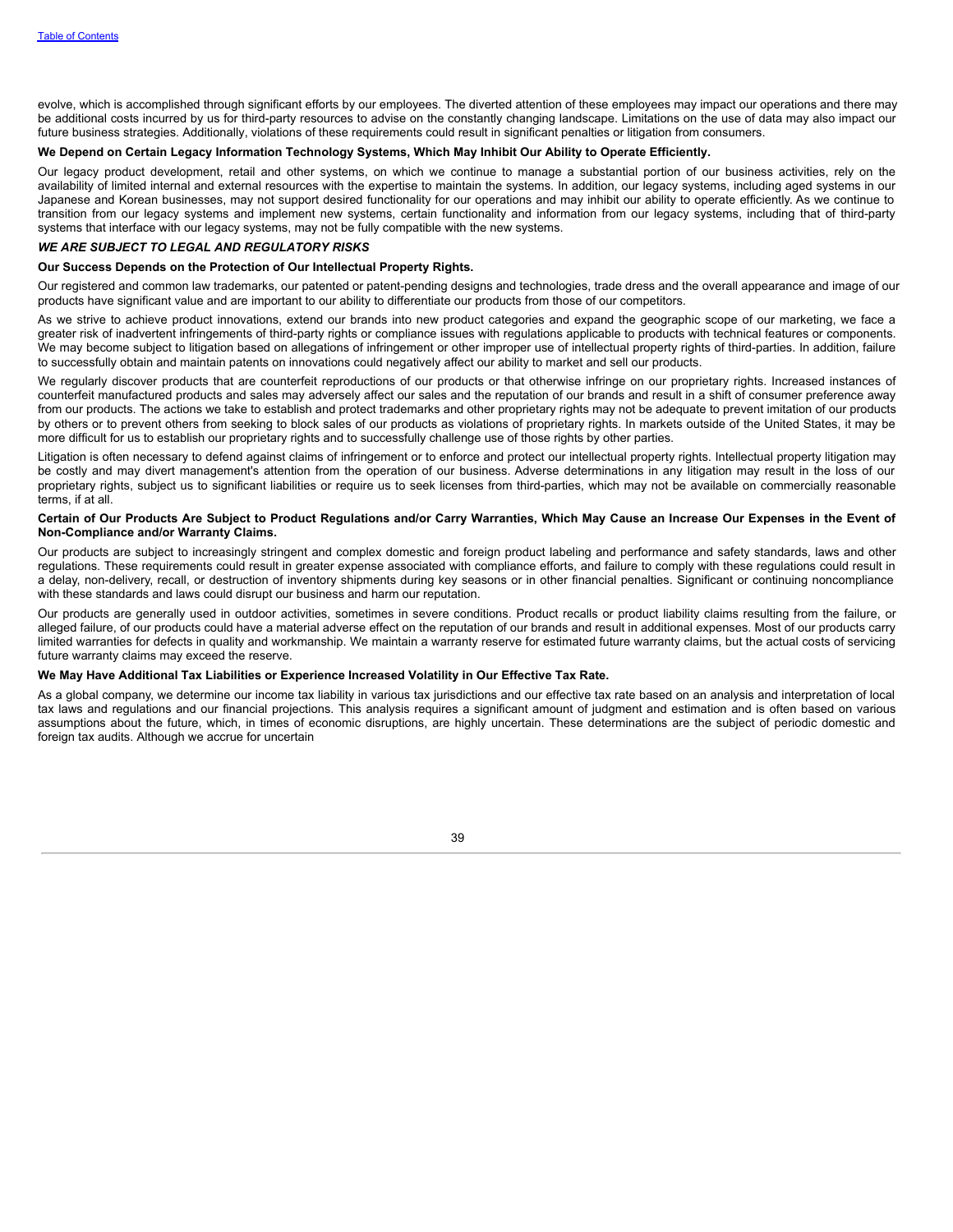tax positions, our accruals may be insufficient to satisfy unfavorable findings. Unfavorable audit findings and tax rulings may result in payment of taxes, fines and penalties for prior periods and higher tax rates in future periods.

On December 22, 2017, the United States government enacted comprehensive tax legislation, commonly referred to as the Tax Cuts and Jobs Act (the "TCJA"). The TCJA made broad and complex changes to the United States tax code. In addition, on March 27, 2020, the United States government enacted the U.S. Coronavirus Aid, Relief, and Economic Security Act (the "CARES Act"). A change in interpretation of the applicable revisions to the United States tax code and related tax accounting guidance, changes in assumptions made in developing these estimates, and regulatory guidance that may be issued with respect to the applicable revisions to the United States tax code, and state tax implications as a result of the TCJA, the CARES Act, and other recent legislation may cause actual amounts to differ from our provisional estimates. Proposals to reform U.S. and foreign tax laws could significantly impact how U.S. multinational corporations are taxed on foreign earnings and could increase the U.S. corporate tax rate. Although we cannot predict whether or in what form these proposals will pass, several of the proposals considered, if enacted into law, could have an adverse impact on our effective tax rate, income tax expense and cash flows.

Other changes in the tax laws of the jurisdictions where we do business, including an increase in tax rates or an adverse change in the treatment of an item of income or expense, could result in a material increase in our tax expense. For example, changes in the tax laws of foreign jurisdictions could arise as a result of the Base Erosion and Profit Shifting project undertaken by the Organization for Economic Co-operation and Development ("OECD"). The OECD, which represents a coalition of member countries, has recommended changes to numerous long-standing tax principles. In addition, recent efforts to reform how digital profits are taxed globally could have significant compliance and cost implications. As these changes are adopted by countries, tax uncertainty could increase and may adversely affect our provision for income taxes.

### *WE OPERATE GLOBALLY AND ARE SUBJECT TO SIGNIFICANT RISKS IN MANY JURISDICTIONS*

#### Global Regulation and Economic and Political Conditions, as well as Potential Changes in Regulations, Legislation and Government Policy, May **Negatively Affect Our Business.**

We are subject to risks generally associated with doing business internationally. These risks include, but are not limited to, the burden of complying with, and unexpected changes to, foreign and domestic laws and regulations, such as anti-corruption and forced labor regulations and sanctions regimes, the effects of fiscal and political crises and political and economic disputes, changes in diverse consumer preferences, foreign currency exchange rate fluctuations (such as those that may be caused by Brexit), managing a diverse and widespread workforce, political unrest, terrorist acts, military operations, disruptions or delays in shipments, disease outbreaks, such as the COVID-19 outbreak, natural disasters, and changes in economic conditions in countries in which we contract to manufacture, source raw materials or sell products. Our ability to sell products in certain markets, demand for our products in certain markets, our ability to collect accounts receivable, our contract manufacturers' ability to procure raw materials or manufacture products, distribution and logistics providers' ability to operate, our ability to operate brick and mortar stores, our workforce, and our cost of doing business (including the cost of freight and logistics) may be impacted by these events should they occur. Our exposure to these risks is heightened in Vietnam, where a significant portion of our contract manufacturing is located, in Russia, where our largest international distributor is located, and in China, where a large portion of the raw materials used in our products is sourced by our contract manufacturers. Should certain of these events occur in Vietnam, Russia or China, they could cause a substantial disruption to our business and have a material adverse effect on our financial condition, results of operations and cash flows.

In addition, many of our imported products are subject to duties, tariffs or other import limitations that affect the cost and quantity of various types of goods imported into the United States and other markets, including the punitive tariffs on U.S. products imported from China imposed in 2019. In addition, goods suspected of being manufactured with forced labor could be blocked from importation into the U.S., which could materially impact sales.

In connection with the United Kingdom's recent exit from the European Union (commonly referred to as "Brexit"), on December 24, 2020, the European Union and the United Kingdom ("U.K.") reached an agreement on a new trade agreement that became effective on January 1, 2021. However, as part of the agreement, there will be a new series of customs and regulatory checks, and as a result we anticipate increased shipping costs and near-term delays. The full effects of Brexit and the impact from the trade agreement and other formal agreements between the U.K. and European Union that may impact us remain uncertain and could lead to additional cost, delays and volatility in currency exchange rates, as well as create legal and global economic uncertainty.

#### Fluctuations in Inflation and Currency Exchange Rates Could Result in Lower Revenues, Higher Costs and/or Decreased Margins and Earnings.

We derive a significant portion of our sales from markets outside the United States, which consist of sales to wholesale customers and directly to consumers by our entities in Europe, Asia, and Canada and sales to independent international distributors who operate within EMEA and LAAP. The majority of our purchases of finished goods inventory from contract manufacturers are denominated in

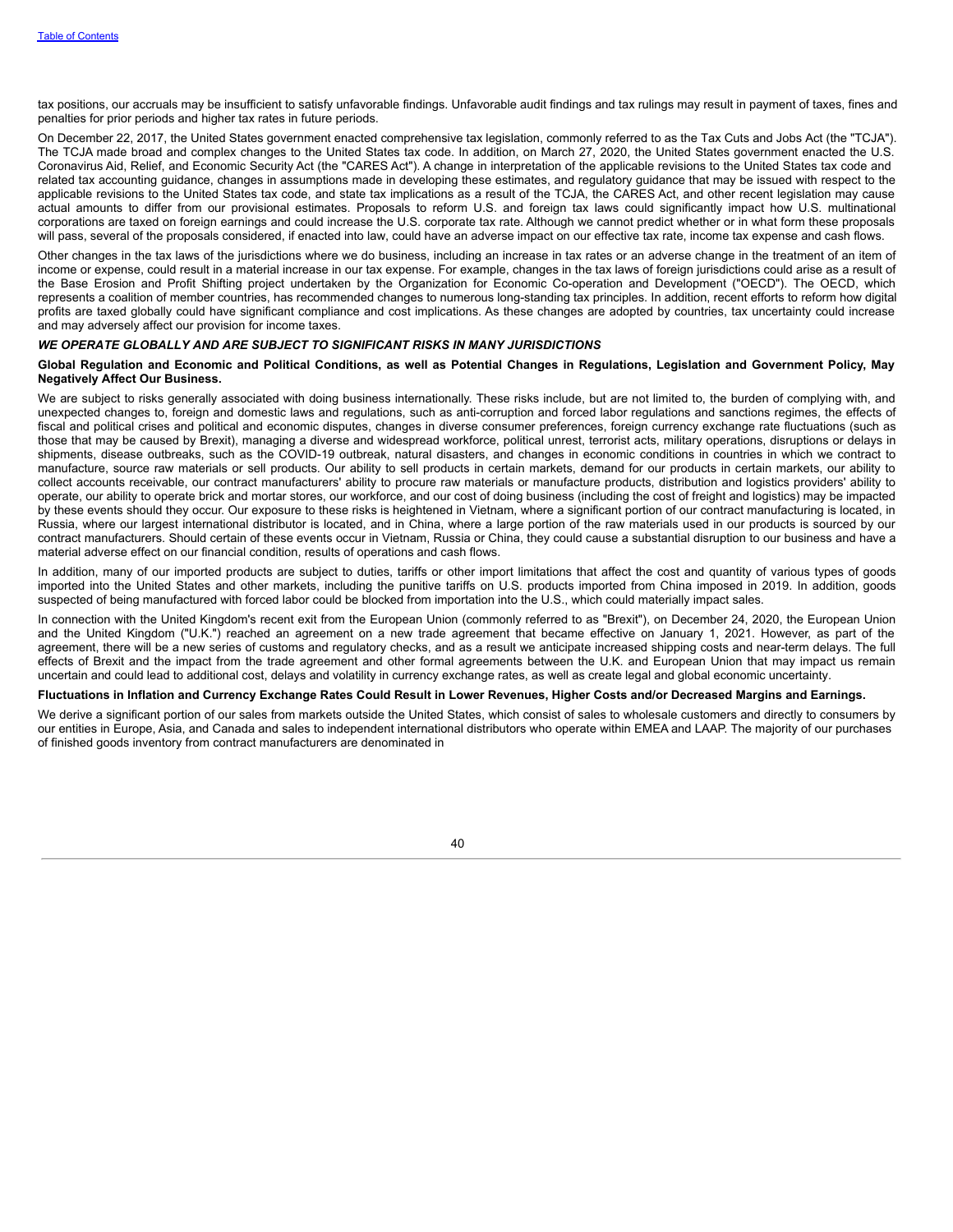United States dollars, including purchases by our foreign entities. These purchase and sale transactions expose us to the volatility of global economic conditions, including fluctuations in inflation and foreign currency exchange rates. Our international revenues and expenses generally are derived from sales and operations in foreign currencies, and these revenues and expenses could be affected by currency fluctuations, specifically amounts recorded in foreign currencies and translated into United States dollars for consolidated financial reporting, as weakening of foreign currencies relative to the United States dollar adversely affects the United States dollar value of the Company's foreign currency-denominated sales and earnings.

Our exposure is increased with respect to our wholesale customers (including international distributors), where, in order to facilitate solicitation of advance orders for the spring and fall seasons, we establish local-currency-denominated wholesale and retail price lists in each of our foreign entities approximately six to nine months prior to United States dollar-denominated seasonal inventory purchases. As a result, our consolidated results are directly exposed to transactional foreign currency exchange risk to the extent that the United States dollar strengthens during the six to nine months between when we establish seasonal local-currency prices and when we purchase inventory. In addition to the direct currency exchange rate exposures described above, our wholesale business is indirectly exposed to currency exchange rate risks. Weakening of a wholesale customer's functional currency relative to the United States dollar makes it more expensive for it to purchase finished goods inventory from us, which may cause a wholesale customer to cancel orders or increase prices for our products, which may make our products less price-competitive in those markets. In addition, in order to make purchases and pay us on a timely basis, our international distributors must exchange sufficient quantities of their functional currency for United States dollars through the financial markets and may be limited in the amount of United States dollars they are able to obtain.

We employ several strategies in an effort to mitigate this transactional currency risk, but there is no assurance that these strategies will succeed in fully mitigating the negative effects of adverse foreign currency exchange rate fluctuations on the cost of our finished goods in a given period or that price increases will be accepted by our wholesale customers, international distributors or consumers. Our gross margins are adversely affected whenever we are not able to offset the full extent of finished goods cost increases caused by adverse fluctuations in foreign currency exchange rates.

Currency exchange rate fluctuations may also create indirect risk to our business by disrupting the business of independent finished goods manufacturers from which we purchase our products. When their functional currencies weaken in relation to other currencies, the raw materials they purchase on global commodities markets become more expensive and more difficult to finance. Although each manufacturer bears the full risk of fluctuations in the value of its currency against other currencies, our business can be indirectly affected when adverse fluctuations cause a manufacturer to raise the prices of goods it produces for us, disrupt the manufacturer's ability to purchase the necessary raw materials on a timely basis, or disrupt the manufacturer's ability to function as an ongoing business.

#### *WE ARE SUBJECT TO NUMEROUS OPERATIONAL RISKS*

#### Our Ability to Manage Fixed Costs Across a Business That is Affected by Seasonality May Impact Our Profits.

Our business is affected by the general seasonal trends common to the outdoor industry. Our products are marketed on a seasonal basis and our annual net sales are weighted heavily toward the fall/winter season, while our operating expenses are more equally distributed throughout the year. As a result, often a majority of our operating profits are generated in the second half of the year. If we are unable to manage our fixed costs in the seasons where we experience lower net sales, our profits may be adversely impacted.

#### Labor Matters, Changes in Labor Laws and Our Ability to Meet Our Labor Needs May Reduce Our Revenues and Earnings.

Our business depends on our ability to source and distribute products in a timely manner. While a majority of our own operations are not subject to organized labor agreements, our relationship with our Cambrai distribution center employees is governed by French law, which includes a formal representation of employees by a Works Council and the application of a collective bargaining agreement. Matters that may affect our workforce (including COVID-19 infections or the risk thereof) at contract manufacturers where our goods are produced, shipping ports, transportation carriers, retail stores, or distribution centers create risks for our business, particularly if these matters result in work shut-downs (with little to no notice), slowdowns, lockouts, strikes, limitations on the number of individuals able to work (e.g. social distancing) or other disruptions. Labor matters may have a material adverse effect on our business, potentially resulting in canceled orders by customers, inability to fulfill potential e-commerce demand, unanticipated inventory accumulation and reduced net sales and net income.

In addition, our ability to meet our labor needs at our distribution centers, retail stores, corporate headquarters, and regional subsidiaries, including our ability to find qualified employees while controlling wage and related labor costs, is generally subject to numerous external factors, including the availability of a sufficient number of qualified people in the work force of the markets in which our operations are located, unemployment levels within those markets, prevailing and minimum wage rates, changing demographics, parental responsibilities, health and other insurance costs, adoption of new or revised employment and labor laws and regulations.

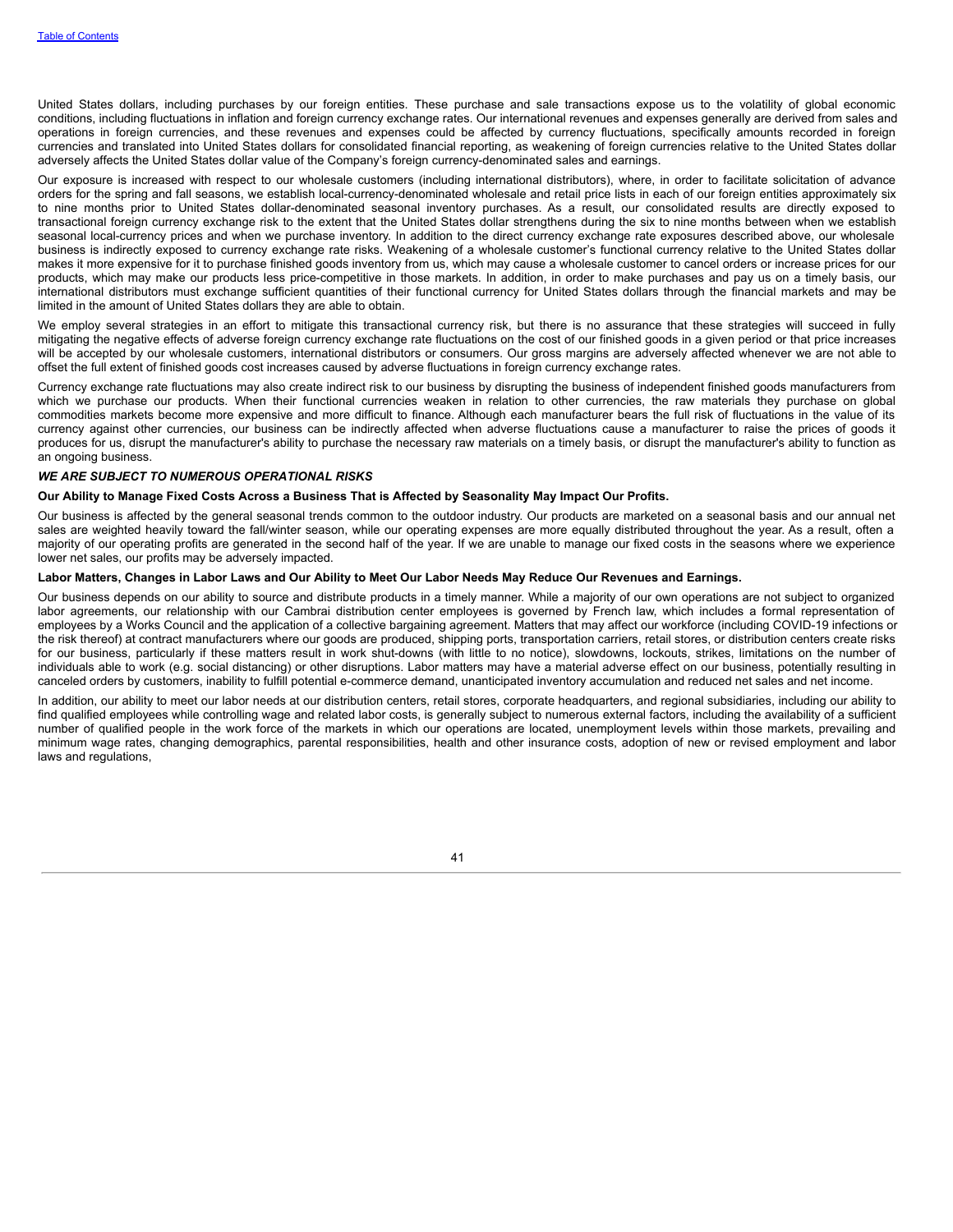and fear of contracting COVID-19. If we are unable to locate, attract or retain qualified employees or experience higher than normal absenteeism, our ability to source, distribute and sell products in a timely and cost-effective manner may be negatively affected. Our ability to comply with labor laws, including our ability to adapt to rapidly changing labor laws, as well as provide a safe working environment may increase our risk of litigation and cause us to incur additional costs. Such risks are heightened during the COVID-19 pandemic since medical uncertainty about the virus increases the risk that safety protocols in our owned or affiliated facilities will not be effective or not be perceived as effective, or that any virus-related illnesses will be linked or alleged to be linked to such facilities, whether accurate or not.

#### We May Incur Additional Expenses, Be Unable to Obtain Financing, or Be Unable to Meet Financial Covenants of Our Financing Agreements as a **Result of Downturns in the Global Markets.**

Our vendors, wholesale customers, licensees and other participants in our supply chain may require access to credit markets in order to do business. Credit market conditions may slow our collection efforts as our wholesale customers find it more difficult to obtain necessary financing, leading to higher than normal accounts receivable. This could result in greater expense associated with collection efforts and increased bad debt expense. Credit conditions and/or supply chain disruptions may impair our vendors' ability to finance the purchase of raw materials or general working capital needs to support our production requirements, resulting in a delay or non-receipt of inventory shipments during key seasons.

Historically, we have limited our reliance on debt to finance our working capital, capital expenditures and investing activity requirements. We expect to fund our future capital expenditures with existing cash, expected operating cash flows and credit facilities, but, if the need arises to finance additional expenditures, we may need to seek additional funding. Our ability to obtain additional financing will depend on many factors, including prevailing market conditions, our financial condition and our ability to negotiate favorable terms and conditions. Financing may not be available on terms that are acceptable or favorable to us, if at all.

Our credit agreements have various financial and other covenants. If an event of default were to occur, the lenders could, among other things, declare outstanding amounts due and payable. In addition, if the financial markets were to return to recessionary conditions, the ability of one or more of the banks participating in our credit agreement to honor their commitments thereunder could be impaired.

### **Acquisitions Are Subject to Many Risks.**

From time to time, we may pursue growth through strategic acquisitions of assets or companies. Acquisitions are subject to many risks, including potential loss of significant customers or key personnel of the acquired business as a result of the change in ownership, difficulty integrating the operations of the acquired business or achieving targeted efficiencies, the incurrence of substantial costs and expenses related to the acquisition effort, and diversion of management's attention from other aspects of our business operations. For example, we may face integration challenges as we continue to fully integrate the operations of our prAna subsidiary acquired in May 2014.

Acquisitions may also cause us to incur debt or result in dilutive issuances of our equity securities. Our acquisitions may cause large one-time expenses or create goodwill or other intangible assets that could result in significant impairment charges in the future. We also make various estimates and assumptions in order to determine purchase price allocation and estimate the fair value of assets acquired and liabilities assumed. If our estimates or assumptions used to value these assets and liabilities vary from actual or future projected results, we may be exposed to losses, including impairment losses, that could be material. In the fourth quarter of 2020, we incurred a prAna brand trademark impairment charge of \$17.5 million.

We do not provide any assurance that we will be able to successfully integrate the operations of any acquired businesses into our operations or achieve the expected benefits of any acquisitions. The failure to successfully integrate newly acquired businesses or achieve the expected benefits of strategic acquisitions in the future could have an adverse effect on our financial condition, results of operations or cash flows. We may not complete a potential acquisition for a variety of reasons, but we may nonetheless incur material costs in the preliminary stages of evaluating and pursuing such an acquisition that we cannot recover.

#### Extreme Weather Conditions, Climate Change, and Natural Disasters Could Negatively Impact Our Operating Results and Financial Condition.

Extreme weather conditions in the areas in which our retail stores, suppliers, consumers, customers, distribution centers, headquarters and vendors are located could adversely affect our operating results and financial condition. Moreover, climate change and natural disasters such as earthquakes, hurricanes and tsunamis, whether occurring in the United States or abroad, and their related consequences and effects, including energy shortages and public health issues, could disrupt our operations, the operations of our vendors and other suppliers or result in economic instability and changes in consumer spending that may negatively impact our operating results and financial condition.

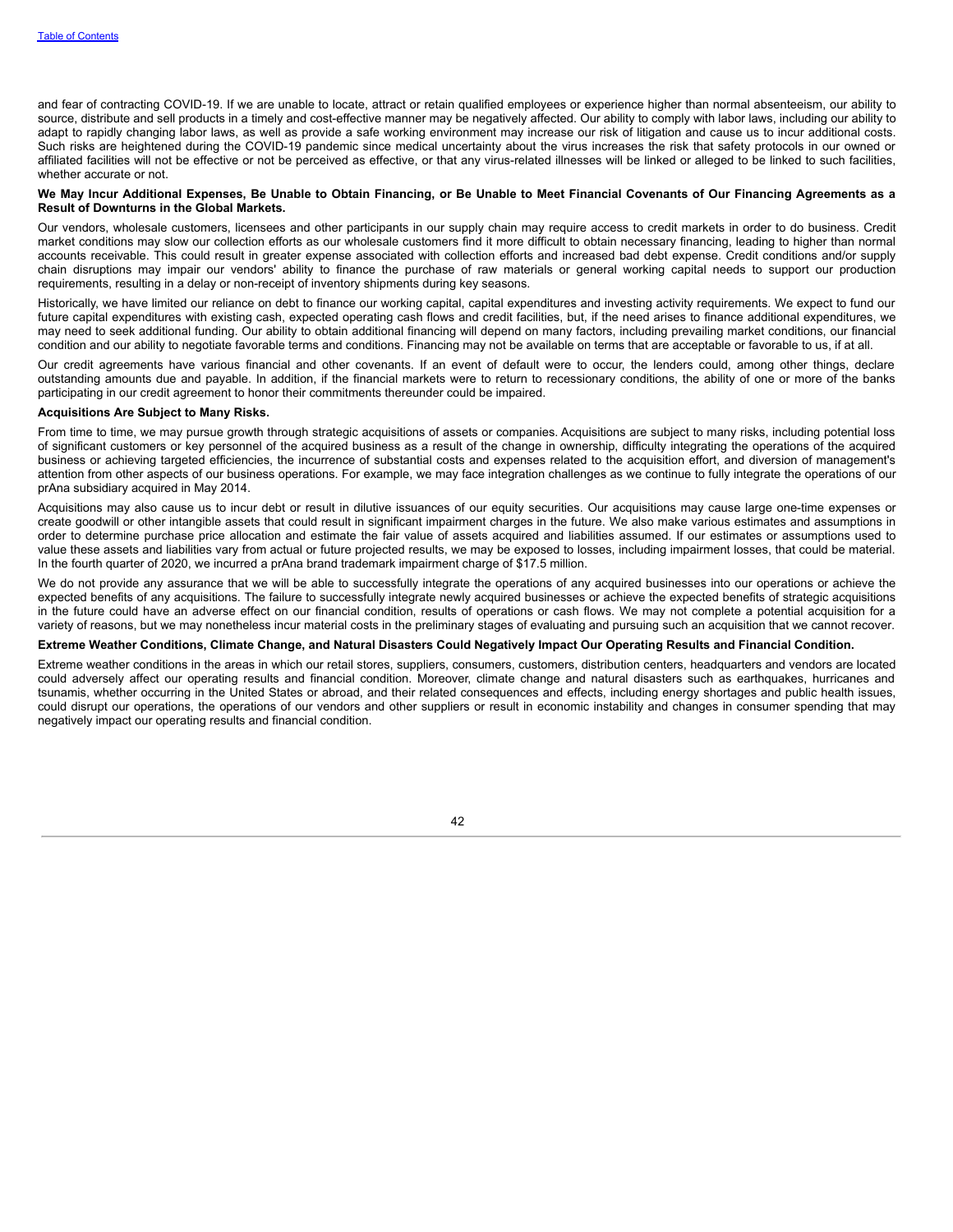#### An Outbreak of Disease or Similar Public Health Threat, Such as the COVID-19 Pandemic, Could Have, and in the Case of the COVID-19 Pandemic Has Had and is Expected to Continue to Have, an Adverse Impact on Our Business, Operating Results and Financial Condition.

An outbreak of disease or similar public health threat, such as the COVID-19 pandemic, could have, and in the case of the COVID-19 pandemic has had and is expected to continue to have, an adverse impact on our business, financial condition and operating results, including in the form of sales and the delay of inventory production and fulfillment in impacted regions. Fear of contracting COVID-19, individuals contracting COVID-19 and the actions taken, and that may be taken, by governmental authorities, our third-party logistics providers, our landlords, our competitors or by us relating to the COVID-19 pandemic may (and in many cases, have):

- Cause disruptions in the supply chain, including the ability to produce and deliver product as expected (see "Our Reliance on Contract Manufacturers, Including Our Ability to Enter Into Purchase Order Commitments with Them and Maintain Quality Standards of Our Products and Standards of Manufacturing Processes at Contract Manufacturers, May Result in Lost Sales and Impact Our Gross Margin and Results of Operations", "For Certain Materials We Depend on a Limited Number of Suppliers, Which May Cause Increased Costs or Production Delays" and "Our Success Depends on Our and Third-Party Distribution Facilities, and Other Third-Party Logistics Providers");
- Result in canceled orders, non-payment for orders received and/or delayed payment for orders received (see "Our Orders from Wholesale Customers are Subject to Cancellation, Which Could Lead to a Decline in Sales or Gross Profit, Write-downs of Excess Inventory, Increased Discounts or Extended Credit Terms to Our Wholesale Customers");
- Restrict the operation of our retail store operations and our ability to meet consumer demand at our stores (see "Labor Matters, Changes in Labor Laws and Our Ability to Meet Our Labor Needs May Reduce Our Revenues and Earnings" and "We May Not Realize Returns on Our Fixed Cost Investments in Our DTC Business Operations.");
- Cause inflation and currency rate fluctuations (see "Fluctuations in Inflation and Currency Exchange Rates Could Result in Lower Revenues, Higher Costs and/or Decreased Margins and Earnings");
- Result in a misalignment between demand and supply (see "Our Inability to Accurately Predict Consumer and/or Customer Demand for Our Products Could Lead to a Build-up of Inventory or a Lack of Inventory and Affect Our Gross Margin");
- Result in labor shortages, including as a result of any vaccine mandate or our return to work policies ("Labor Matters, Changes in Labor Laws and Our Ability to Meet Our Labor Needs May Reduce Our Revenues and Earnings")
- Increase reliance by consumers on e-commerce platforms (see "We are Subject to a Number of Risks Which May Adversely Affect Consumer and/or Wholesale Customer Demand for Our Products and Lead to a Decline in Sales and/or Earnings" and "We Rely on Information Technology Systems, including Third-Party Cloud-based Solutions, and Any Failure of These Systems May Result in Disruptions or Outages in Our E-Commerce and In-Store Retail Platforms, Loss of Processing Capabilities, and/or Loss of Data, Any of Which May Have a Material Adverse Effect on Our Financial Condition, Results of Operations or Cash Flow");
- Impair the financial health of certain of our wholesale customers (see "We are Subject to a Number of Risks Which May Adversely Affect Consumer and/or Wholesale Customer Demand for Our Products and Lead to a Decline in Sales and/or Earnings");
- Impact previous business assumptions (see "Acquisitions Are Subject to Many Risks", "We May Have Additional Tax Liabilities or Experience Increased Volatility in Our Effective Tax Rate" and "Our Inability to Accurately Predict Consumer and/or Customer Demand for Our Products Could Lead to a Buildup of Inventory or a Lack of Inventory and Affect Our Gross Margin");
- Increase the reliance of our employees on digital solutions (see "We Rely on Information Technology Systems, including Third-Party Cloud-based Solutions, and Any Failure of These Systems May Result in Disruptions or Outages in our E-Commerce and In-Store Retail Platforms, Loss of Processing Capabilities, and/or Loss of Data, Any of Which May Have a Material Adverse Effect on Our Financial Condition, Results of Operations or Cash Flow" and "A Security Breach of Our or Our Third-Parties' Systems, Exposure of Personal or Confidential Information or Increased Government Regulation Relating to Handling of Personal Data, Could, Among Other Things, Disrupt Our Operations or Cause Us to Incur Substantial Costs or Negatively Affect Our Reputation");
- Restrict global business and travel (see "Global Regulation and Economic and Political Conditions, as well as Potential Changes in Regulations, Legislation and Government Policy, May Negatively Affect Our Business");

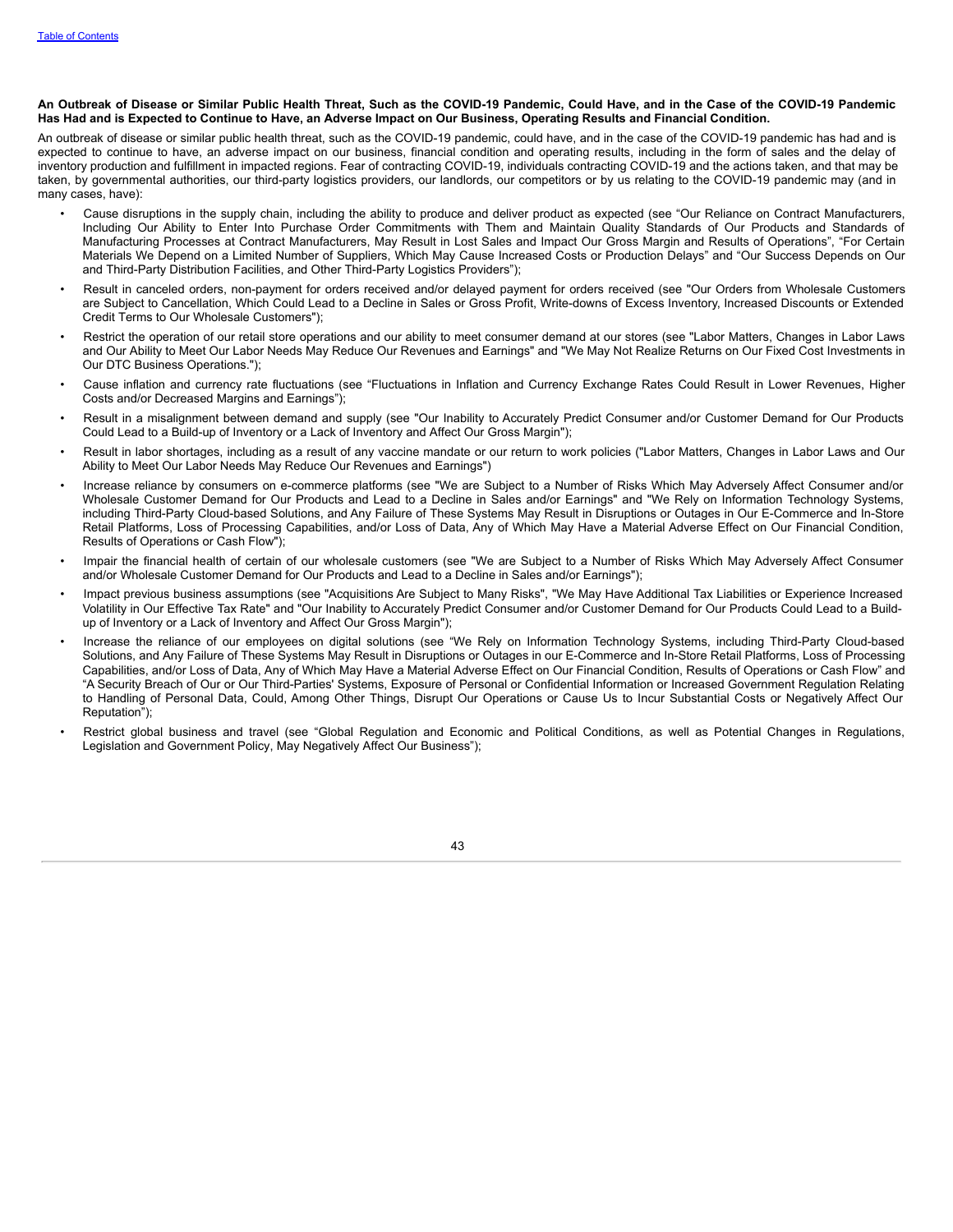- Impair our ability to ship product through our owned or affiliated distribution centers, including as a result of capacity reductions, shift changes, labor shortages, higher than normal absenteeism and/or the complete shut-downs of facilities for deep cleaning procedures (see "Labor Matters, Changes in Labor Laws and Our Ability to Meet Our Labor Needs May Reduce Our Revenues and Earnings");
- Cause rapid changes to employment and tax law (see "Labor Matters, Changes in Labor Laws and Other Labor Issues May Reduce Our Revenues and Earnings", and "We May Have Additional Tax Liabilities or Experience Increased Volatility in Our Effective Tax Rate");
- Impair our key personnel (see "We Depend on Key Personnel");
- Result in incremental costs from the adoption of preventative measures, including providing facial coverings and hand sanitizer, rearranging operations to follow social distancing protocols, conducting temperature checks, undertaking regular and thorough disinfecting of surfaces, and providing testing; and/or
- Cause any number of other disruptions to our business, the risks of which may be otherwise identified herein.

In addition, the impact of the COVID-19 pandemic may also exacerbate other risks discussed in this Item 1A, any of which could have a material effect on us. The COVID-19 pandemic is ongoing, and its dynamic nature, including uncertainties relating to the duration of the pandemic, the return of consumer confidence and actions that may be taken by governmental authorities, landlords, our competitors or by us to contain the pandemic or to treat its impact, makes it difficult to forecast the degree to, or the time period over, which our sales and operations will be affected.

#### **Our Investment Securities May Be Adversely Affected by Market Conditions.**

Our investment portfolio is subject to a number of risks and uncertainties. Changes in market conditions, such as those that accompany an economic downturn or economic uncertainty, may negatively affect the value and liquidity of our investment portfolio, perhaps significantly. Our ability to find diversified investments that are both safe and liquid and that provide a reasonable return may be impaired, potentially resulting in lower interest income, less diversification, longer investment maturities, or other-than-temporary impairments.

#### **We Depend on Key Personnel.**

Our future success will depend in part on our ability to attract, retain and develop key talent and to effectively manage succession. We face intense competition for these individuals worldwide, and there is a significant concentration of well-funded apparel and footwear competitors near our headquarters in Portland, Oregon. We may not be able to attract qualified new employees or retain existing employees, which may have a material adverse effect on our financial condition, results of operations or cash flows.

#### We License our Proprietary Rights to Third-Parties and Could Suffer Reputational Damage to Our Brands if We Fail to Choose Appropriate **Licensees.**

We currently license, and expect to continue licensing, certain of our proprietary rights, such as trademarks or copyrighted material, to third-parties. We rely on our licensees to help preserve the value of our brands. Although we attempt to protect our brands through approval rights, we cannot completely control the use of our licensed brands by our licensees. The misuse of a brand by or negative publicity involving a licensee could have a material adverse effect on that brand and on us.

In addition, from time to time we license the right to operate retail stores for our brands to third-parties, primarily to our independent international distributors. We provide training to support these stores and set operational standards. However, these third-parties may not operate the stores in a manner consistent with our standards, which could cause reputational damage to our brands or harm these third-parties' sales.

### *RISKS RELATED TO OUR SECURITIES*

#### **Our Common Stock Price May Be Volatile.**

Our common stock is traded on the NASDAQ Global Select Market. The size of our public float and our average daily trading volume makes the price of our common stock susceptible to large degrees of fluctuation. Factors such as general market conditions, actions by institutional investors to rapidly accumulate or divest of a substantial number of our shares, fluctuations in financial results, variances from financial market expectations, changes in earnings estimates or recommendations by analysts, or announcements by us or our competitors may cause the market price of our common stock to fluctuate, perhaps substantially.

#### **Certain Shareholders Have Substantial Control Over Us and Are Able to Influence Corporate Matters.**

At September 30, 2021, five related shareholders, The Gertrude Boyle Trust, Sarah A. Bany, Timothy P. Boyle, Joseph P. Boyle, and Molly E. Boyle, controlled just under 50% of our common stock outstanding. Following Gertrude Boyle's death, Sarah A. Bany is

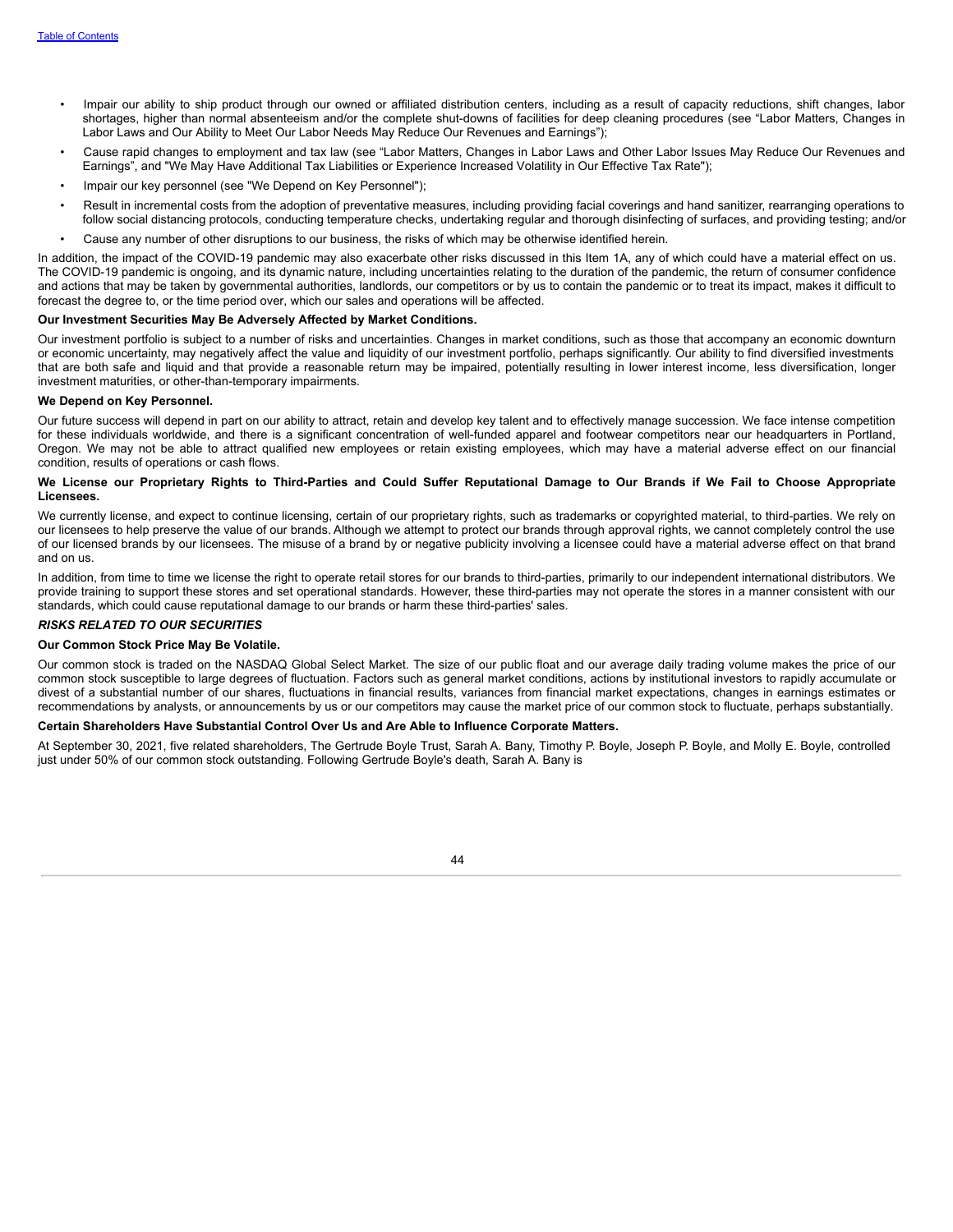serving as trustee of The Gertrude Boyle Trust, which holds the shares that were beneficially owned by Gertrude Boyle. As a result, if acting together, Sarah A. Bany, Timothy P. Boyle, Joseph P. Boyle, and Molly E. Boyle are able to exercise significant influence over all matters requiring shareholder approval. These holdings could be significantly diminished (and with them the related effective control percentage) as a result of any applicable estate or unrealized gains tax obligations of holders.

### The Sale or Proposed Sale of a Substantial Number of Shares of Our Common Stock Could Cause the Market Price of Our Common Stock to **Decline.**

Shares held by The Gertrude Boyle Trust, Sarah A. Bany, Timothy P. Boyle, Joseph P. Boyle, and Molly E. Boyle, are available for resale, subject to the requirements of, and the rules under, the Securities Act of 1933 and the Securities Exchange Act of 1934. The sale or the prospect of the sale of a substantial number of these shares may have an adverse effect on the market price of our common stock.

We also may issue our capital stock or securities convertible into our capital stock from time to time in connection with a financing, acquisition, investments, or otherwise. Any such issuance could result in substantial dilution to our existing shareholders and cause the market price of our common stock to decline.

## <span id="page-46-0"></span>**Item 2.** *UNREGISTERED SALES OF EQUITY SECURITIES AND USE OF PROCEEDS*

| Period                                       | <b>Total Number of Shares</b><br>Purchased | <b>Average Price Paid</b><br>per Share | <b>Total Number of Shares</b><br>Purchased as Part of<br><b>Publicly Announced</b><br><b>Plans or Programs</b> | <b>Approximate Dollar</b><br>Value of Shares that<br><b>May Yet Be Purchased</b><br>Under the Plans or<br><b>Programs</b><br>(in millions) |
|----------------------------------------------|--------------------------------------------|----------------------------------------|----------------------------------------------------------------------------------------------------------------|--------------------------------------------------------------------------------------------------------------------------------------------|
| July 1, 2021 through July 31, 2021           | 192.729                                    | 97.94                                  | 192.729                                                                                                        | 408.5                                                                                                                                      |
| August 1, 2021 through August 31, 2021       | 291.598                                    | 101.72                                 | 291.598                                                                                                        | 378.8                                                                                                                                      |
| September 1, 2021 through September 30, 2021 | 241.145                                    | 98.71                                  | 241.145                                                                                                        | 355.0                                                                                                                                      |
| Total                                        | 725.472                                    | 99.72                                  | 725.472                                                                                                        | 355.0                                                                                                                                      |

<span id="page-46-1"></span>Since the inception of the Company's stock repurchase plan, our Board of Directors has authorized the repurchase of \$1.5 billion of our common stock. As of September 30, 2021, we had repurchased 28.1 million shares under this program at an aggregate purchase price of \$1,145.0 million, pursuant to a preestablished written plan. Shares of our common stock may be purchased in the open market or through privately negotiated transactions, subject to market conditions. The repurchase program does not obligate us to acquire any specific number of shares or to acquire shares over any specified period of time.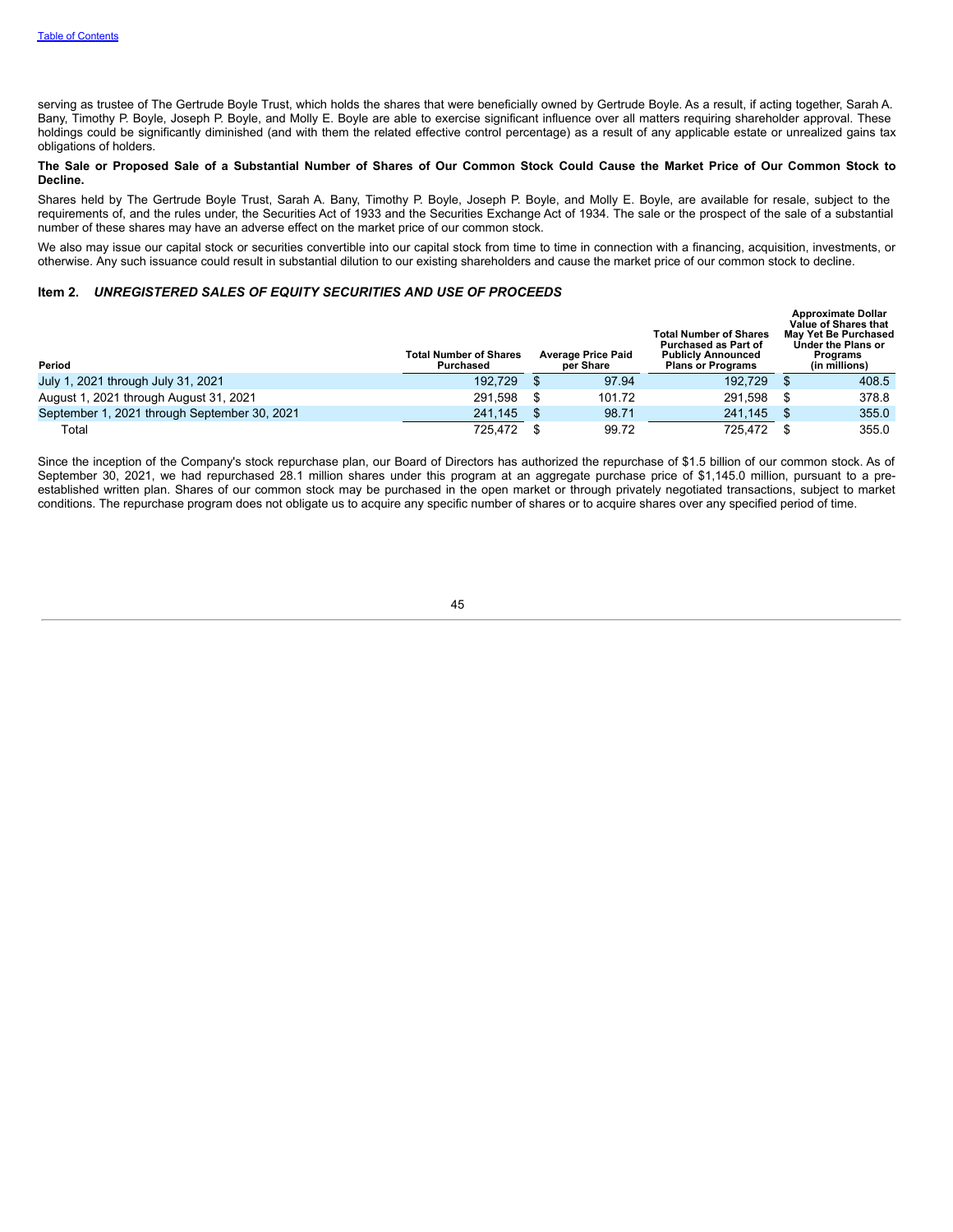# **Item 6.** *EXHIBITS*

<span id="page-47-0"></span>

| (a) Exhibits |        |                                                                                                                                                                                                                              |
|--------------|--------|------------------------------------------------------------------------------------------------------------------------------------------------------------------------------------------------------------------------------|
|              | 3.1    | Third Restated Articles of Incorporation (incorporated by reference to exhibit 3.1 to the Company's Quarterly Report on Form 10-Q<br>for the quarterly period ended March 31, 2000) (File No. 000-23939).                    |
|              | 3.1(a) | Amendment to Third Restated Articles of Incorporation (incorporated by reference to exhibit 3.1 to the Company's Quarterly Report<br>on Form 10-Q for the quarterly period ended June 30, 2002) (File No. 000-23939).        |
|              | 3.1(b) | Second Amendment to Third Restated Articles of Incorporation (incorporated by reference to exhibit 3.1 to the Company's Quarterly<br>Report on Form 10-Q for the quarterly period ended June 30, 2018) (File No. 000-23939). |
|              | 3.2    | 2000 Restated Bylaws of Columbia Sportswear Company, as amended (incorporated by reference to exhibit 3.2 to the Company's<br>Form 8-K filed on March 26, 2019) (File No. 000-23939).                                        |
|              | 31.1   | Rule 13a-14(a) Certification of Timothy P. Boyle, Chairman, President and Chief Executive Officer.                                                                                                                           |
|              | 31.2   | Rule 13a-14(a) Certification of Jim A. Swanson, Executive Vice President and Chief Financial Officer.                                                                                                                        |
|              | 32.1   | Section 1350 Certification of Timothy P. Boyle, Chairman, President and Chief Executive Officer.                                                                                                                             |
|              | 32.2   | Section 1350 Certification of Jim A. Swanson, Executive Vice President and Chief Financial Officer.                                                                                                                          |
|              | 101    | INS XBRL Instance Document - the instance document does not appear in the Interactive Data File because its XBRL tags are<br>embedded within the Inline XBRL document.                                                       |
|              | 101    | SCH XBRL Taxonomy Extension Schema Document                                                                                                                                                                                  |
|              | 101    | <b>CAL XBRL Taxonomy Extension Calculation Linkbase Document</b>                                                                                                                                                             |
|              | 101    | DEF XBRL Taxonomy Extension Definition Linkbase Document                                                                                                                                                                     |
|              | 101    | LAB XBRL Taxonomy Extension Label Linkbase Document                                                                                                                                                                          |
|              | 101    | PRE XBRL Taxonomy Extension Presentation Linkbase Document                                                                                                                                                                   |
|              | 104    | Cover Page Interactive Data File (formatted as Inline XBRL and contained in Exhibit 101).                                                                                                                                    |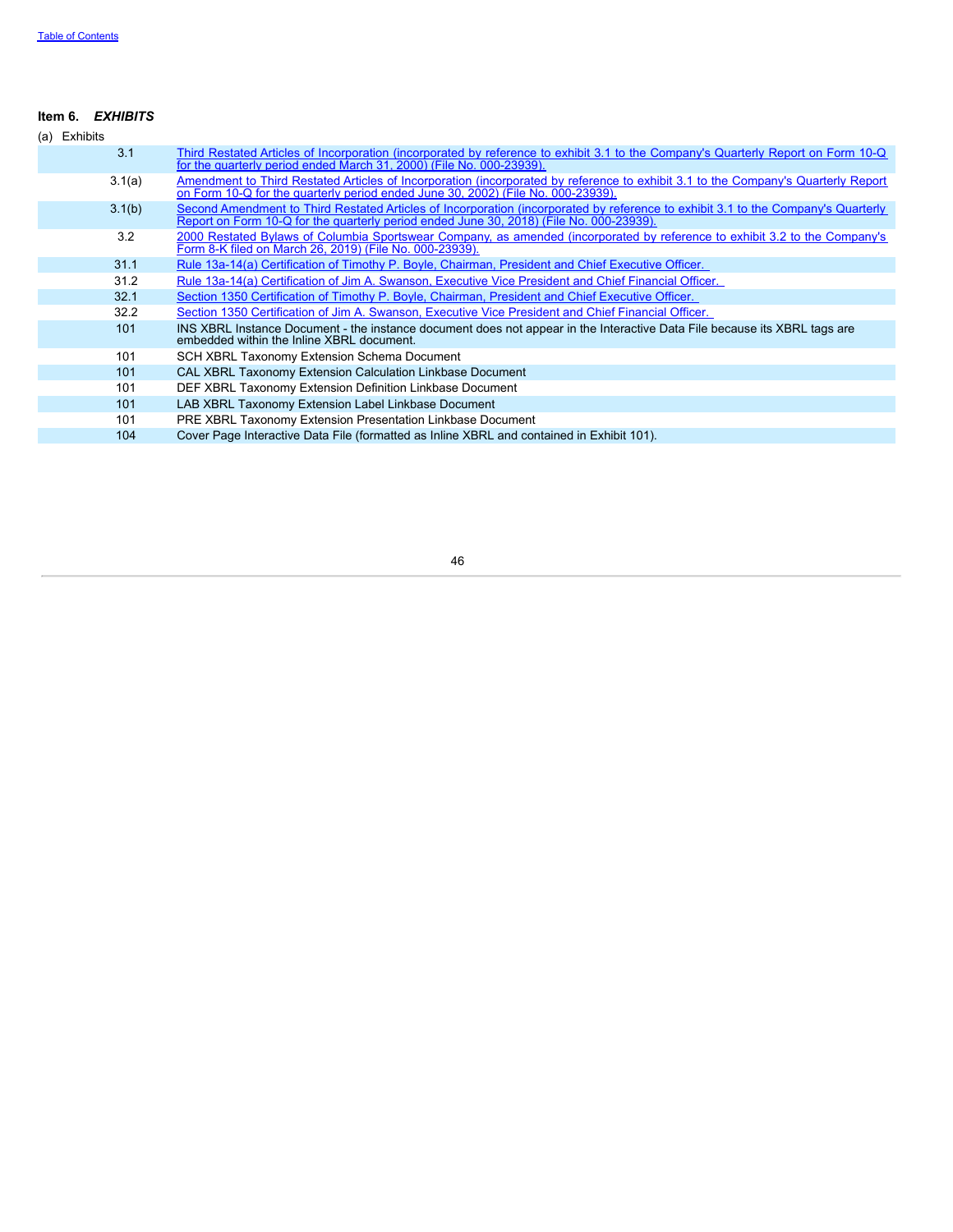### **SIGNATURES**

Pursuant to the requirements of the Securities Exchange Act of 1934, the registrant has duly caused this report to be signed on its behalf by the undersigned, thereunto duly authorized.

# **COLUMBIA SPORTSWEAR COMPANY**

November 4, 2021 /s/ JIM A. SWANSON

Jim A. Swanson Executive Vice President and Chief Financial Officer (Duly Authorized Officer and Principal Financial and Accounting Officer)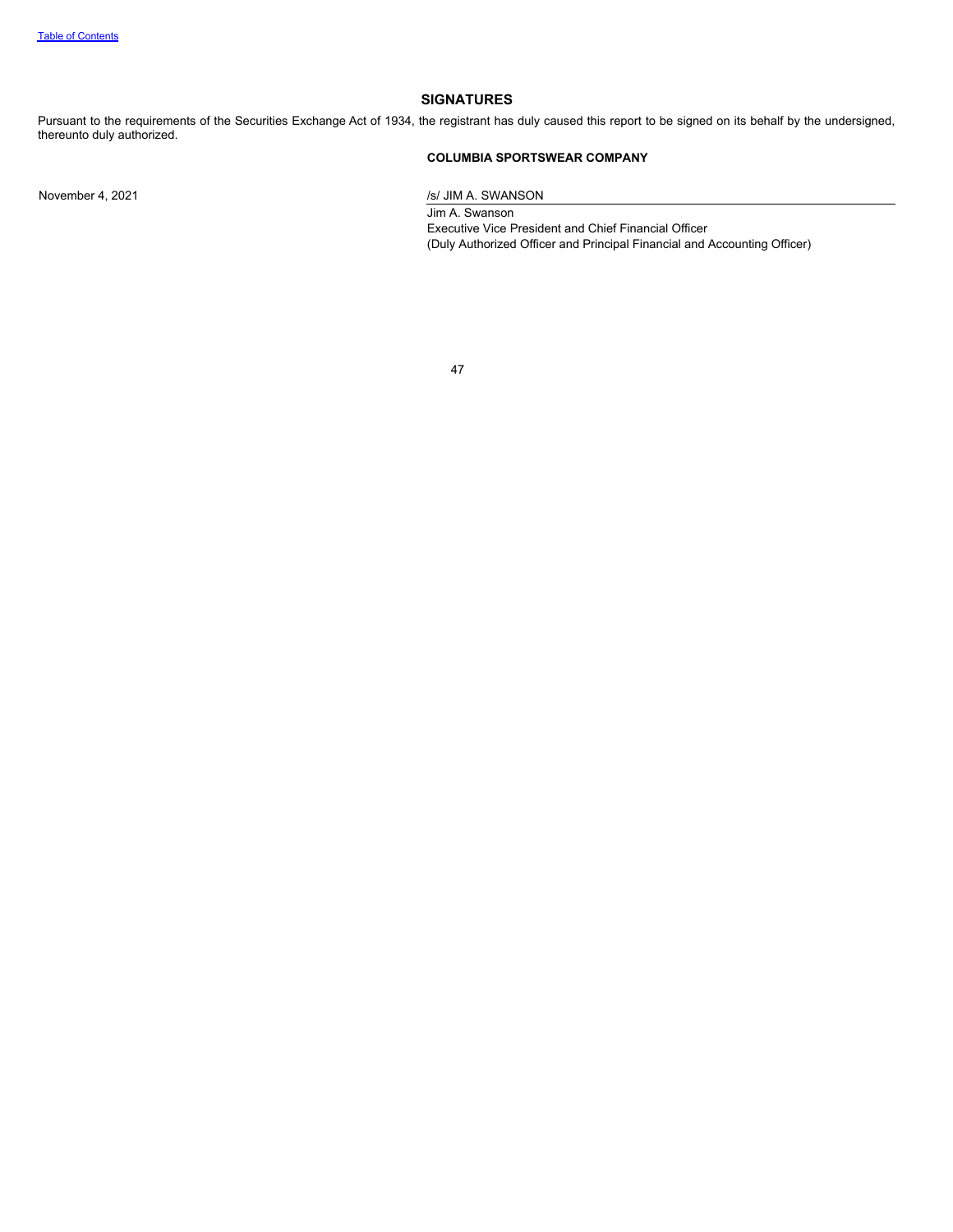#### **CERTIFICATION**

<span id="page-49-0"></span>I, Timothy P. Boyle, certify that:

- 1. I have reviewed this quarterly report on Form 10-Q of Columbia Sportswear Company;
- 2. Based on my knowledge, this report does not contain any untrue statement of a material fact or omit to state a material fact necessary to make the statements made, in light of the circumstances under which such statements were made, not misleading with respect to the period covered by this report;
- Based on my knowledge, the financial statements, and other financial information included in this report, fairly present in all material respects the financial condition, results of operations and cash flows of the registrant as of, and for, the periods presented in this report;
- 4. The registrant's other certifying officer(s) and I are responsible for establishing and maintaining disclosure controls and procedures (as defined in Exchange Act Rules 13a-15(e) and 15d-15(e)) and internal control over financial reporting (as defined in Exchange Act Rules 13a-15(f) and 15d-15(f)) for the registrant and have:

(a) Designed such disclosure controls and procedures, or caused such disclosure controls and procedures to be designed under our supervision, to ensure that material information relating to the registrant, including its consolidated subsidiaries, is made known to us by others within those entities, particularly during the period in which this report is being prepared;

(b) Designed such internal control over financial reporting, or caused such internal control over financial reporting to be designed under our supervision, to provide reasonable assurance regarding the reliability of financial reporting and the preparation of financial statements for external purposes in accordance with generally accepted accounting principles;

(c) Evaluated the effectiveness of the registrant's disclosure controls and procedures and presented in this report our conclusions about the effectiveness of the disclosure controls and procedures, as of the end of the period covered by this report based on such evaluation; and

(d) Disclosed in this report any change in the registrant's internal control over financial reporting that occurred during the registrant's most recent fiscal quarter (the registrant's fourth fiscal quarter in the case of an annual report) that has materially affected, or is reasonably likely to materially affect, the registrant's internal control over financial reporting; and

5. The registrant's other certifying officer(s) and I have disclosed, based on our most recent evaluation of internal control over financial reporting, to the registrant's auditors and the audit committee of the registrant's board of directors (or persons performing the equivalent functions):

(a) All significant deficiencies and material weaknesses in the design or operation of internal control over financial reporting which are reasonably likely to adversely affect the registrant's ability to record, process, summarize and report financial information; and

(b) Any fraud, whether or not material, that involves management or other employees who have a significant role in the registrant's internal control over financial reporting.

Date: November 4, 2021

/s/ TIMOTHY P. BOYLE

Timothy P. Boyle Chairman, President and Chief Executive **Officer** (Principal Executive Officer)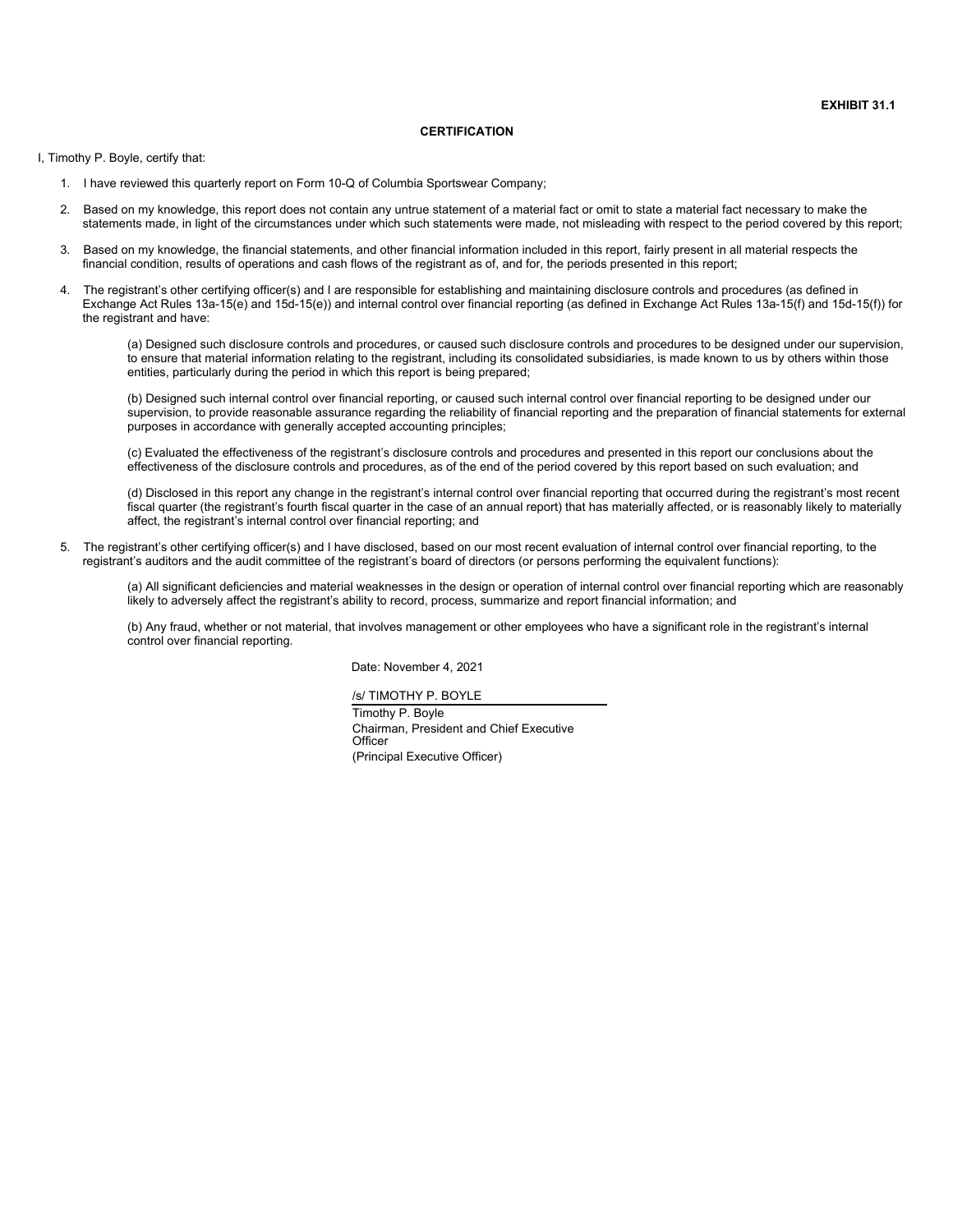#### **CERTIFICATION**

<span id="page-50-0"></span>I, Jim A. Swanson, certify that:

- 1. I have reviewed this quarterly report on Form 10-Q of Columbia Sportswear Company;
- 2. Based on my knowledge, this report does not contain any untrue statement of a material fact or omit to state a material fact necessary to make the statements made, in light of the circumstances under which such statements were made, not misleading with respect to the period covered by this report;
- Based on my knowledge, the financial statements, and other financial information included in this report, fairly present in all material respects the financial condition, results of operations and cash flows of the registrant as of, and for, the periods presented in this report;
- 4. The registrant's other certifying officer(s) and I are responsible for establishing and maintaining disclosure controls and procedures (as defined in Exchange Act Rules 13a-15(e) and 15d-15(e)) and internal control over financial reporting (as defined in Exchange Act Rules 13a-15(f) and 15d-15(f)) for the registrant and have:

(a) Designed such disclosure controls and procedures, or caused such disclosure controls and procedures to be designed under our supervision, to ensure that material information relating to the registrant, including its consolidated subsidiaries, is made known to us by others within those entities, particularly during the period in which this report is being prepared;

(b) Designed such internal control over financial reporting, or caused such internal control over financial reporting to be designed under our supervision, to provide reasonable assurance regarding the reliability of financial reporting and the preparation of financial statements for external purposes in accordance with generally accepted accounting principles;

(c) Evaluated the effectiveness of the registrant's disclosure controls and procedures and presented in this report our conclusions about the effectiveness of the disclosure controls and procedures, as of the end of the period covered by this report based on such evaluation; and

(d) Disclosed in this report any change in the registrant's internal control over financial reporting that occurred during the registrant's most recent fiscal quarter (the registrant's fourth fiscal quarter in the case of an annual report) that has materially affected, or is reasonably likely to materially affect, the registrant's internal control over financial reporting; and

5. The registrant's other certifying officer(s) and I have disclosed, based on our most recent evaluation of internal control over financial reporting, to the registrant's auditors and the audit committee of the registrant's board of directors (or persons performing the equivalent functions):

(a) All significant deficiencies and material weaknesses in the design or operation of internal control over financial reporting which are reasonably likely to adversely affect the registrant's ability to record, process, summarize and report financial information; and

(b) Any fraud, whether or not material, that involves management or other employees who have a significant role in the registrant's internal control over financial reporting.

Date: November 4, 2021

/s/ JIM A. SWANSON

Jim A. Swanson Executive Vice President and Chief Financial **Officer** (Principal Financial and Accounting Officer)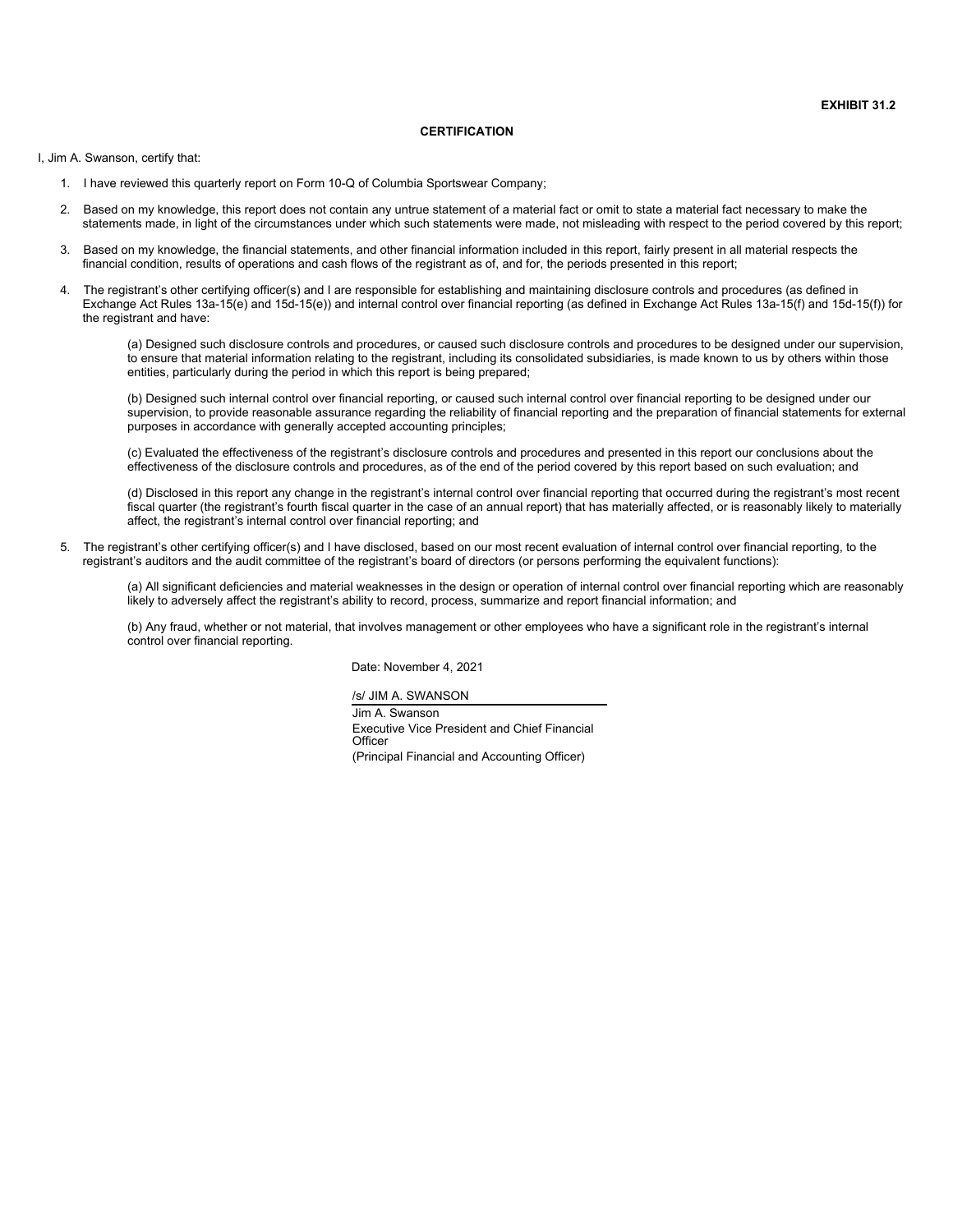#### **SECTION 1350 CERTIFICATION**

<span id="page-51-0"></span>In connection with the Quarterly Report of Columbia Sportswear Company (the "Company") on Form 10-Q for the period ended September 30, 2021, as filed with the Securities and Exchange Commission on the date hereof (the "Form 10-Q"), I, Timothy P. Boyle, Chief Executive Officer of the Company, certify, pursuant to 18 U.S.C. Section 1350, as adopted pursuant to Section 906 of the Sarbanes-Oxley Act of 2002, that to my knowledge:

(1) The Form 10-Q fully complies with the requirements of Section 13(a) or 15(d)of the Securities Exchange Act of 1934; and

(2) The information contained in the Form 10-Q fairly presents, in all material respects, the financial condition and results of operations of the Company.

Dated: November 4, 2021

/s/ TIMOTHY P. BOYLE

Timothy P. Boyle Chairman, President and Chief Executive **Officer** (Principal Executive Officer)